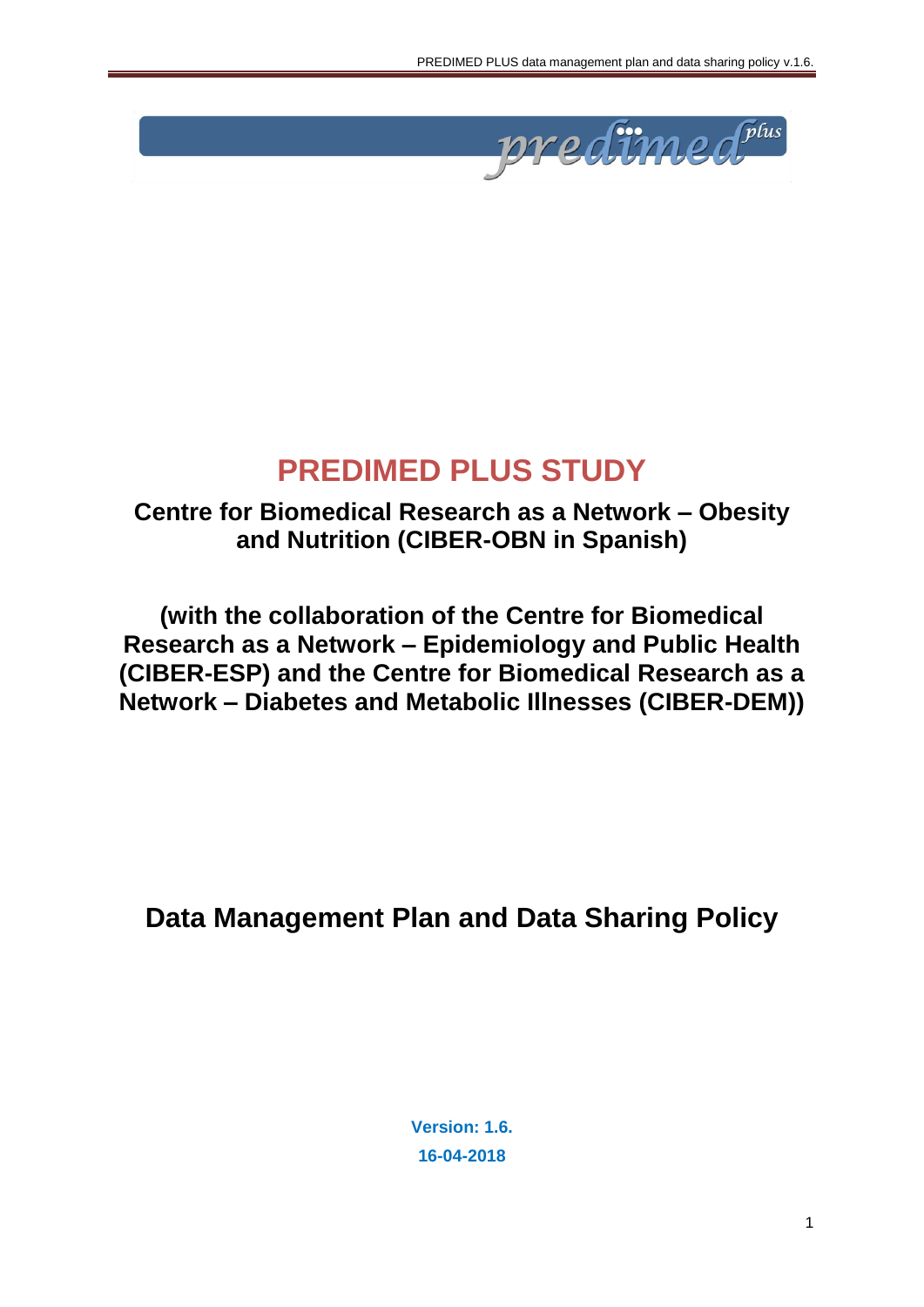#### **1. INTRODUCTION**

#### **1.1. Conceptualisation and current context**

A data management plan, or DMP, is a document that describes the way in which data will be managed, both during the active research period and after a project has been completed. This plan contains detailed information on the generation, storage, access, preservation, organisation, sharing, and reuse of research data, as well as aspects related to personal data protection, security, privacy, ethical implications, and intellectual property. DMPs first came into use in with three basic objectives: to ensure that data are not lost, especially at the end of a research project; to facilitate proper safeguarding of data, beginning at the time of production; and to allow for preservation of data, via documentation of their entire technological environment.

The basic elements to be included in a DMP are:

- 1. The type of data that will be generated during the research.
- 2. The standards that will be used.
- 3. The policies on data access and reuse.
- 4. The measures used to protect privacy, security, confidentiality, and intellectual property.
- 5. The data file and preservation of data.

At the present time, it is not compulsory to produce a DMP for research projects funded by Spanish public research institutions, and up until now DMPs have not been required for projects funded by the European Commission either. However, the creation of a DMP is considered to be a way to add value in relation to best practices for data management. It has therefore been decided to draft one for the PREDIMED PLUS study. Furthermore, the production of a DMP will be required in the near future for new projects seeking funding within the context of Europe's H2020 Programme. In preparation for new funding requests that various projects derived from PREDIMED PLUS may be submitting under those calls for proposals, it has become necessary to establish a general, framework DMP for the PREDIMED PLUS project as a whole.

Also, if international funding is sought outside the European Union, other agencies may require the submission of a DMP, and it is therefore appropriate to establish some general guidelines that can be easily adapted to the specific requirements of each of those potential funding bodies.

In the United States, research projects were initially asked to submit what is known as a "data sharing policy". Later, those requests began to include not just that policy, but also a more general perspective, with the data sharing policy integrated into the DMP. Then, beginning on 18 January 2011, all project proposals submitted to the National Science Foundation (NSF) had to include a DMP as a supplementary document. In February of 2013, the White House Office of Science and Technology Policy (OSTP) issued a memorandum asking funding institutions to require a plan for the results generated by research financed with public federal funds. As a result, on 26 February 2003 the National Institutes of Health (NIH) adopted a data sharing policy for projects with budgets of more than \$500k per year. In response to the 2013 memorandum from the OSTP, the NIH will require *all* researchers to produce DMPs, not just those whose projects receive more than \$500k in funding. Since PREDIMED PLUS will be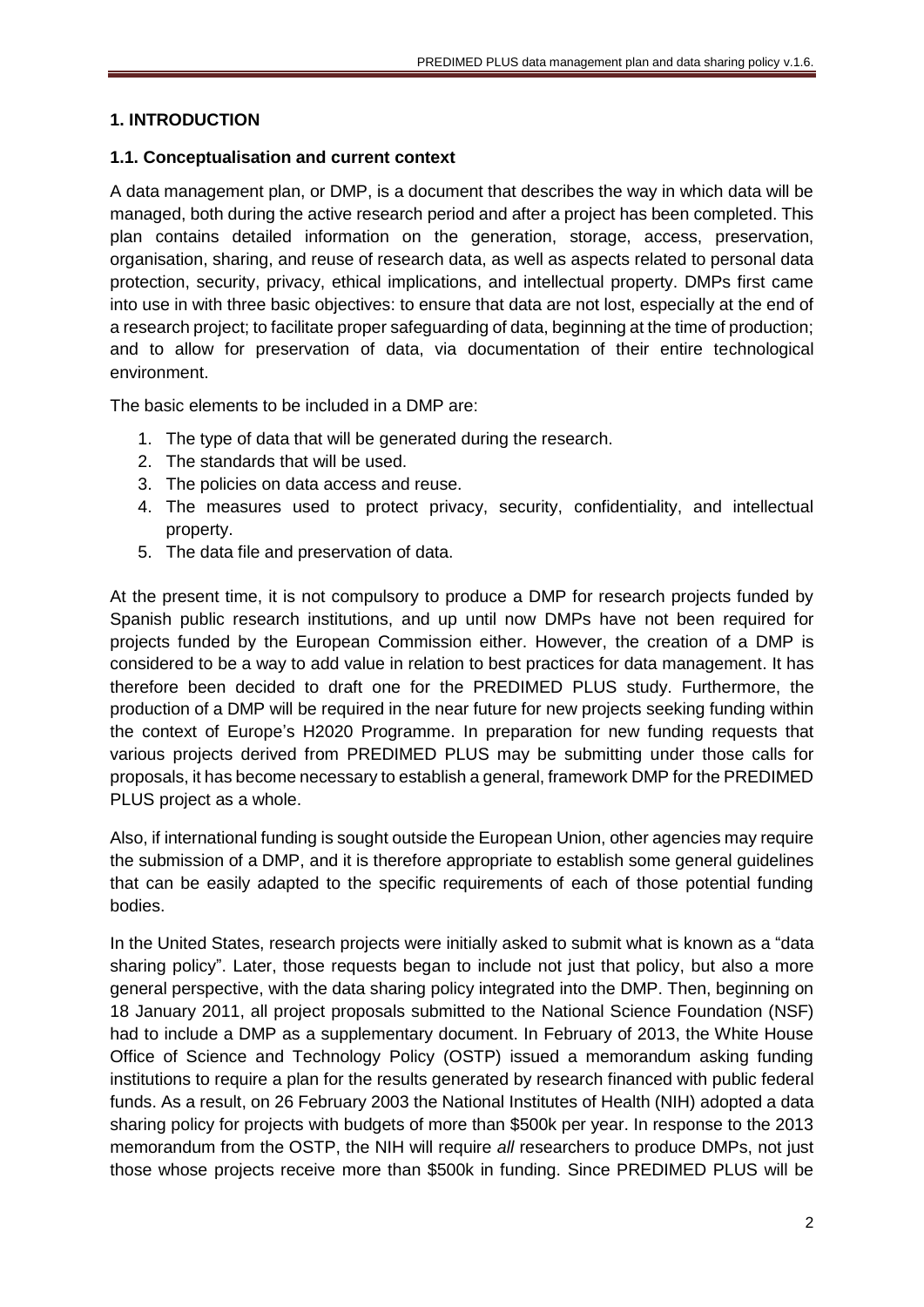applying to the NIH for international funding in the near future, in this case it will also be necessary to start with a general basic DMP for the study.

Given this general set of circumstances, the drafting of such a document is now being proposed for the PREDIMED PLUS study, and we have given that document the English title of "Data Management Plan and Data Sharing Policy" (abbreviated as DMP or DMP/DSP below).

The DMP is a living document, and it may be updated based on changes to the general framework for the project's activities or other external requirements.

As part of the general framework of the DMP for the PREDIMED PLUS study, specific sub-DMPs will have to be drafted for new projects applying for funding from the various agencies in the future, while always adhering to the guidelines from the general DMP.

There are several guides available for drafting a DMP, and the formats vary depending on the funding agencies involved. For example, the Scholarly Publishing and Academic Resources Coalition (SPARC) has compiled an excellent series of resources on the DMP/DSP requirements applied by various federal funding agencies in the United States [http://datasharing.sparcopen.org/data\)](http://datasharing.sparcopen.org/data).

Part of the reason behind the increase in these DMP requirements is the movement promoting open access to scientific information. That movement has a significant presence in relation to increasing public access to scientific publications appearing in journals. Because of this, many research funding agencies and institutions already have policies in place to guarantee open access to publications derived from scientific research conducted using public funds.

This movement for open access and for the creation of e-infrastructures that will support the use of scientific information by the scientific community has also addressed the importance of research data, which are acknowledged to be a unique source of knowledge independent from the publications they appear in, and which can be used to validate the results of research published as articles, or to generate new knowledge by use in interdisciplinary works. The claim is that in order to ensure that data can be taken advantage of in this way, it must be available and accessible on the Internet, in the same way that the publications are. However, ensuring access to data involves technical and legal requirements that are more complex than those related to publications, and with biomedical research there are ethical restrictions that prevent the production of generalised guidelines for general open access, which instead must be handled on an individual, case-by-case basis.

Various scientific journals (*PLOS*, *Nature*, etc.) have implemented publication policies requiring open access to data, including requiring the provision of the raw data used to generate the results appearing in published articles. Those data can be provided directly, as downloadable files included as supplementary materials, or can be deposited in one of the several available public repositories. If provided as downloadable files, any person can freely access the data and freely make use of them for other purposes. Since biomedical research often makes use of personal data that require special protection, those journals also provide the option of indicating that the data will be provided by the researchers upon request, after specific forms are completed that have been designed specifically for each study according to its particular characteristics and ethical restrictions.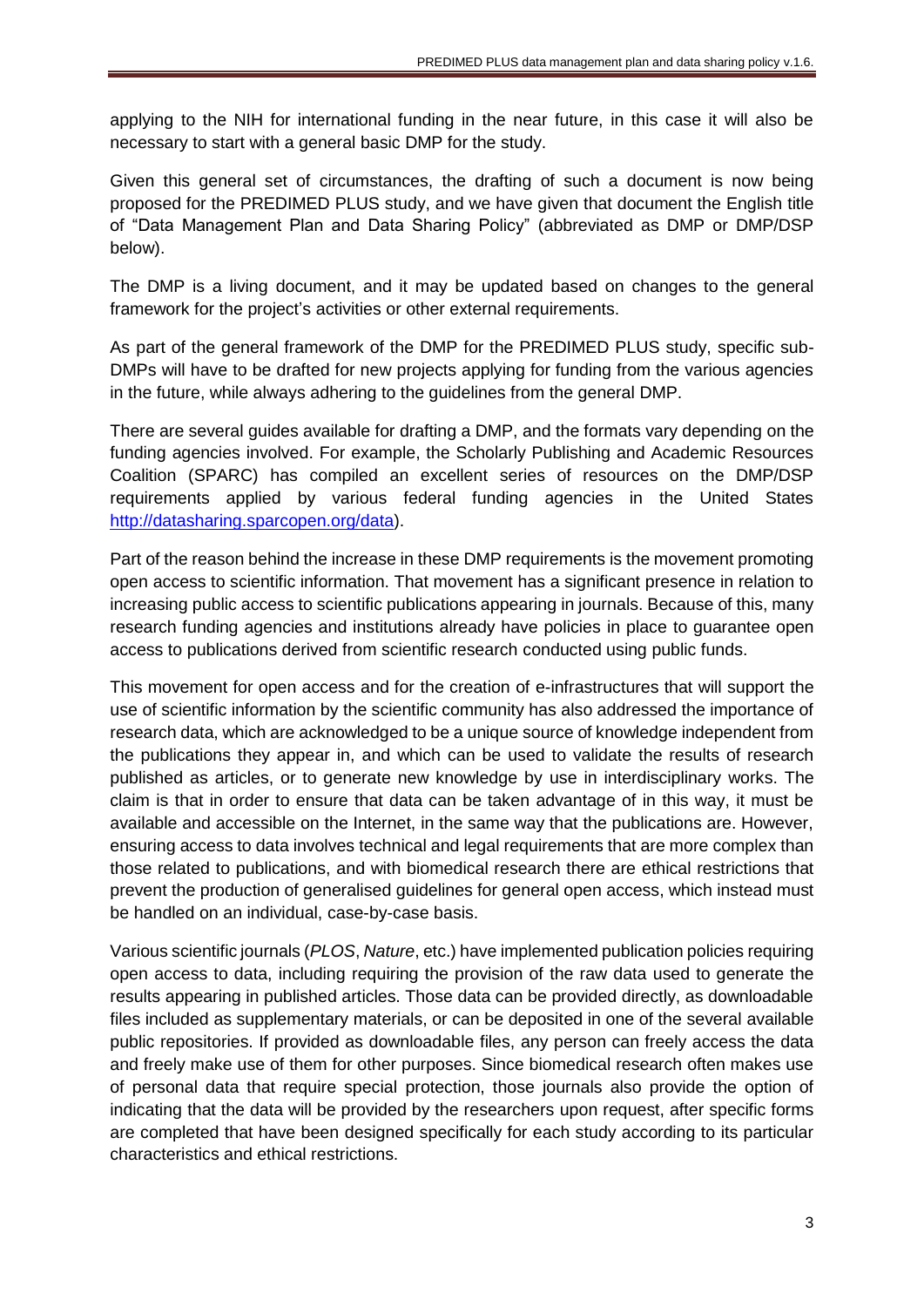In parallel, the International Committee of Medical Journal Editors (ICMJE) has issued guidelines on providing and granting access to raw data, as used to produce results in relation to clinical trials published in leading medical journals (Taichman et al., 2016). These guidelines will have to be considered in relation to the future publication of results from the PREDIMED PLUS clinical trial. However, since the start date for the PREDIMED PLUS study occurred prior to the publication of those ICMJE guidelines in 2016, **we would not be obligated** to provide open access to the published data, since the editors clearly specify that the requirement for open access will only enter into force for clinical trials that start enrolling participants at least one year after the ICMJE adopts its data-sharing requirements (which the ICMJE is planning to adopt after it considers the feedback received on the proposal published in Taichman et al., 2016).

These recent initiatives are still stirring up intense debate and are subject to improvement in order to protect all of the interests involved (Warren, 2016). One of the most heavily debated points is how to acknowledge the contribution of the researchers who have generated the data, since open access gives great freedom to researchers who re-analyse data, without any obligation to acknowledge the authorship of the researchers who published the study. Because of this, there are now calls to acknowledge this need for balance, so that open access to data can continue to make due progress (Kalager et al., 2016). In addition, as requirements continue to be developed on the open publication of clinical trial results, general criticism has also emerged with regard to the potential for improper use of data and other drawbacks that must be resolved in order to allow the goals of open access to be achieved while avoiding risks and preventing improper data use. There are also proposals to extend the time period allowed for data analysis by a study's authors, between the time when the data are generated and the time when they are made available for analysis by other researchers (International Consortium of Investigators for Fairness in Trial Data Sharing et al., 2016). On this subject, a study was recently published on the percentage of articles appearing in the BMJ that offered access to raw data, and the conclusion reached was that the percentage is very low. The causes that underlie this situation include, notably, the lack of incentives for researchers being asked to share their data (Rowhani-Farid et al., 2016), and this limitation will have to be taken into account in order to improve future policies on this subject.

A consortium has also been created under the name of "Academic Research Organization Consortium for Continuing Evaluation of Scientific Studies – Cardiovascular", or ACCESS CV (Academic Research Organization Consortium for Continuing Evaluation of Scientific Studies – Cardiovascular et al., 2016). The purpose of this group is to provide guidelines for sharing data related to cardiovascular clinical trials in a manner that takes into account the ethical restrictions inherent to studies of that type. That consortium has produced a preliminary proposal, and we will be monitoring its evolution in view of the need for data sharing with future publications from the final PREDIMED PLUS cardiovascular clinical trial.

In relation to privacy, confidentiality, and patient protection, the US Federal Policy for the Protection of Human Subjects ("Common Rule") was recently updated. This policy was initially published in 1991, and it applies consent requirements for studies involving human subjects and the use of biological samples. This update will enter into force in 2018, and it will give rise to changes with respect to the previously existing situation (Menikoff et al., 2017). We will have to take these changes into account when applying for research project funding from the various agencies in the United States.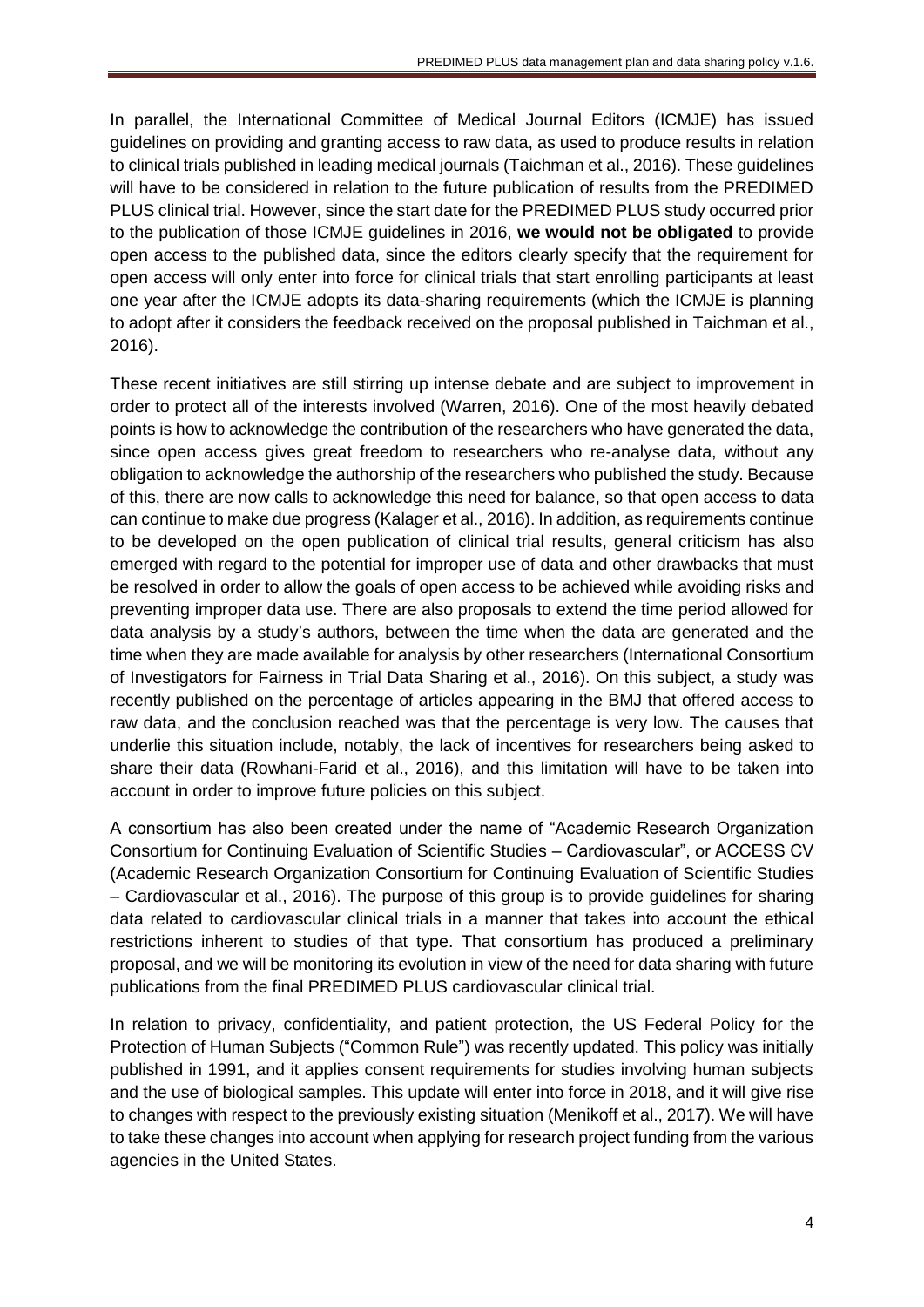In summary, we are facing a changing international context in which we still need to fill in many details and address some concerns, needs, and insecurities regarding the various phases of data sharing. More resources must also be provided along with adequate technology, in order adequately adapt to the requirements while preventing any negative impacts on the integrity, security, and confidentiality of the data, or on the efforts and intellectual property of the researchers involved.

#### **1.2. Guidelines for producing a DMP under Horizon 2020**

In Spain, the guidelines being used as a reference for the drafting of DMPs are those established as a pilot by the European Commission. The use of DMPs in Horizon 2020 is a new development. The Commission is therefore conducting a flexible pilot study within the context of Horizon 2020, which is known as the Open Research Data (ORD) pilot. The objective of the ORD study is to improve and maximise access to, and reuse of, research data generated by the Horizon 2020 projects. At the same time, this pilot programme especially takes into account the need for a balance between openness and protection for scientific information and between commercialisation and intellectual property rights, while also addressing issues related to data management and preservation. In the work programmes for 2014-16, the ORD pilot only included some selected areas of Horizon 2020. Recently however, in the revised version of the work programme for 2017, the ORD pilot has been expanded to cover all thematic areas of Horizon 2020.

To assist with this management, the Commission has published a Data Management Guidelines document, with the first version released in 2013 and subsequently updated in June of 2016 (European Commission, Directorate General for Research & Innovation. H2020, 2016). This document is directed at funding applicants and beneficiaries for projects included in this pilot ORD programme. Furthermore, the European Commission has already given notice that in 2017 the H2020 data project will no longer be a pilot, and that all projects funded under H2020 (except for certain justified exceptions) will have to guarantee open access to research data. Although PREDIMED PLUS is currently not subject to this open data requirement and is not required to produce a DMP, it is nevertheless opportune to adapt the DMP to these guidelines in anticipation of future funding applications for projects linked to PREDIMED PLUS. The purpose of these guidelines is to offer instructions on how to comply with the requirements related to research data quality, sharing, and security.

In May 2017, the European Commission (European Commission, Directorate General for Research & Innovation. H2020, 2017) published an updated version of the Guide containing the guidelines for the DMS document, entitled "H2020 Programme. Guidelines to the Rules on Open Access to Scientific Publications and Open Access to Research Data in Horizon 2020. Version 3.2. 21 March 2017". Although this document maintains the same model for the general guidelines as contained in the document previously published in 2016, it also adds three additional points: A link to the specific guides for projects funded by the European Research Council (v.3.1, 25/08/16); a clarification of the objectives on page 3 of the document; and an appendix with the specific "agreements" that must be established with the journals to which articles funded by the European Union are submitted, since all of these must provide open access to the publication. This new updated version establishes that it is not compulsory to provide open access to the data generated during the funded project along with the publication. What it does clarify is that readers must at least be given open access to the articles. It differentiates between journals that initially offer open access (gold access) and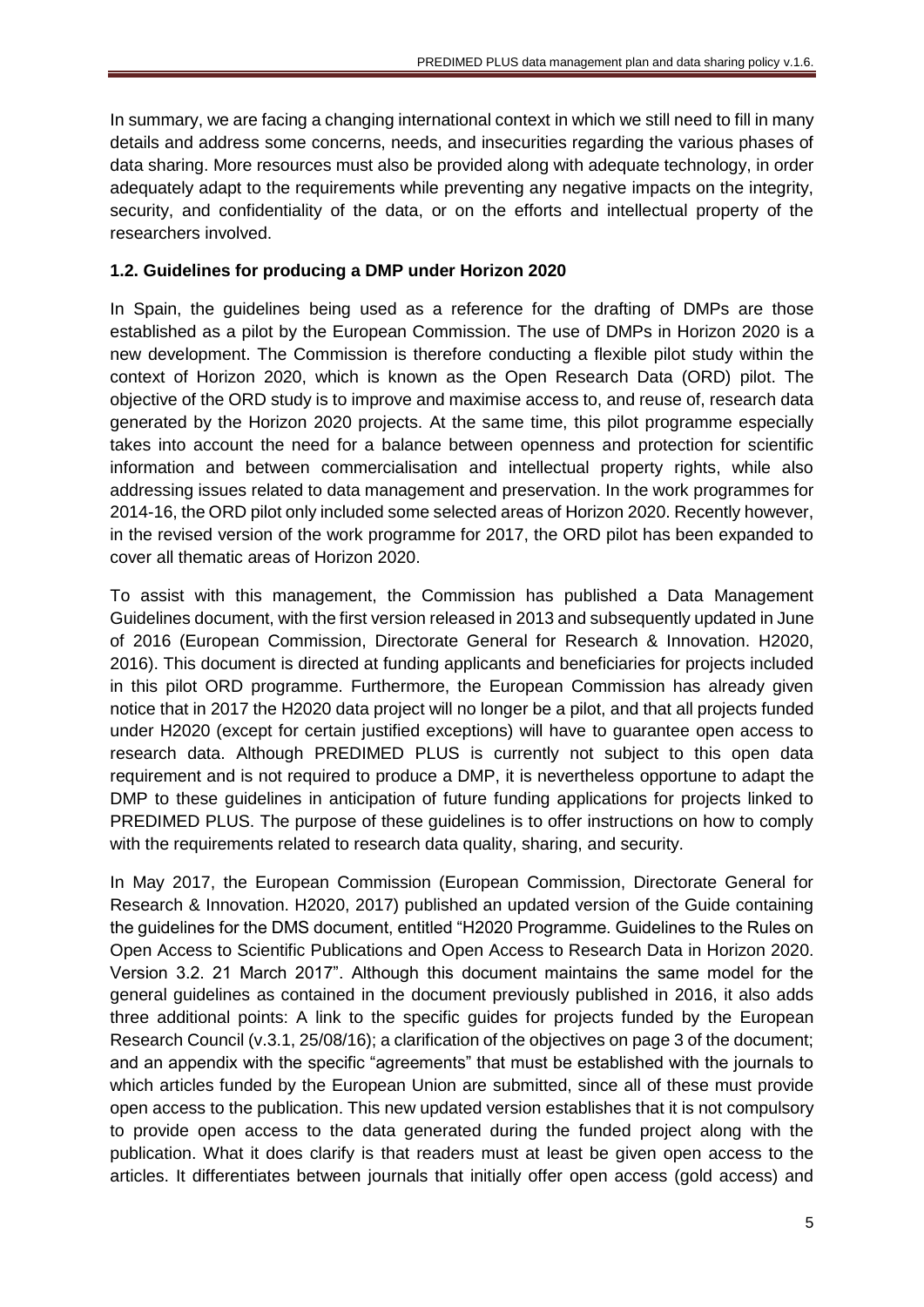those that do not initially have an open access policy, and with whom an agreement must therefore be signed (with the stipulated amount paid), so that once a certain embargo period has passed, readers will have open access to the article, or as an alternative, the article can be deposited in an open-access repository (green access).

In both cases (gold access and green access), it is recommended that a copy of the article should be made available in another open-access repository in addition to the journal's location. Although there are various repositories existing, depositing a copy of the article in the Openaire repository is recommended (https://www.openaire.eu/).

Although open access to research data applies by default to Horizon 2020, the Commission also acknowledges that there are good reasons to maintain closed access for some of the research data generated during a project, or even for all of them. The Commission therefore offers possibilities for excluding any project from the open data obligation, during any phase (in other words, during the application phase, the funding agreement preparation phase, and after signing the funding agreement).

It is also important to remember that the ORD pilot is being applied mainly to the data required in order to validate the results presented in scientific publications. Other project data can also be provided voluntarily by the researchers, and this can be specified in the respective DMPs.

The guidelines proposed by the Commission are based on the acronym FAIR, which stands for "Findable, Accessible, Interoperable and Reusable". (The terms used in Spanish are: *descubribles*, *accesibles*, *interoperables*, and *reutilizables*.) The document produced by the Commission helps to improve searchability, accessibility, interoperability, and reusability of data from the research it funds, in order to ensure proper management. This is based on the idea that good management of research data is not a goal in itself, but rather a key type of conduct that leads to the discovery of knowledge and innovation, and then to the integration and reuse of data and knowledge.

In relation to the guidelines used, it is also important to consider the OpenAIRE projects (https://www.openaire.eu/). OpenAIREplus is a continuation of the OpenAIRE project, and it is focused on the publication of research datasets and their incorporation into the scientific articles funded by the Horizon 2020 programme.

The data for all projects that have European funding and that are subject to the DMP obligation must be deposited in a repository in order to facilitate their open reuse, with the following exceptions: incompatibility with the obligation to protect the results if they could be commercially or industrially exploited; incompatibility in terms of confidentiality or security; incompatibility with regulations on personal data; if such access could put the project's objective at risk; no data will be generated or collected; or some other legitimate reason, which must be justified during the project proposal phase.

In order to comply with the open-data obligation, participants in a project must complete two steps: deposit the data in a repository, and allow open reuse by means of licencing.

The European Commission will be able to cover the technical and professional costs associated with handling and distribution under open access.

In Spain, the Spanish Science and Technology Foundation (FECYT in Spanish), in collaboration with the University Library Network (REBIUN) of the Conference of Spanish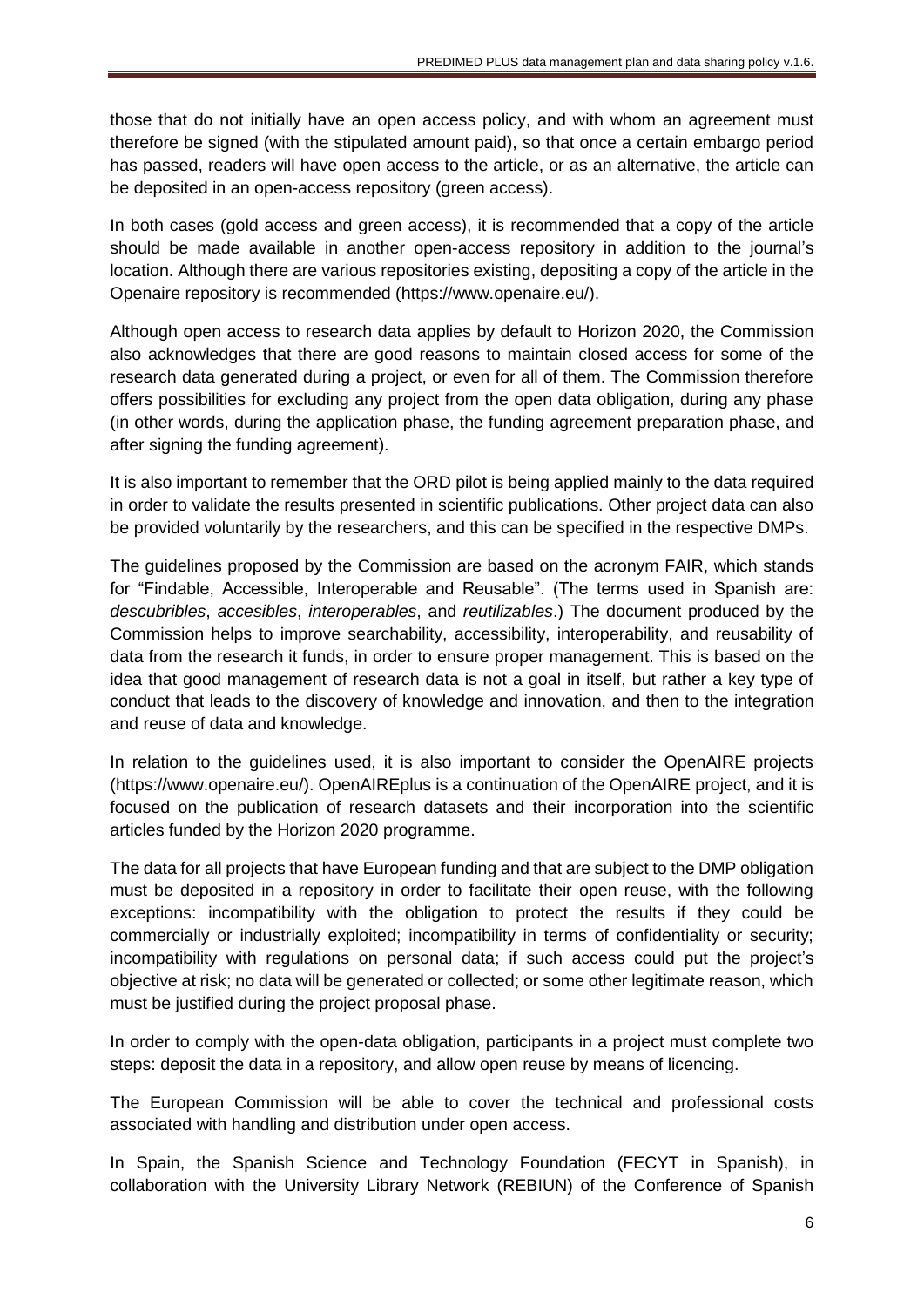University Rectors (CRUE), manages and coordinates RECOLECTA, a project for the creation of a network of interoperable institutional repositories. This can be considered as Spain's first nationwide initiative for the creation of an infrastructure to facilitate open science. Part of this objective is also to improve the visibility of research results and provide services for scientific output in Spain. The working group for the RECOLETA project has drafted a report on the current situation in Spain in relation to the main aspects of open access to research data (Working Group from the RECOLETA project, "Depositing and Management of Data under Open Access" (Depósito y Gestión de datos en Acceso Abierto, 2012)).

## **1.3. Definition of data**

The term data can be defined in a variety of ways, but it seems to be generally accepted that research data are the facts, observations, or experiences on which theories or experimentation are based. Data can be numerical, descriptive, or visual. Data can also be either raw or analysed, and they can be experimental or observational. Sources of data include: laboratory notebooks, field notebooks, primary research data (either printed or stored on digital media), questionnaires, audio recordings, videos, models developed, photographs, films, and evidence derived from testing and verification. The data generated by a research project may also include PowerPoint presentations, designs, and samples. Information about the sources of data can also include aspects related to collection: how, when, where, and with what (for example, the instruments used). The software code used to generate, comment on, or analyse data can also be considered as data itself. In summary, there are several types of data generated during a research project such as the PREDIMED PLUS study, and many of these types are not subject to any ethical restrictions and can be easily shared in the various existing public repositories.

## **1.4. Tools to assist with the creation of a DMP**

There are variety of tools available online to help create a DMP, based on the requirements of the various funding agencies. At the European level, and specifically in Spain, the most commonly used tools are the following:

- **DMP Online**: developed by the **Digital Curation Centre** (https://dmponline.dcc.ac.uk). This can be used as a template to produce a Data Management Plan following the European Commission's model. The tool is accessed by creating an account and then answering the questions on the form. It is a good idea to have the responses to the questions prepared in advance, so the "Checklist for a DMP" found there is very useful.

- **PAGODA**. This is a translation of the DMP Online tool into Spanish, produced by Consorcio Madroño. This consortium is made up of the Universities of the Community of Madrid and the UNED Foundation for Library Cooperation. This tool can be accessed just by creating a free account.

-**DMP CSUC**: This is a translation of the DMP Online tool into Catalan, performed by the Consorci de Serveis de les Universitats de Catalunya (Service Consortium for the Universities of Catalonia) and the Universitat Jaume I de Castellón [\(http://www.csuc.cat/es\)](http://www.csuc.cat/es). This tool can be used just by creating an account. The CUSC has also created manuals to assist with filling in the DMP Online.

## **2. Development of DMP headings for the PREDIMED PLUS study**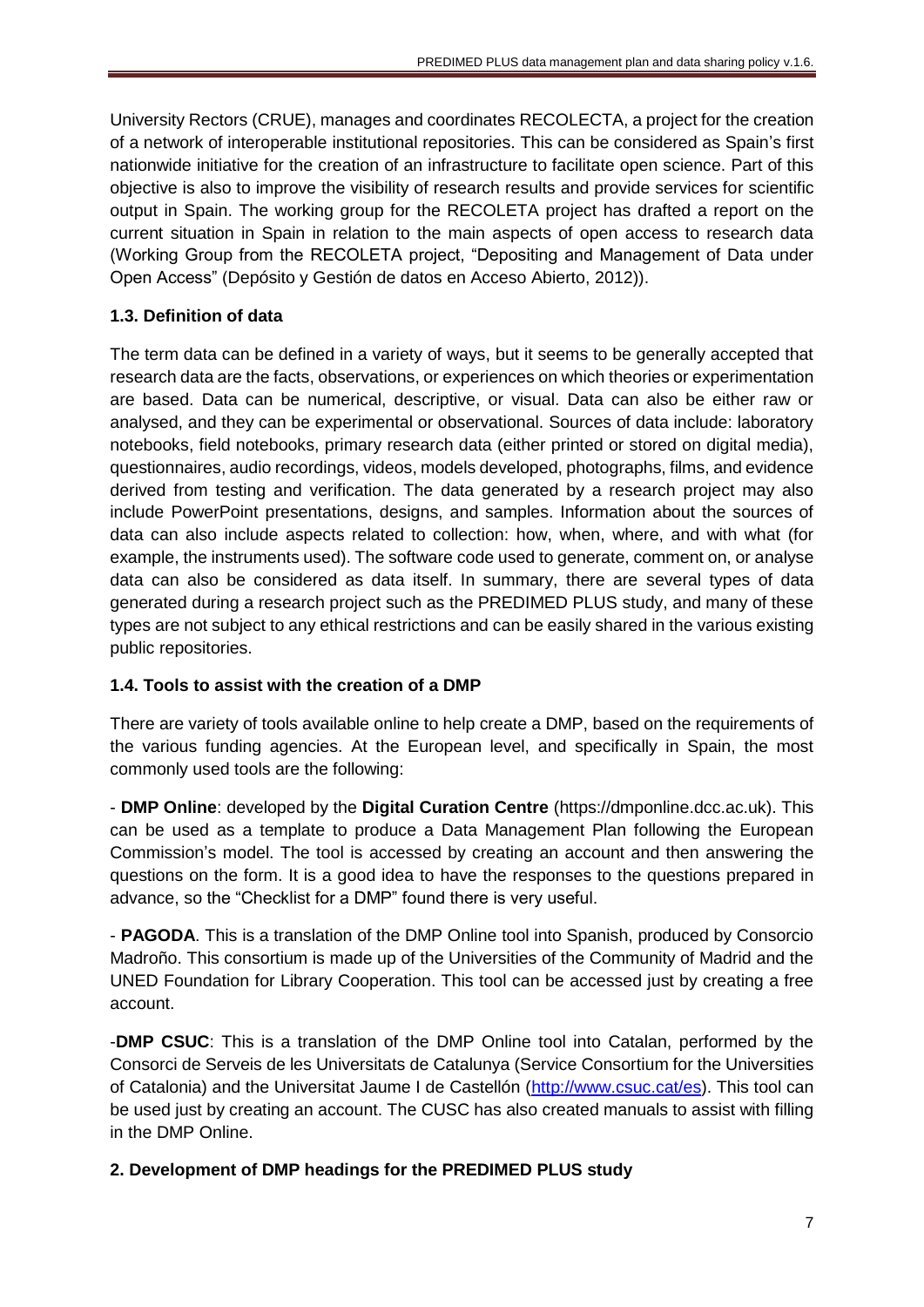#### *2.1. Summary information*

#### **2.1.A Description of the study**

The name of the study is abbreviated as PREDIMED PLUS, and its full title is: "*Effect of an intensive lifestyle intervention based on a reduced-calorie traditional Mediterranean diet, physical activity, and behaviour conducive to the prevention of cardiovascular disease*". This is a multi-centre, randomised and controlled intervention trial. The objective is to evaluate the effect on primary cardiovascular prevention of an intensive intervention based on promotion of a reduced-calorie Mediterranean diet and specific weight loss goals, physical activity, and behavioural intervention versus a low-intensity intervention (normal care) with the recommendation of a Mediterranean diet without calorie restrictions (control group). The main objectives established are the differences observed between the two interventions in relation to:

(i) the incidence of cardiovascular events (non-fatal myocardial infarction, non-fatal stroke, or cardiovascular fatality);

(ii) weight loss and its long-term maintenance.

There are multiple secondary objectives, which are detailed in the Study Protocol.

There are currently 6,874 participants who have been recruited and randomised. This is not a single project funded under a single call for proposals, but rather a multi-centre study being initiated at different times at each of the participating centres, and currently relying on funding from a variety of entities. It is expected that funding will continue to be sought under later calls for proposals. The PREDIMED PLUS study, which is being coordinated by Jordi Salas-Salvadó, is being conducted by 23 recruiting nodes and 8 scientific-technical support nodes. The majority of the funding for these nodes comes from the government of Spain by way of the Carlos III Health Institute of the Ministry of the Economy and Competitiveness, through the Centre for Biomedical Research as a Network – Obesity and Nutrition (CIBER-OBN in Spanish), and with the collaboration of the Centre for Biomedical Research as a Network – Epidemiology and Public Health (CIBER-ESP) and the Centre for Biomedical Research as a Network – Diabetes and Metabolic Illnesses (CIBER-DEM). FIS grants (Strategic Health Action) were also received for coordinated projects in 2014 (coordinator Jordi Salas-Salvadó), 2015 (coordinator Pep Vidal), 2017 (coordinator Jordi Salas-Salvadó), and 2018 (coordinator Pep Vidal), and additional PIs received FIS grants under other calls for proposals. In addition, an ERC Advanced Research Grant was awarded to Miguel A. Martínez-González.

Nodes: The Principal Investigators (PIs) for the 23 recruiting nodes are, in order of the numbering for the nodes: 01 Julia Warnberg, 02 José Lapetra, 03 Alfredo Martínez, 04 Dora Romaguera-Miquel Fiol, 05 Ramón Estruch, 06 Montse Fitó, 07 Jordi Salas-Salvadó, 08 Aurora Bueno, 09 Clotilde Vázquez, 10 Miguel A. Martínez-González, 11 Fernando Arós, 12 Dolores Corella, 13 Lluis Serra-Majem, 14 Xavier Pintó, 15 José López-Miranda, 16 José M. Ordovás, 17 Pilar Matía-Miguel A. Rubio, 18 Francisco Tinahones, 19 José A. Tur, 20 Josep Vidal, 21 Jesús Vioque, 22 Miguel Delgado, and 23 Vicente Martín. The PIs for the support nodes are: Emilio Ros, Fernando Fernández-Aranda, Cristina Botella, María Puy-Portillo, Rosa M. Lamuela-Raventós, Ascensión Marcos, Guillermo Sáez, and Enrique Gómez-Gracia.

A Steering Committee that is currently made up of 7 PIs (Dolores Corella, Montse Fitó, Ramón Estruch, Miguel Ángel Martínez-González (replaced by Miguel Ruiz Canela while on leave), Emilio Ros, Francisco Tinahones, and Jordi Salas-Salvadó) manages the study.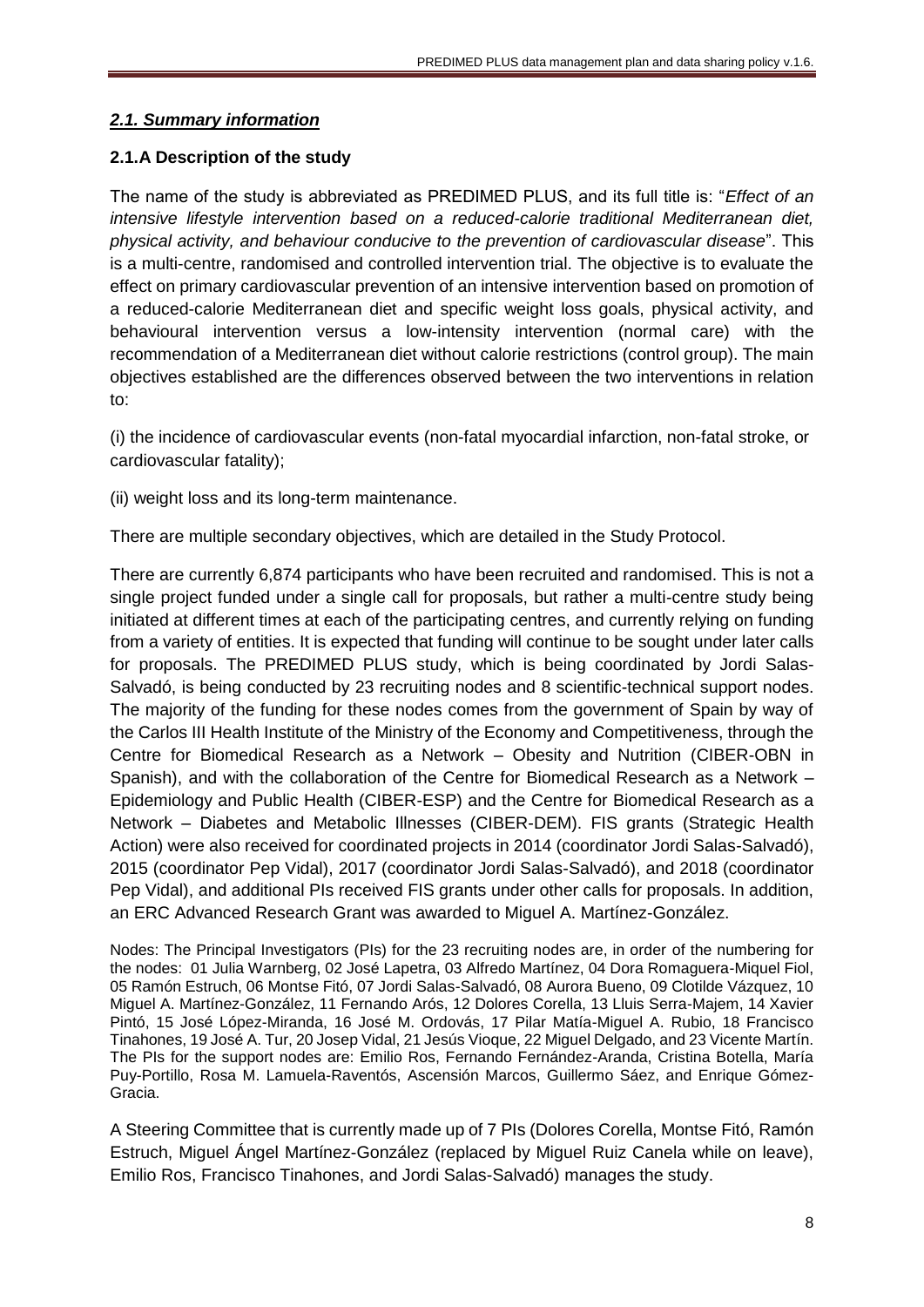#### **2.1.B Relationship between data generation and project objectives**

The project began in 2013 at one of the centres, and the other recruiting centres were gradually added afterwards. Finalisation of the project is planned for 2022. Longitudinal tracking is required in order to monitor cardiovascular events, since these incidents are the project's main subject of quantification. However, right now it cannot be guaranteed that the funding available will last until the end of the project. Nevertheless, this preliminary DMP will be developed under the hypothesis that enough funding will be available, so that the final results can be planned as a database containing the final data for the monitored events after the scheduled longitudinal tracking has been completed. In parallel, there are also plans to generate partial databases containing baseline results and the results of 6-month and annual monitoring, which will allow the primary objective of weight loss to be evaluated as well. The secondary objectives can also be assessed at various levels by using the various monitoring intervals and sample sizes.

It is important to point out that the PREDIMED PLUS study consists mainly of what is known as the **General Project**, on which the initial efforts and funding received have been focused. This is the project developed in the Study Protocol and being carried out jointly by the 23 recruiting groups, with application of the same questionnaires and other methods for collecting data and biological samples. However, a series of established specific projects are being conducted in parallel which include the participation of various groups and nodes, either individually or in coordination. The list of **Specific Projects** and their coordinators can be found at the website for the PREDIMED PLUS study [\(http://predimedplus.com/\)](http://predimedplus.com/).

#### **2.1.C. Specify the types and formats of data generated**

Both the baseline data and the data from monitoring will be generated in a variety of types and formats. As part of the general project, observational data are generated in real time, such as measurements of weight, height, and blood pressure. Data are also generated based on questionnaires and from the analyses of images from various instruments, accelerometers, electrocardiographs, etc. After blood samples have been drawn, laboratory data are generated for certain biochemical determinations, either as part of the basic analytics or using other more specific analyses. Data on primary and secondary events will also be obtained from clinical records and records on fatalities, which will be validated by the Events Committee with the periodicity established.

In the specific projects, experimental data may be generated from more complex measurements using biomarkers, microbiota, omics data, ultrasound, DEXA, etc.

These data may also be contained on paper questionnaires or spreadsheets, etc.

The formats generated essentially include text, numerical, and images.

In addition to these data, original research articles will be produced, and an effort will be made to publish them with open access.

Review articles will also be written on various subjects related to PREDIMED PLUS, again with an effort made to publish these with open access whenever possible.

## **2.1.D. Specify whether existing data are being reused**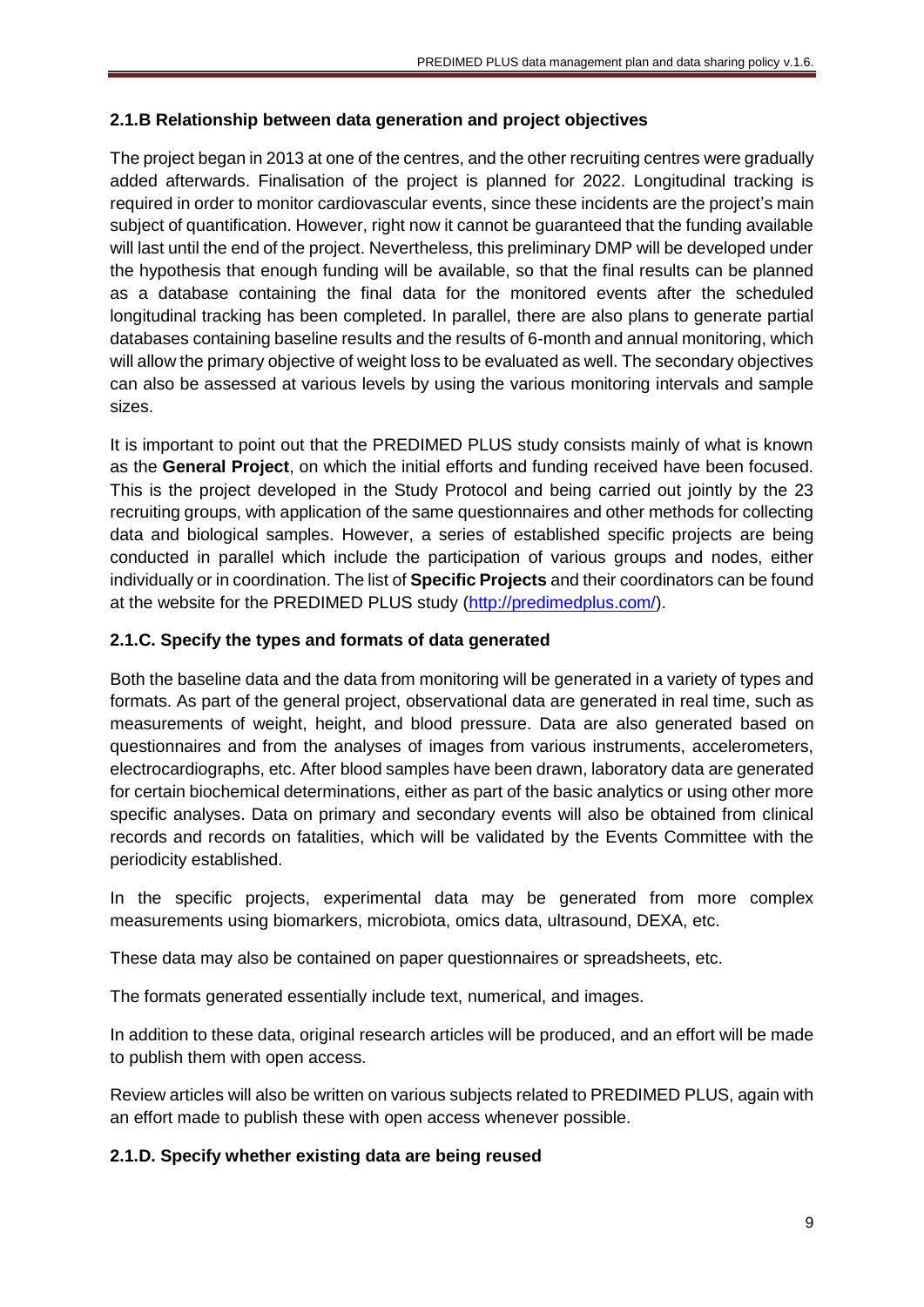Some data already collected, taken from the patients' clinical records, may be used to annotate the analytics and as quality control for data on related pathologies. Later, after monitoring, data from the clinical records will be used to document primary and secondary events.

#### **2.1.E. Specify the data source and the data flow**

## **2.1.E.1. Data source**

The data will be fundamentally generated within the project. Based on the general protocol for the project, information will be obtained from each participant by direct measurement of weight, height, waistline, blood pressure, heart rate, etc. Analytical data related to the variables specified in the general project will also be obtained from blood and urine samples, and questionnaires of various types will be administered in order to obtain information about foods consumed, adherence to a Mediterranean diet, physical activity, quality of life, cognitive data, etc. Biological samples are also being collected (serum, plasma, urine, buffy coat, and nails), and a protocol on collection, storage, and distribution of samples has been established specifically for the study. Additional types of data will be obtained in the specific projects, such as data from questionnaires, images, and data from laboratory determinations, and other samples will also be collected (stool samples, blood cell types, etc.). The specific projects tend to be carried out using subsamples of participants from the PREDIMED PLUS study. In order to perform their analyses, these projects depend on the availability of additional external funding, or else funding from the node itself. For this reason, it can be anticipated that the data from many of the specific projects will be generated a little later than the data from the general project.

## **2.1.E.2. Data flow**

The recruiting centres generate data on the trial participants they have recruited, and they also collect biological samples from them. The support groups may generate additional data from the samples analysed. The recruiting nodes primarily collect data from their corresponding participants using what are known as data collection notebooks, which may be on paper or in digital format. After being collected by the nodes, these data are sent on a daily or weekly basis to the data coordination centre, which is the Municipal Medical Research Institute of Barcelona (Instituto Municipal de Investigación Médica, abbreviated as the IMIM in Spanish and hereinafter), and to other centres that are receiving data. These data are derived from printed questionnaires with a format that allows electronic reading (on food consumption frequencies, quality of life, neurocognitive aspects, etc.), or the data may be accelerometry data or images. The PREDIMED PLUS website includes protocols that provide details on how these data must be collected and sent. For the most part, the general data are submitted by filling in electronic forms that have been designed specifically for the study (using the TELEFORM format), and then transmitted in real time to the centralised database at the IMIM. These forms can be accessed and sent via the website, but only after the required password has been entered into order to access the private area for PREDIMED PLUS researchers. The online transmission of data online has also been established using the private-access area at the PREDIMED PLUS website, in conformity with the corresponding manual.

Some questionnaires are not processed electronically at the recruiting node but are instead submitted by post, then later scanned at the corresponding data processing centre (University of Navarre and Bellvitge Hospital). Once the questionnaires on paper have been processed at the centres that receive them for electronic reading, the data generated for the variables are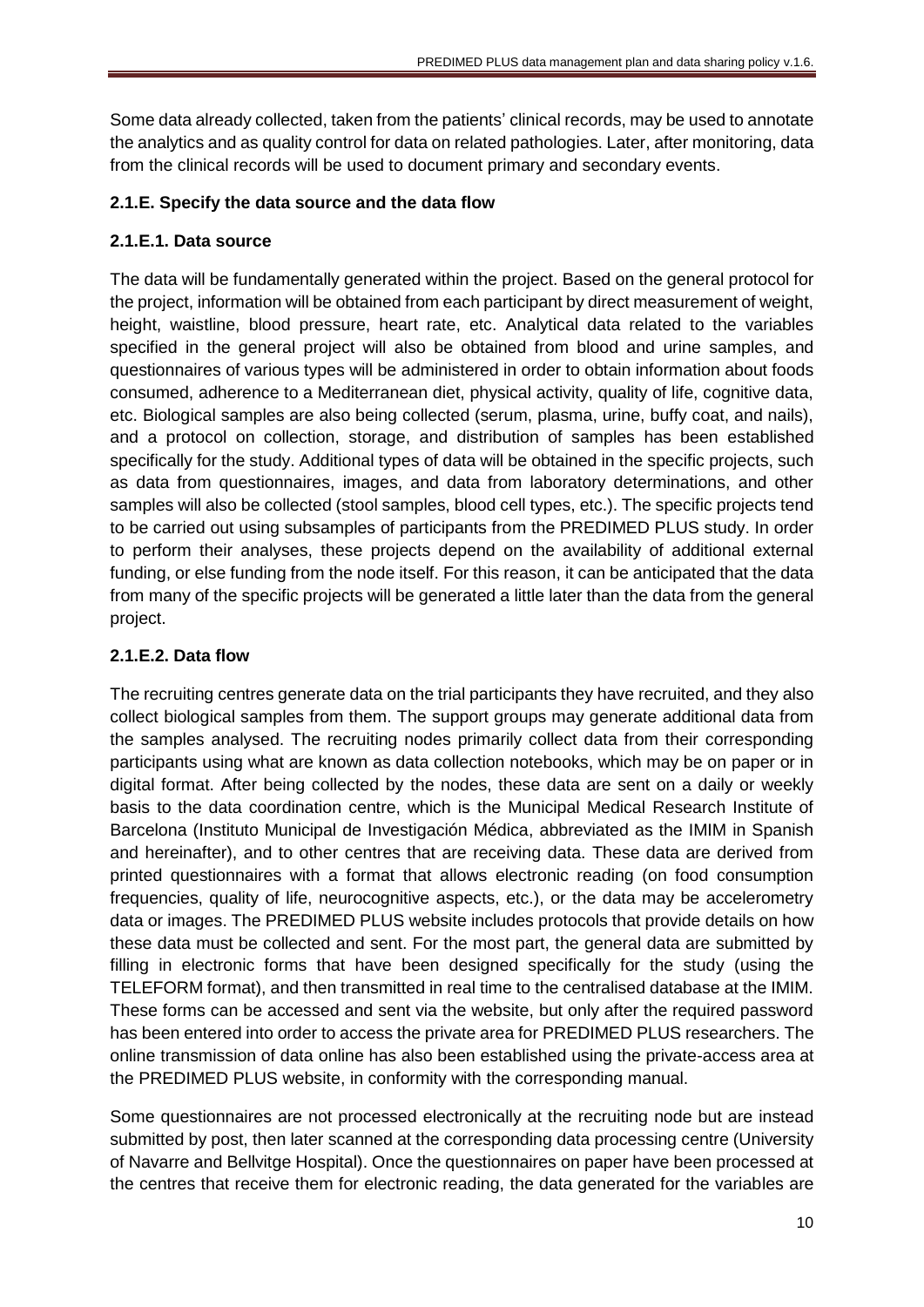sent to the central database at the IMIM to be included with the rest of the general data for the project. For this purpose, patient identifiers (ID) are always included on every data collection form. However, only the recruiting node has the ability to associate this patient ID with the patient's name. Considering the importance of data privacy, the recruiting node is responsible for maintaining the confidentiality of these assignments and for implementing the mechanisms required in order to ensure that the relationship between the patient's full name, national ID document (DNI), and patient ID cannot be publicly revealed. It is recommended that these files used for matching up identification information should be housed on computers or data storage devices that are not connected to the Internet.

Data are sent by the recruiting nodes at baseline, at six months, and annually, according to the contents of the Study Protocol. The data are entered into the central database at the IMIM and also sent to the various additional data processing centres (University of Navarre, Son Espases-Illes Balears Hospital, Bellvitge Hospital, Universidad Rovira i Virgili, Universidad de Málaga), either electronically (electros and accelerometry to the Balearic Islands and Universidad de Málaga, respectively) or on paper. The IMIM receives these data for the General Project from the recruiting nodes and from the other data processing centres, and saves them in a single database for the General Project. This database is subject to the respective quality controls, including periodic consultation with the nodes regarding any data that are anomalous, missing, illegible, etc. After the nodes respond to these queries the rest of the quality control process for the data is completed, which takes place in accordance with applicable international standards.

Periodically, the IMIM sends a file to each recruiting node with all of the data for the variables, as generated for that node's patients. This is done so that the node can safeguard the file and also perform an additional quality control, with the IMIM being notified of the results quickly so that the appropriate corrections can be made for the variables involved.

Databases will be generated with the baseline data, and also at 6 months and annually according to the general data collection protocol, and these databases will also be subject to longitudinal application of the pertinent quality controls.

The characteristics of the current data management system being used for the PREDIMED PLUS study do not allow researchers to gain direct access to the IMIM database. The ideal situation would be to have a **virtual data enclave** system available (Bao et al., 2016), where the data could be securely deposited and managed. This type of system gives researchers remote access, so they can view data the variables and perform data analyses using the most suitable software, which is also installed within the enclave, and with a record maintained for the syntaxes and statistics generated. This type of system guarantees that the data for the variables will not be altered, that the quality control is very high, and that the security, confidentiality, and privacy of the data can be better protected. At its in-person meeting held in Barcelona on 19 January 2017, the DSMB recommended a system with these characteristics as a good strategy for improving the data management taking place for the PREDIMED PLUS study.

Since we do not have this type of data enclave system available at this time, the storage, updating, and quality control for the data is being carried out at the IMIM in a controlled manner by those responsible for the system, in order to guarantee the integrity of the data and following the protocols used to ensure its security (with periodic backups), privacy, and confidentiality.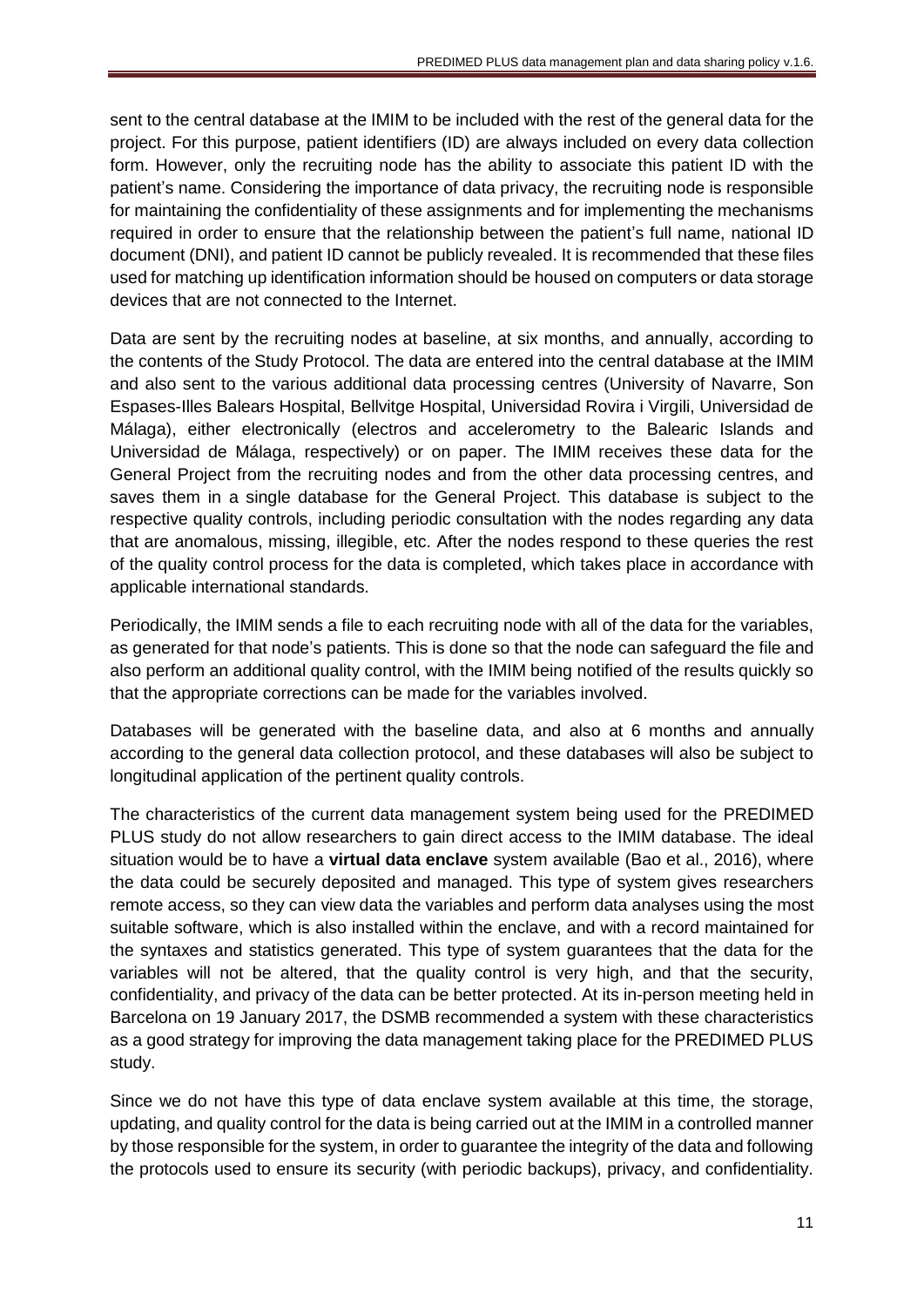That database is used to generate data files with various characteristics, which are the files sent to the nodes and made available to the researchers.

Since PREDIMED PLUS is a longitudinal study, data are continually being stored, updated, expanded, and reviewed. To allow for this, a periodicity must be established for the generation of the data files, so that these can be made available to the researchers with the guarantee that all of the cases available have been incorporated for each variable, and that the corresponding quality control has been carried out on the data based on the queries and feedback from the various nodes. For this purpose, realistic dates must be established as deadlines for the periodicities indicated, with the nodes required to submit all data they have available for the general project by those dates.

With this periodicity, or in a series as indicated, a **basic data file** must be generated (corresponding to the baseline data plus the S1, S2, S3 visits), containing the **data from all questionnaires and measurements stipulated in the General Project** and including the **randomised participants from all the nodes**.

Although an effort is being made to ensure that this basic data file has all of the up-to-date data for the participants, for some variables or nodes this will not be fully possible by the stipulated dates, which means that the reception of data will be closed in order to avoid further delays in creating the data file. The corresponding data files will be assigned a version number and a date of generation. This version number and date of generation must be cited in the data analyses and publications derived from those data files, also indicating the number of participants from which each data element was obtained. This will allow missing data to be added to the database after the deadline for the generation of the database at any of the specified times, instead of allowing those data to be discarded. In the past, any data not submitted on time were excluded, in order to maintain consistency in the variables across the various analyses and to prevent discrepancies in the results. However, currently the preference is to incorporate data that become available over time, up until the final closure of the database at the end of the study. Always mentioning the version and date of the data file analysed is a good practice, and one that helps ensure the overall quality of the analyses.

After facilitating access to the baseline data file, the data and the quality control of those data will continue to be updated, generating data files on a yearly basis (also including the 6-month variables), on a 3-year basis (including the 2-year data) and on an odd-numbered basis, until the final database is completed with all the years. This periodicity is being established in order to ensure that the provisional data files are as complete and up-to-date as possible, and that the quality is controlled. If an analysis requires the use of variables from even-numbered years prior to the generation of the data file for an odd-numbered year, access to that data file would be provided, with the quality control being focused on the specific subset of variables required.

The data files for the **general project**, with the periodicity indicated, will be made accessible to the principal investigators from each node by means of a personalised password, along with the completion of a form that states the researcher's commitment to maintaining the security, integrity, confidentiality, and privacy of the file. The principal investigators will also be responsible for ensuring the application of best practices in the use of data by the researchers from their node, and for ensuring that the data are not distributed to unauthorised personnel from other research groups outside of their node.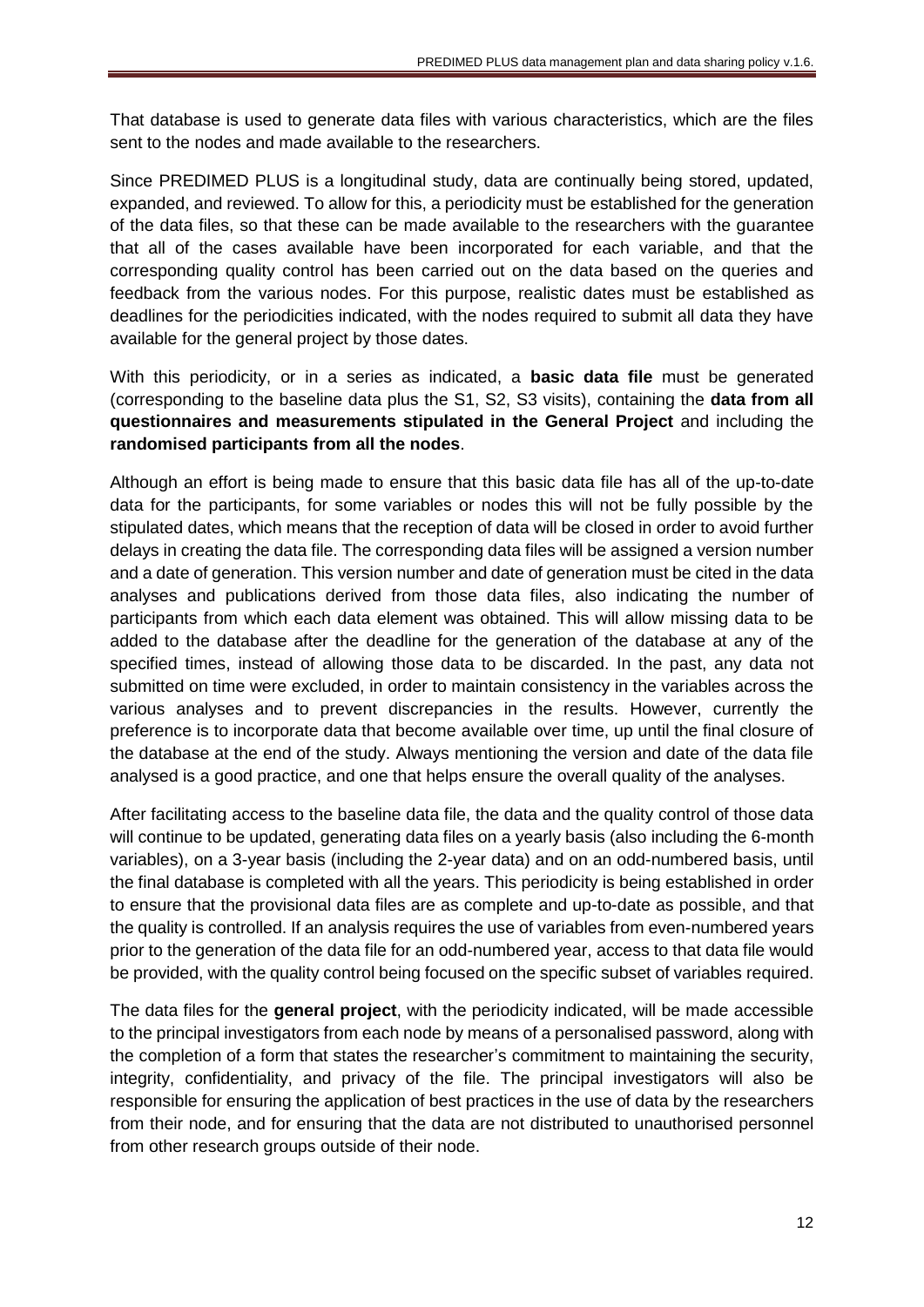Generation of data by the **specific projects** will depend on when the funding for the projects becomes available. Since an **additional effort** is made to generate new results during the specific projects, this must be acknowledged. Because of this, and without establishing a formal embargo period, it is considered appropriate to establish some general considerations for assessment of the additional work performed, and to give priority to the node(s) generating specific data in terms of the publications derived from those data, especially when the results involved are very costly in terms of time and resources. As such, in the case of very costly analytical results (metabolomic, genomic, proteomic, metagenomic, epigenomic, expensive biochemical analyses, etc.) that have used samples from multiple nodes, and where the expenses have been covered using funds primarily obtained by the node producing those results, and even though that node must send its results to each node that provided samples when the article is written and sent out for review, no other proposals involving the analysis of those data will be accepted from other nodes until the initial paper written by the first node is accepted.

If another PI has an interest in those data before the paper is accepted, that PI must contact the person responsible for the study under consideration in order to establish a collaboration, including the production of a joint proposal for an article or articles according to the publication policy. This contact can be established beginning at the time when the study of the data is initiated. In all cases, both before and after publication of the initial paper, the node that initially studied the data will have priority in terms of proposing new papers related to their determinations, and the proposal of publications with co-lead authors is recommended in cases where another node has a substantial interest in the same subject.

These considerations, which are applied to the data generated during specific projects, will also be applicable in cases in which external funding is obtained to study samples from multiple nodes. If the terms and conditions of external funding require the data to be deposited in a particular repository at the end of the project, it will be a priority to ensure that PREDIMED PLUS researchers will have prioritised access to those data, before any external researchers that may request such access.

In general, all data derived from information or biological samples taken from the majority of the centres participating in the PREDIMED PLUS study (more than 50% of the centres), or data that have been determined in cases of primary events, will have to be integrated into the general database maintained at the IMIM, which will be available to all PIs from the recruiting nodes. Periodically, the Steering Committee will define the variables that are susceptible to being integrated into the data files for periodic access by the PIs. In order to publish manuscripts using these data, which are not part of the general project, a PI must contact the person(s) responsible for the generation of that data in order to draft a proposal for an article and submit it to the Steering Committee according to the publication policy. Independent of this periodicity, PIs may contact the coordinators of specific projects to request collaboration on a shared work. Further details on this general and specific access are found in section 2.2.2 (Making the data accessible).

#### **2.1.E.3. Ethical considerations regarding the sources of data**

In addition to collecting health-related data from the participants using questionnaires and various other instruments, data on health incidents will also be collected for the participants (with the periodicity agreed on by the DSMB/Steering Committee). These data on events will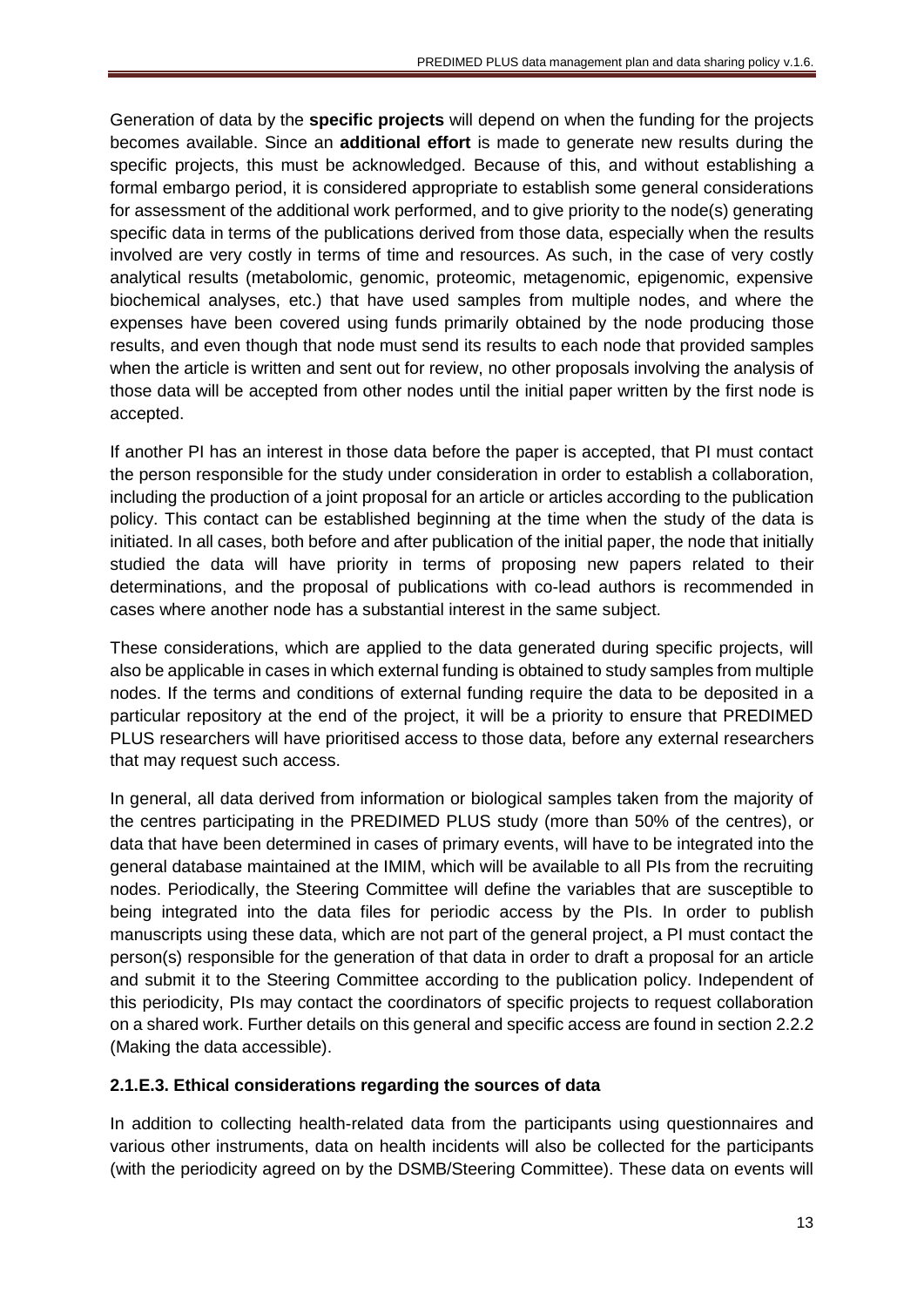be documented based on the participants' clinical records. Since these are data related to personal health and subject to the legislation on personal data protection, the informed consent of the participant must be obtained, not only to allow the questionnaires and conclusions to be used, but also to give express consent for the participant's clinical records to be included. This point is also specified in the informed consent form available for the general study, which must be completed by all participants from each node. Completion of an additional informed consent form must be requested for the genetic study. The patient must sign the informed consent form(s) in order to participate in the study, but can withdraw his or her consent at any time.

Each centre is responsible for obtaining authorisation from the Ethics Committee for the participants it recruits, and for safeguarding the signed informed consent forms under appropriate conditions of security and confidentiality.

Since various health questionnaires are also being administered during the study, including the collection of analytical data, data on related illnesses and risk factors, and data on lifestyle variables, it is not possible to make the data generated accessible to the general public. The patient is informed that his or her data will be treated in a confidential manner and that it will be deposited in a database registered with the Spanish Data Protection Agency (Agencia Española de Protección de Datos), with an obligation to comply with the legislation on that subject. Each PI from a participant recruitment centre is responsible for overseeing protection of the data contained in any database or data file registered under his or her name (for more details see sections **2.4** and **2.5**).

According to the Spanish Data Protection Act, the participant must be informed regarding the use of his or her data, and may then either grant or deny consent for such use. The general informed consent form for the PREDIMED PLUS study informs the participant that a portion of the data generated using his or her information may be shared with other researchers, while also stating that a collaboration must be established in order to do this. Any such data sharing can only take place under conditions where access to the data is controlled, after a researcher has been identified and after a collaboration agreement has been established.

For purposes of quality control, there are also plans to perform periodic audits of the participant recruitment centres, in order to verify the application of best practices in relation to ethical matters.

If any participant from the PREDIMED study withdraws his or her consent and expressly requests the destruction of his or her data or samples, the Principal Investigator from the node involved must notify the IMIM about this in writing, as well as the biological sample banks and specific centres that are processing samples (accelerometry, DEXA, etc.), so that the data can be deleted from the specific databases and sample banks.

## **2.1.F. Specify the size of the data generated**

The intention is to generate multiple data files of various sizes periodically and longitudinally throughout the study. In the end there will be a final database available with all of the baseline data and monitoring data from the general project, into which the data generated by the specific projects, which are in the order of multiple GB, can be incorporated.

In addition to data derived from questionnaires there are data generated on the questionnaires, manuals, images, and videos, which in turn represent hundreds of GB in size. The data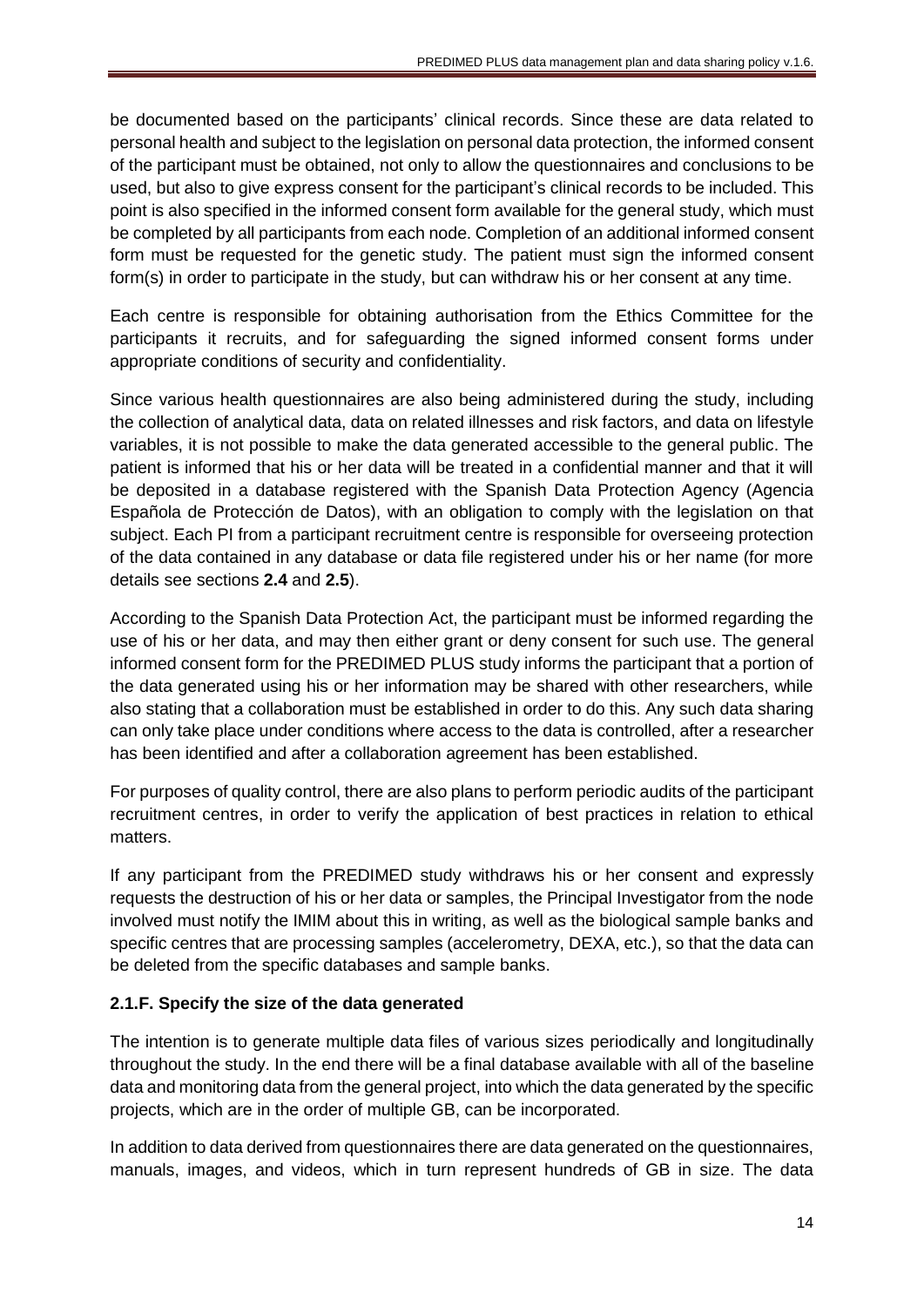generated in the specific projects may be larger in size than the database from the general project (some bulk omics data), and this characteristic should be taken into account in order to opt for the availability of a single, federated database structure housed in various locations for purposes of improved data management.

The total volume is estimated as multiple TB.

#### **2.1.F. Describe the usefulness of the data generated**

The data generated during the production of the questionnaires, study protocol, procedure manuals, dietary intervention materials, physical activity intervention materials, behavioural intervention materials, recording of events, presentations at conferences, etc. may be of interest to other groups involved with research or teaching, or even to the general public.

The data generated in the database may be of great interest for other researchers in terms of collaboration on comparative studies, replication of results, meta-analyses, and other types of additional studies.

The data generated by means of statistical analyses will be useful in terms of the generation of new knowledge on each of the study's objectives. The data will be published in the form of original articles, and an effort will be made to ensure that there is open access to the publications.

#### *2.2. FAIR Data (Findable, Accessible, Interoperable, and Reusable)*

#### **2.2.1 Making the data Findable**

#### **2.2.1.A. Making the data findable: the provision of metadata**

The metadata that are standard in the discipline will be used to describe the databases generated. Specifically, the standards used for metadata will be those described in the Dublin Core Schema [\(http://www.dcc.ac.uk/resources/metadata-standards/protocol-data-element](http://www.dcc.ac.uk/resources/metadata-standards/protocol-data-element-definitions)[definitions\)](http://www.dcc.ac.uk/resources/metadata-standards/protocol-data-element-definitions), which is frequently used as a reference source. The metadata described there include, among other types: Specification: [http://prsinfo.clinicaltrials.gov/definitions.html.](http://prsinfo.clinicaltrials.gov/definitions.html) Standard's website: [http://clinicaltrials.gov/ct2/manage-recs/resources.](http://clinicaltrials.gov/ct2/manage-recs/resources)

We will create metadata to describe each database we generate, including at least the following metadata:

- Title: Name of project, based on the data set or research produced
- Names of the creators and addresses of the organisation or individuals that created the data
- Identification code for the data, including internal reference codes
- Words or phrases that describe the subject or contents of the data
- Sponsors: organisations or agencies funding the research
- Rights: any type of intellectual property rights associated with the data
- Access to the information: where and how the data can be accessed by other researchers
- Language of the content
- Key dates associated with the data, including the start date and end date for the project

- Launching, period of time covered by the data, and other dates related to the life cycle of the data (for example, maintenance cycle, updating of the programme)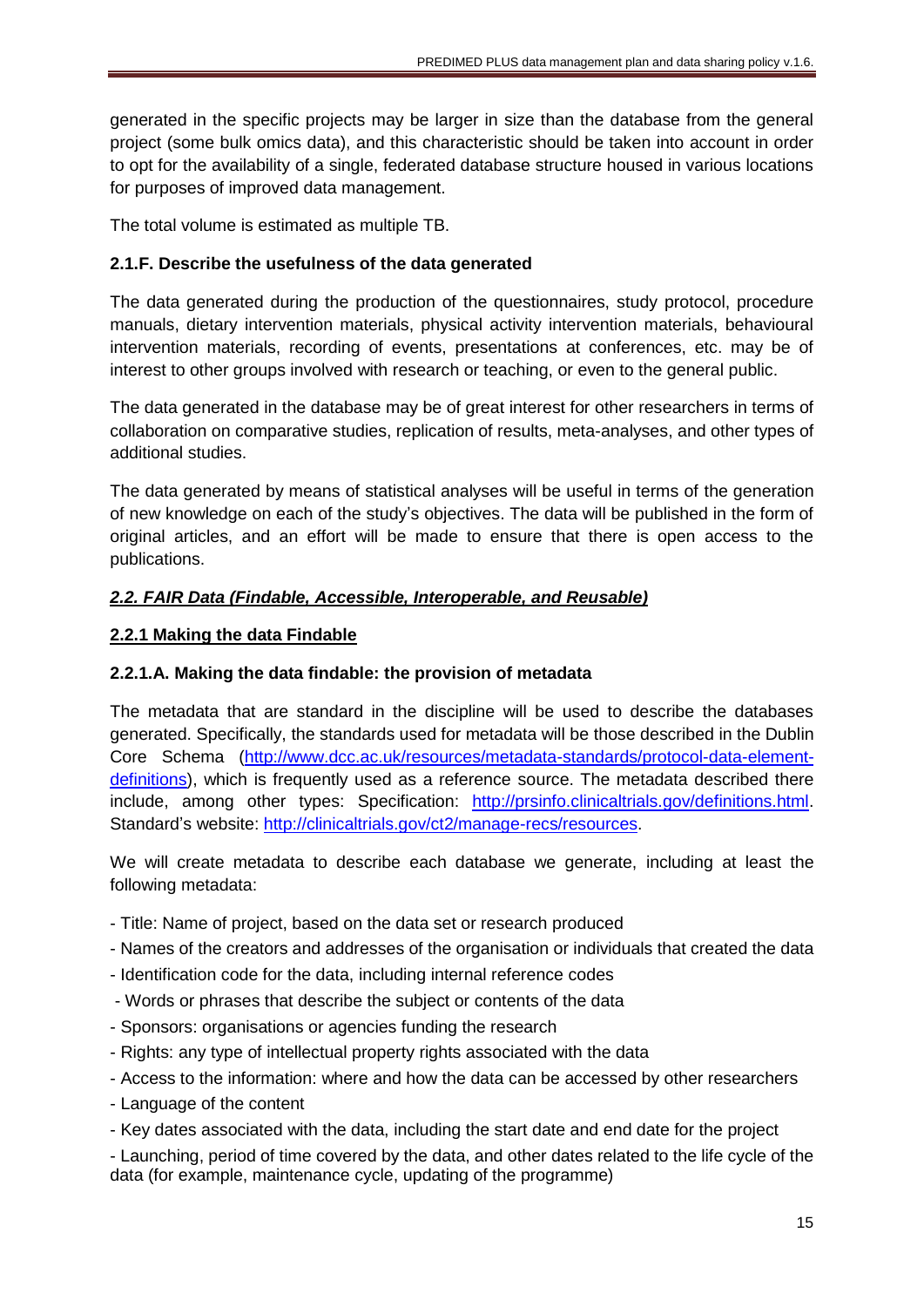- Location to which the data refer (e.g. a physical location, spatial coverage, etc.)

- Methodology: how the data were generated

- Data processing: all information about how the data have been processed

- List of filenames for the list of all data files associated with the project, with their filenames and file extensions

- File formats for the data, as required in order to read the data

- File organisation: structure of the data file(s) and arrangement of the variables

- List of variables in the data files
- Explanation of any codes or abbreviations used
- Versions with date / date and time for each file, and using a different ID for each version

- Verification operations to confirm that the files have not changed over time (algorithms such as checksum or hash, MD5, SHA-1, etc.), to protect the integrity of the data

#### **2.2.1.B. Describe the identifiability of the data, with reference to standard identification mechanisms. Will Digital Object Identifiers (DOI) be used?**

The data corresponding to questionnaires, user manuals, recipes, protocols for dietary intervention or physical activity intervention, etc. will be deposited in public repositories, such as those managed by our universities. These include the RODERIC repository (http://roderic.uv.es/) at the University of Valencia as well as other similar ones where this depositing could take place. Specifically, RODERIC reflects the University of Valencia's commitment to adhere to the Berlin Declaration (30 September 2008). It uses standardised international protocols to ensure that documents appear in the results displayed by Internet search engines such as Google, etc.

These institutional repositories provide a unique URL for accessing the corresponding documents, in the format https://repository/record/1234.

The data deposited in certain repositories such as Zenodo, Dryad, Pangaea, or FigShare receive a DOI, and in such cases we would use the DOI as the unique identifier for the data deposited there.

The ideal situation is to have a DOI for the documents, metadata, and aggregate data deposited, and use of DOI Citation Formatter gives us a simple interface for first extracting metadata automatically based on a DOI, then building a complete citation. It is compatible with more than 500 different citation styles in 45 languages.

#### **2.2.1.C. Explain how the folders and files are named and structured**

The folders and files for the general project will have an initial identifier with the name the study, then the specific name of the file, the creation date, the version, and the specification (XX) (e.g., "PREDPLUS filename date version  $XX$ "). The last two digits  $(XX)$  will be used if the file created corresponds to the entire general project at all of the PREDIMED PLUS recruiting nodes. When specific files containing data from just one node are involved, the last two digits will correspond to that node, based on the standardised node numbering established for the PREDIMED PLUS study (node 01, node 02, node 03, etc.). Also, specific thematic folders will contain files corresponding to a particular subject. The folders and files for the specific projects will have an initial identifier that indicates that the study named is a specific study (ES for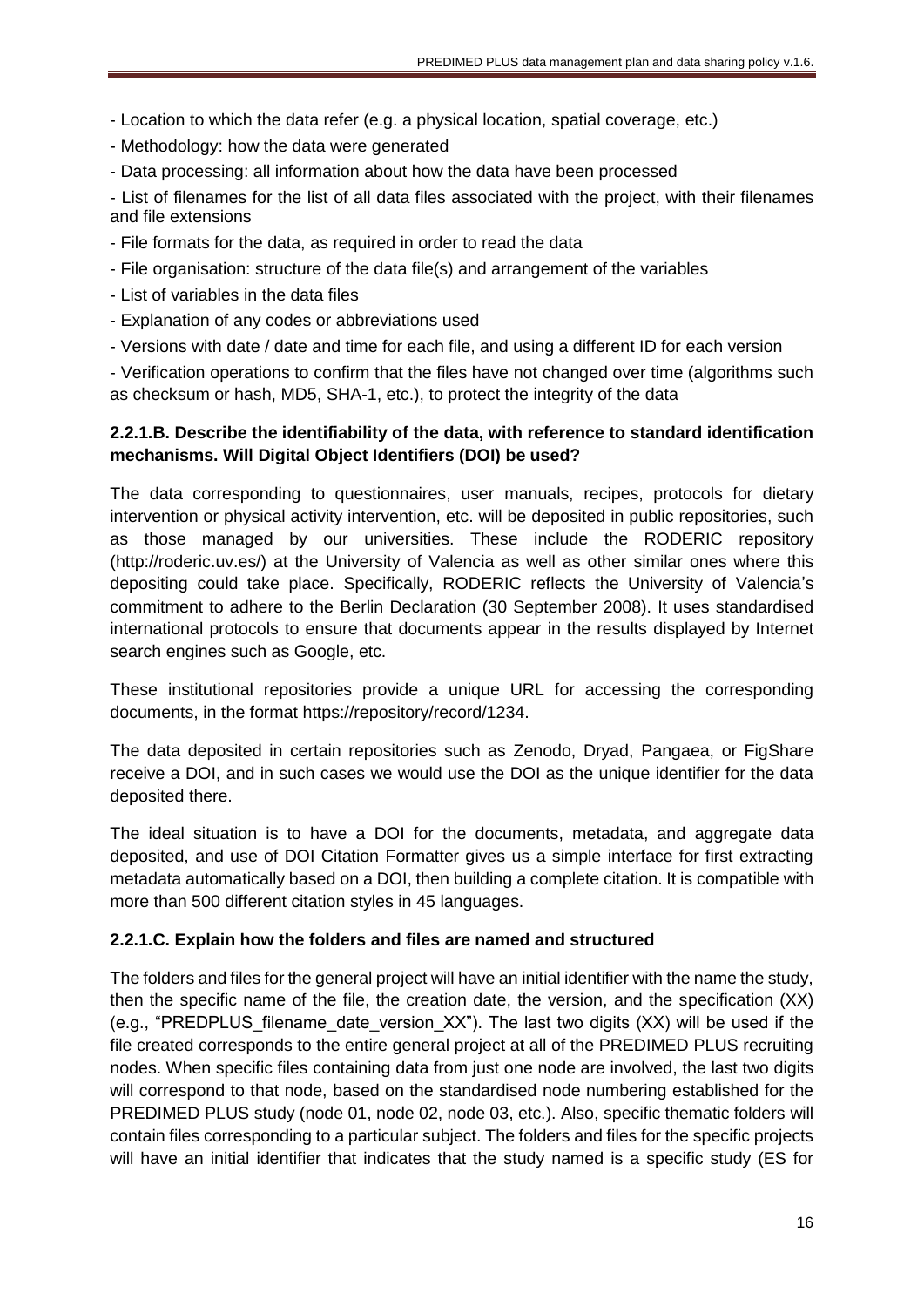*específico* in Spanish), followed by the filename, date, and version: e.g., "ESPREDPLUS\_filename\_date\_version".

#### **2.2.1.D. Indicate how different versions of the same dataset will be identified**

Control of the various versions of a dataset will take place using a suffix that consists of the date (in yyyymmdd format), followed by the numbers of the version and sub-version (for minor modifications), e.g., " $V$  1 S 0", " $V$  1 S 1", etc.

#### **2.2.1.E. Describe how the metadata are captured/created**

Metadata will be captured/created in a mixed manner, based on the type of metadata being generated and on whether or not standards exist.

When standards exist they will be followed, using either the Dublin Core or the ISO/IEC 11179 metadata registry standard, accordingly.

In other cases, a manual process will be used, so that each specific file will be accompanied by its own metadata in order to facilitate and clarify its use.

#### **2.2.2 Making the data accessible**

## **2.2.2.A. Explain how the data generated will be made available internally to researchers from the multi-centre study, to external researchers, and to the general public**

The PREDIMED PLUS study is a multi-centre study, in which each recruiting node generates all of the general project data corresponding to the patients recruited at that centre. These data are then sent to the data processing centres, either electronically or on paper, then finally integrated into a general database housed at the IMIM. The research involved is a long-term longitudinal study, which means that the final database for the project would be available over the long term (more than 10 years after initiation of the project), once collection and validation of primary and secondary events has been completed as well as quality control for the data. Therefore, even though in most cases data access policies for research studies refer to the final database for a project, with the PREDIMED PLUS study we are also considering access to the series of partial databases that will be generated periodically over time. The detailed periodicity for generation of the data files has been specified in section 2.1.E.2 (Data flow).

In parallel, there are specific projects that will be progressively generating data as funding becomes available, and the results from these projects will be gradually integrated into the central database (genomic analyses; DEXA measurements; identification of microbiota; identification of various types of biomarkers in biological samples (plasma, serum, urine); bone densitometry; ultrasound; other imaging tests; etc.). These data are generated by specific nodes, sometimes in a coordinated manner, in order to contribute to the specific project.

The data can be shared internally or externally, and in both cases best practices must be reliably applied in relation to use of the data. It must also be remembered that there are personal data involved that are subject to privacy and confidentiality issues, and that those data have been provided for the purposes expressed on the informed consent form. The procedures to be used for internal data sharing are described in detail below, as are those for sharing such data with external researchers and with the general public.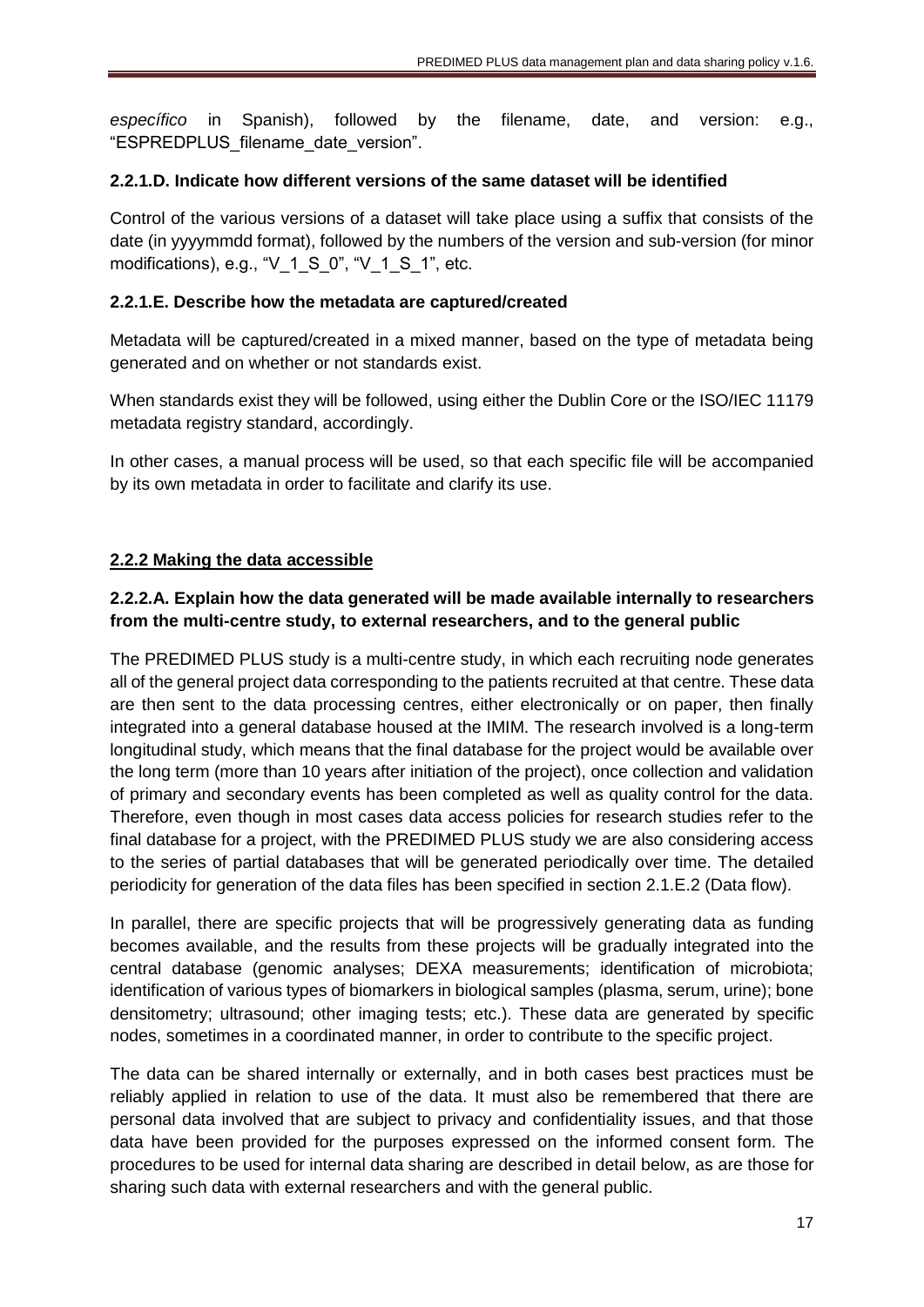#### **2.2.2.A1. Procedure for internal data access/sharing**

The **Principal Investigators from the recruiting nodes** for PREDIMED PLUS will have access to the complete data files for all randomised patients, as generated during the general PREDIMED PLUS study. This includes access to both the final file for the study after it has been completed, and the various files generated periodically as the questionnaires are given and the quality control is performed on the data: basic data file, one-year data, three-year data, etc. (see section 2.1.E.2: Data flow, where this periodicity is explained in more detail).

The PIs from the recruiting nodes will also be able to access general project data corresponding to a periodicity other than the standardised ones. Such access must be expressly requested from the Steering Committee so that the viability of the request can be evaluated, and the quality control can be performed for the corresponding variables before the file is provided. In the same way, PIs from the recruiting nodes will also have access to data for the variables generated during the specific projects (genetic, biomarkers, other types of biochemical determinations, DEXA, microbiota, ultrasound, other imaging tests, etc.), at the time when these data become available as indicated in point **2.1.E.2.**). In all cases, before any requests to produce papers using those data can be considered, the first papers submitted for publication by the nodes that generated the specific, costly determinations must be accepted, or else a collaboration request must be put in. The nodes that are responsible for specific, costly determinations will have priority for proposing new papers derived from generation of those specific data. Recognition of this time period is important, because there is evidence that one of the main problems leading to the rejection of data sharing among investigators is a lack of recognition for those who generated the data (Longo et al., 2016; Kalager et al., 2016). It is therefore important to take the need for such acknowledgment into consideration during the PREDIMED PLUS study. Once the data become available for other researchers, active collaboration with the groups that generated the pertinent data is recommended, with the ideal situation being one where the lead authorship positions for the articles are shared (Longo et al., 2016). In the same way, if a research group has a special interest in conducting research using the data generated during a particular specific project, a collaboration agreement can be established between the groups during the earliest stages of the analytical determinations and, in general, submission of a joint paper proposal to the Steering Committee is recommended.

If a researcher performs any new determination of a measured variable for PREDIMED PLUS participants that are from some other node, all of the other researchers from the recruiting nodes must be notified. Specifically, the PI from the node performing that determination must provide notification within a period of no more than two months.

Each data file is accessed by means of a personalised username and password, created to gain access to a platform on the IMIM website established for this purpose. The PIs from the recruiting nodes will have access by downloading the data file after completing a request form, indicating the file required (basic file from the general project, one-year, three-year, or other files for other periodicities or with specific data), and they must make a commitment to applying best practices when handling and managing those data. The PIs from each node will be responsible for ensuring the security, integrity, confidentiality, and privacy of the data received, since in addition to data related to the participants from their own node, data on participants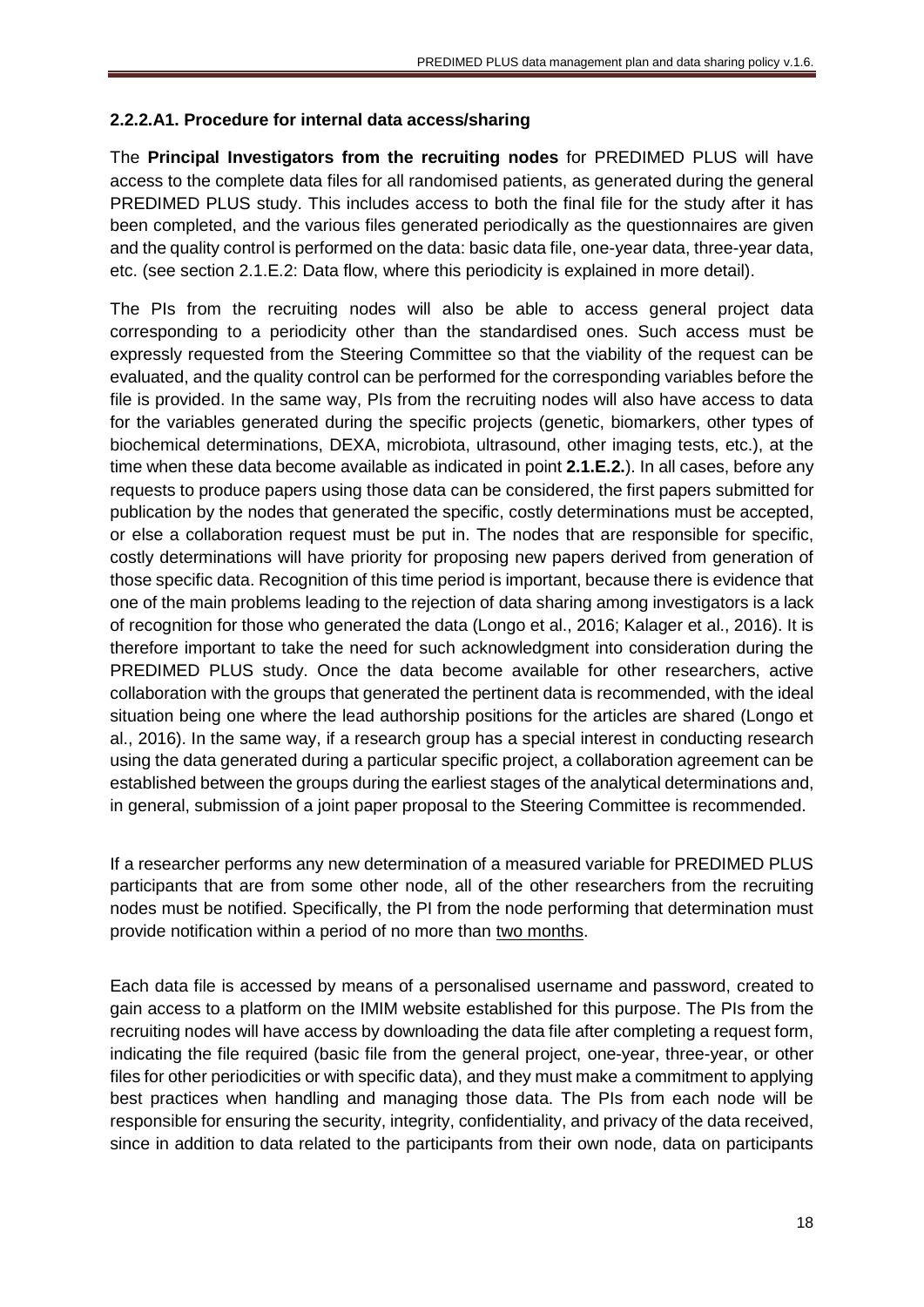from all of the other nodes are received as well. Appendix 1 contains the data request and commitment form for PIs at the recruiting nodes.

Similarly, the PIs from other non-recruiting PREDIMED PLUS nodes will be able to access the data they need for their research by submitting a specific request for data to the Steering Committee, which will evaluate the viability of the request. The form attached as Appendix 2 must be filled in for this purpose. Essentially, these documents confirm the commitment to respect the following points:

- To maintain the confidentiality and privacy of the data
- To ensure data quality and follow best practices for analysis and processing
- To refrain from distributing data to third parties not authorised to use the data

- To acknowledge the efforts of the researchers that generated the data, by including them in the authorship of publications derived from access to those data

- To submit a proposal for paper publication using the standardised form, which must receive the pertinent authorisation from the Steering Committee

- To adhere to the PREDIMED PLUS publication policy

**2.2.2.A2. Procedure for data access or data sharing requested by external researchers**  Raw data from the PREDIMED PLUS study will not be deposited in repositories with fully open access. PREDIMED PLUS was initiated prior to the issuance of the requirements on universal access to data by the ICMJE (2016) and by the European Commission, and therefore the PIs are not obligated to provide the entire scientific community with open access to the data used in publications. In addition, there is an ethical restriction on providing open access to the data, since the informed consent form signed by the patients does not authorise such access.

If an outside group wishes to conduct research using PREDIMED PLUS data, an agreement can be established. However, this will first require a detailed joint collaboration proposal (with at least one PI from PREDIMED PLUS included). The Steering Committee for the PREDIMED PLUS trial must make a decision on whether or not the collaboration agreement can be signed based on a detailed study and review of the ethical implications. This decision may also include the possibility of charging a fee.

For collaboration with **external researchers who are only requesting data**, there will essentially be two modalities possible.

## **2.2.2.A:2.1: Collaboration in which the external researchers are only requesting aggregate data for their variables of interest, without requesting access to the raw data for variables**

This procedure is often used by research consortiums to conduct meta-analyses following uniform protocols and a detailed, specific analysis plan. With this modality, the only collaboration being requested is the provision of aggregate data. The researchers from the PREDIMED PLUS study will perform the statistical analyses using the raw data, and they will then provide the external researchers with the descriptive statistics and measures of association required in each case. This procedure will prevent any additional problems related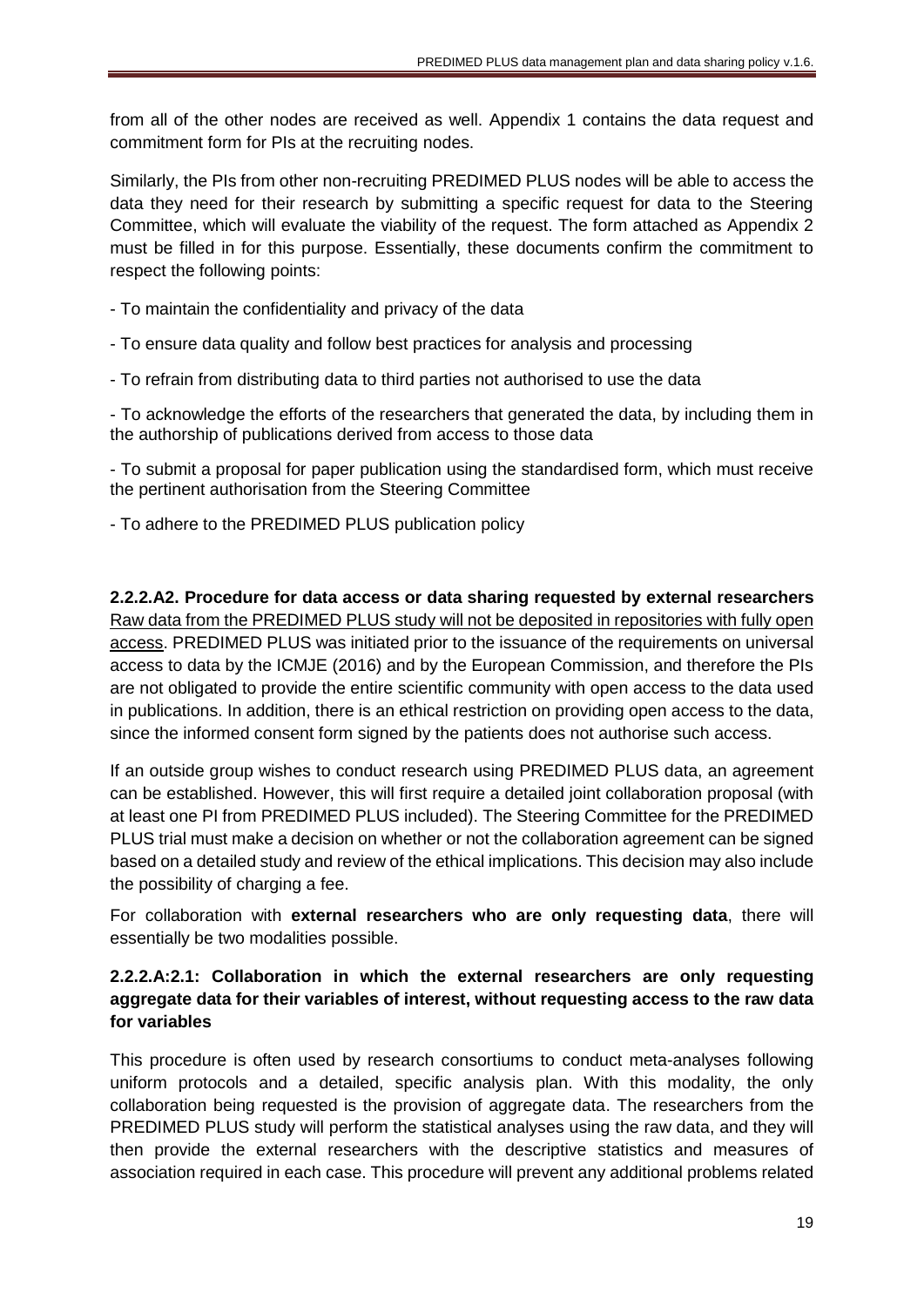to the potential for the improper use of the raw data for the variables by external researchers, since the statistical analyses and quality control will be performed internally.

In order to formalise this type of collaboration, a request letter from the external researcher(s) must be sent to the Steering Committee of the PREDIMED PLUS study, along with a completed data request form (**see Appendix 3**). This form will include information about the researcher(s) making the request: the reason for requesting data from the PREDIMED PLUS study; details about other groups that will be included in the meta-analysis; objectives of the proposed study; sample size required; initial hypothesis; detailed methodology; initial variables; and statistical analyses proposed, with detailed specifications on the models and coefficients and the aggregate data to be provided after the statistical analyses have been performed. Information will also be requested about the intended number of articles to be published based on the collaboration, the possible journals to which the articles will be submitted, and the number of PREDIMED PLUS researchers expected to be included among the authors of the articles potentially published. A Guide to Data Access Requests is attached as **Appendix 4**.

The Steering Committee will review the request letter by applying the criteria for excellence in research, and will then decide whether or not to approve the collaboration based on the information provided on the request form. The Committee will also take into account whether the proposal overlaps or interferes with the objectives and proposals of internal researchers from the PREDIMED PLUS study. If the collaboration with external researchers is approved, a decision will also be made regarding which group(s) should perform the statistical analyses proposed, based on the subject matter of the collaboration and also on their more direct involvement with the variables being requested. The authorship for PREDIMED PLUS researchers must be established according to the publication policy, with an effort made to ensure that the maximum possible number of PREDIMED PLUS researchers appear as authors. If the request involves variables from the general project collected from all of the participants or from a majority of them, the researchers from each node who will be included as authors on the various publications generated will be established using a rotation system. If the data involves only one node or a small number of nodes, the authors from those nodes will be preferentially included. If the collaboration involves variables generated during a specific project, the authors from the nodes that generated those variables will also be given preference.

For articles written for publication using such data, proposals and draft versions must be submitted for review by the Steering Committee, which will manage the information according to the procedures for the study.

It is possible that a fee could be charged to researchers requesting aggregate data, based on the amount of work that would be required in relation to the analyses proposed. Payment of that fee would be made into the bank account created for that purpose and managed by the CIBER-OBN, with direct allocation to the needs of the PREDIMED PLUS study (fundamentally dedicated to contributing to the payment of publication expenses for the various PREDIMED PLUS articles).

**2.2.2.A:2.2: Collaboration in which the external researchers are requesting individual raw data for participants in the PREDIMED PLUS study**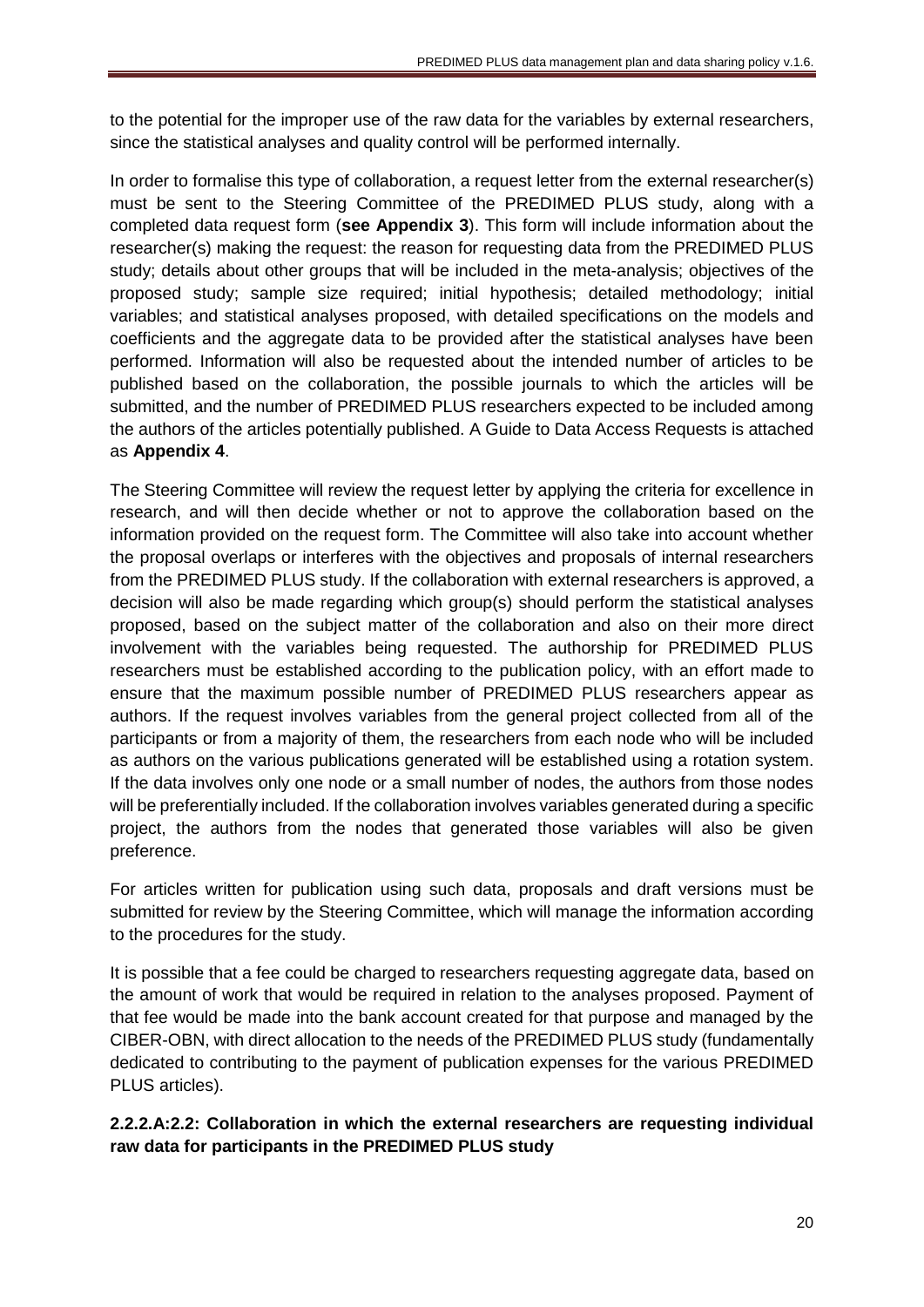Collaborative projects in which the data requested are broken down at the individual level for participants in the PREDIMED PLUS study could have greater repercussions in terms of confidentiality and use of the data, and therefore the researchers making such requests will be subject to additional requirements in order to ensure compliance in relation to these issues. The current management system being used by the PREDIMED PLUS study to handle data does not provide data access security of the **virtual data enclave** type (Vie et al., 2013) for external researchers. This makes it a non-optimal system in terms of data sharing (since external researchers must be given the data file with the variables requested, which they could then copy, alter, or distribute in an uncontrolled manner), and one of our objectives for the future is therefore to improve the data management system. As mentioned in the previous section, the optimal data management system that we are taking as a reference is the one implemented at Harvard University for the "Nurses' Health Study" (Bao et al., 2016). That particular system has implementation and maintenance costs, but similar, smaller-scale alternatives can also be developed. Implementation of that type of data management system would provide controlled access to the variables requested by researchers working on collaborative projects, without giving them an entire data file. Instead, they perform the statistical analyses directly, using a personalised login and following the pertinent syntaxes, on a central computer that has the specific software used for their analyses installed. However, until that system is implemented, access to data will be subject to security restrictions, although with a variety of strategies now being applied in order to minimise these.

The data request document is attached as Appendix 3, and the Guide to Requests is specified in Appendix 4. **The general procedure that external researchers requesting raw data must use** will be as follows:

*Since the numerous groups that are part of the PREDIMED PLUS study already produce a high level of internal demand for data analysis, proposals submitted by external researchers must be clearly justified, and must not overlap with similar proposals already in progress and being performed by internal researchers, or those that appear as objectives of the various research projects.*

*Collaboration proposals may be submitted for both general data from the PREDIMED PLUS study and for specific projects. In the case of specific projects, the coordinator of the corresponding specific project must be the one maintaining the most direct contact with the external researcher submitting the collaboration request.*

#### *I. Submission of a collaboration proposal*

*The following steps must be followed in order to submit a proposal for collaboration and access to data:*

## *I.1. Collaboration request letter:*

*This letter is addressed to the Steering Committee for the PREDIMED PLUS study, and in it the investigator must provide a general description of the collaboration request, along with a brief CV summarising his or her research activities. The benefits of the collaboration must also be described (see further details on the form attached as APPENDIX 4. Collaboration Request Form for External researchers).*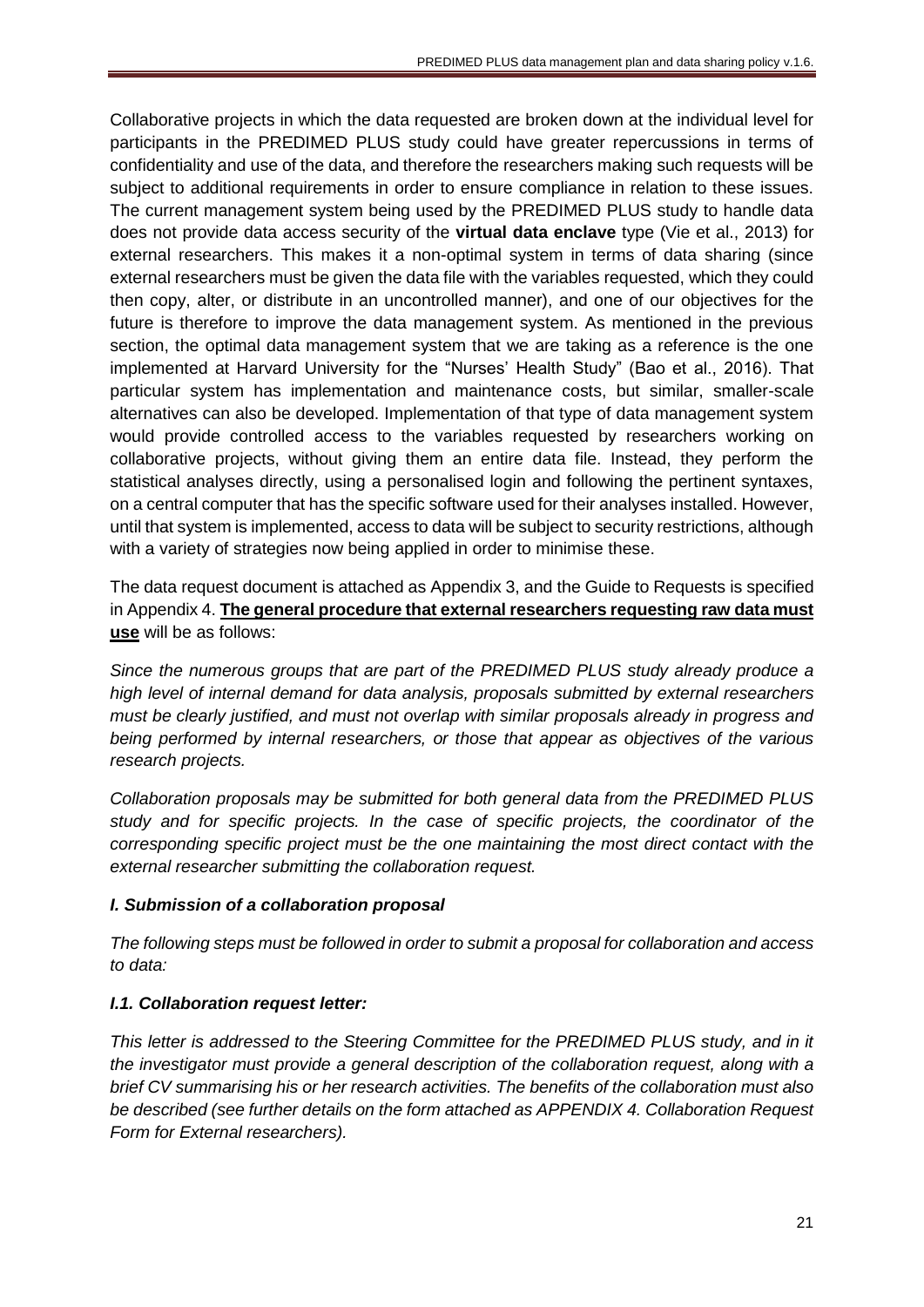*I.2. Completion of the collaboration request form for external researchers for the PREDIMED PLUS study, in order to access data generated during the PREDIMED PLUS study.*

*This form is also used to submit further details about the study: hypotheses, objectives, methodology, variables requested, sample size, duration of the study, etc.*

*In cases involving meta-analyses of aggregate data, where the researcher is not requesting access to raw data for the variables but only to coefficients and P-values corresponding to specific models of association, the variables that will be included in the analysis must be indicated in this section, along with the specific analyses to be performed, and including specification of the control variables and the syntaxes corresponding to the models.*

#### *I.3. Submission and evaluation of the proposal*

*The proposal must be submitted electronically to the Steering Committee for the study, during the first week of each month. Each proposal will be assessed and assigned a status: accepted, corrections needed, or rejected.* 

*The fundamental criteria used to evaluate the proposals will be the following:*

- *The scientific excellence of the proposal*
- The strategic priority of the proposal, with respect to the PREDIMED PLUS studies in *progress, in order to avoid unnecessary duplication of work*
- *The scientific research background of the person or group submitting the request*
- *The scientific quality and capacity to administer the project*
- *The proposed study's compliance with the contents of the informed consent form signed by the patients whose data are being requested*

## *II. Conditions for accessing data requested from the PREDIMED PLUS study*

*If the proposal is accepted, a Collaboration Agreement (Appendix 9) will first need to be signed. This document contains details on the terms and conditions under which access to the requested data is being granted, and these terms and conditions must be accepted by the collaborating researcher. New authorisation from the PREDIMED PLUS study's Ethics Committee may also be required, depending on the type of study proposed (the centralised committee or those from the various recruiting nodes from which data are being requested).*

*Since the PREDIMED PLUS study does not currently have a data management system based on data enclaves, which would give external researchers the ability to access data for the variables securely but without the ability to modify or copy them, some additional requirements must be specified in order to ensure the security, integrity, and confidentiality of the data.*

*External researchers will be given a password which is used to access a data file that contains the variables requested. In order to better protect the identities of the participants, this data file will be anonymised, without any variables that could serve as identifiers. The corresponding metadata will also be provided. External researchers must make a commitment to:*

*- refrain from attempting to identify the individual patients, while maintaining confidentiality;*

*- maintain the integrity of the data;*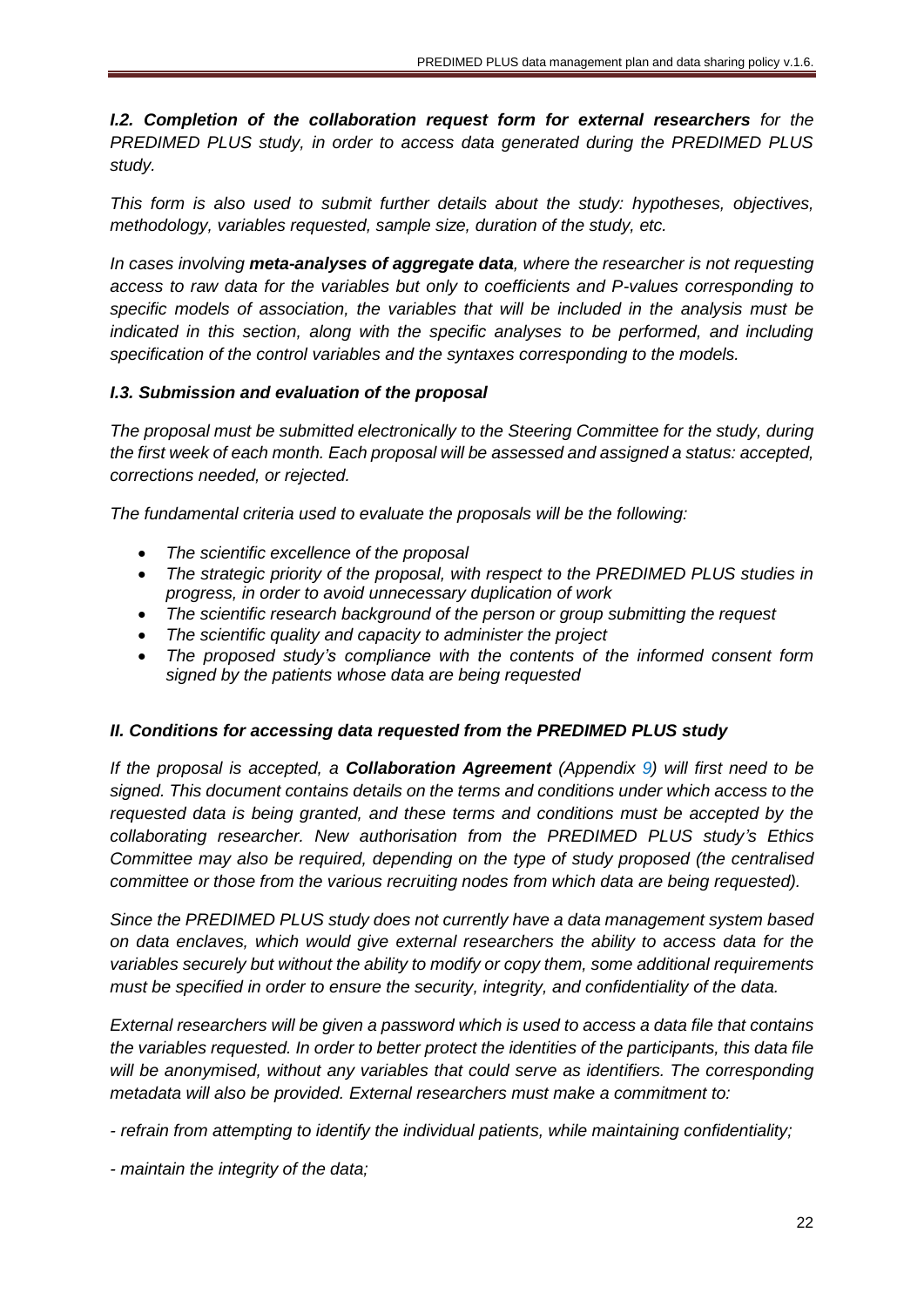- *- maintain secure data storage environments;*
- *- refrain from distributing any data to unauthorised third parties;*
- *- use the data provided only in relation to the specific objectives for the collaboration;*

*- destroy the data provided at the end of the active established period for the Collaboration Agreement.*

*In the case of collaboration proposals for performing meta-analysis of aggregate data, the external researcher will not be requesting raw data for the variables, but instead only performance of statistical analyses with provision of the coefficients, and therefore the situation related to the security and integrity of the data for the variables remains internal to the PREDIMED PLUS study itself.*

#### *III. Data analysis and publications*

*Like internal researchers, external researchers must ensure that statistical analyses are performed with attention to quality and best practices. Details must be recorded on the software used, and the syntaxes corresponding to each article must be saved and submitted, along with the data used.*

*In the case of proposals for meta-analyses, the statistical analysis will be performed by an internal researcher from the PREDIMED PLUS study assigned based on the experience required for the collaboration, and in this case the aggregate results requested will be provided in the form of tables.*

*The publication proposal form must be completed, including the names of the authors of the publication(s). In the case of original studies, the publication policy will be followed when establishing authorship, taking into account whether the collaboration involves data from the general study and for the total sample or if specific projects are involved.* 

*In the case of collaborative studies or meta-analyses in which a large number of authors from other groups are participating and the number of authors that can be included is limited, the general rule to be followed is to include the maximum number of authors from the PREDIMED PLUS study, also establishing an ongoing rotation system for authorship of the various metaanalyses.*

*The publication proposal must be approved by the Steering Committee, and the results in the form of tables and the full article must be submitted before they are sent in for publication, so that the appropriate quality controls can be performed.*

#### *IV. Cost*

*The procedures carried out by the researchers from the PREDIMED PLUS study incur a cost in terms of their time investment, including their review of the data access request, preparation of the data, provision of access to the data and metadata, statistical analyses in some cases, and review of the publication proposal and results. Therefore, like other large international groups have done, a fee is being established in relation to data access, which will be collected after a data request has been approved. A bank transfer will be used to deposit this amount into the PREDIMED PLUS (CIBER OBN) account opened for this purpose. Depending on the type of collaboration involved, this fee would vary from situations with full exemption up to a*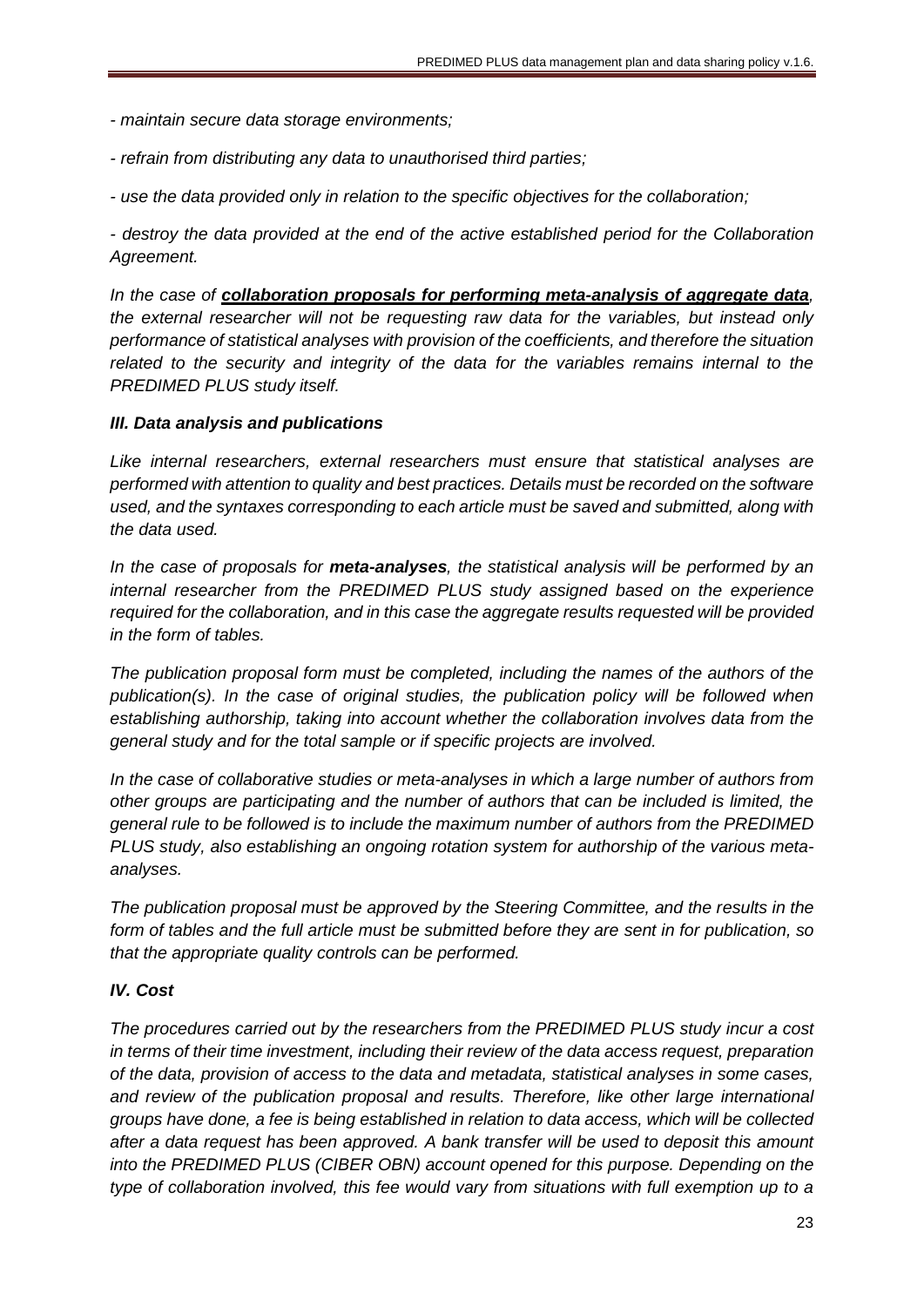*cost of €5,000 (see the document on "Fees for data and samples based on type of collaboration requested and volume of data required"; Appendix 10).*

## **2.2.2.A3. Procedure for access/sharing with external researchers who are only requesting samples**

External researchers requesting samples only must complete the request form attached as Appendix 5, and must follow the corresponding Guide found in Appendix 6. They will also need to establish a specific collaboration agreement for requesting samples, as detailed in Appendix 9.

The process would essentially be as follows:

*In this case, the external researcher is only requesting samples to perform certain types of analyses, which involves no additional costs for the PREDIMED PLUS study. These external researchers also receive a commitment from researchers from the PREDIMED PLUS study, who will later establish the link between the results from the samples analysed and the corresponding data from the PREDIMED PLUS study. The internal researcher will in turn have to request authorisation to formalise the collaboration from the centres that recruited the patients whose data and samples will be analysed.*

*Special value will be given to collaborations with relevant and novel objectives, and to those in which the collaborating researcher could provide other data for comparative purposes or to increase the sample size. Proposals to evaluate highly speculative hypotheses or those with ethical restrictions are not considered appropriate.*

*Since the numerous groups that are part of the PREDIMED PLUS study already produce a high level of internal demand for sample analysis, and given the finite nature of the samples, proposals submitted by external researchers must be clearly justified, and must not overlap with similar proposals already in progress and being performed by internal researchers, or those that appear as objectives of the various research projects.*

## *I. Submission of a collaboration proposal*

*The following steps must be followed in order to submit a proposal for collaboration and access to samples:*

## *I.1. Production of a collaboration request letter:*

*This letter is addressed to the Steering Committee for the PREDIMED PLUS study, and in it the external researcher must provide a general description of the collaboration request, along with a brief CV summarising his or her research activities. The benefits of the collaboration must also be described (see further details on the form from APPENDIX 5. Collaboration Request Form for External Researchers for Access to Samples).* 

*I.2. Completion of the collaboration request form for external researchers for the PREDIMED PLUS study, in order to access samples generated during the PREDIMED PLUS study.*

*This form is used to provide further details about the study: hypothesis, objectives, methodology to be used, PREDIMED PLUS researcher who will perform the data study, variables to be analysed, sample size, duration of the study, type of samples being requested,*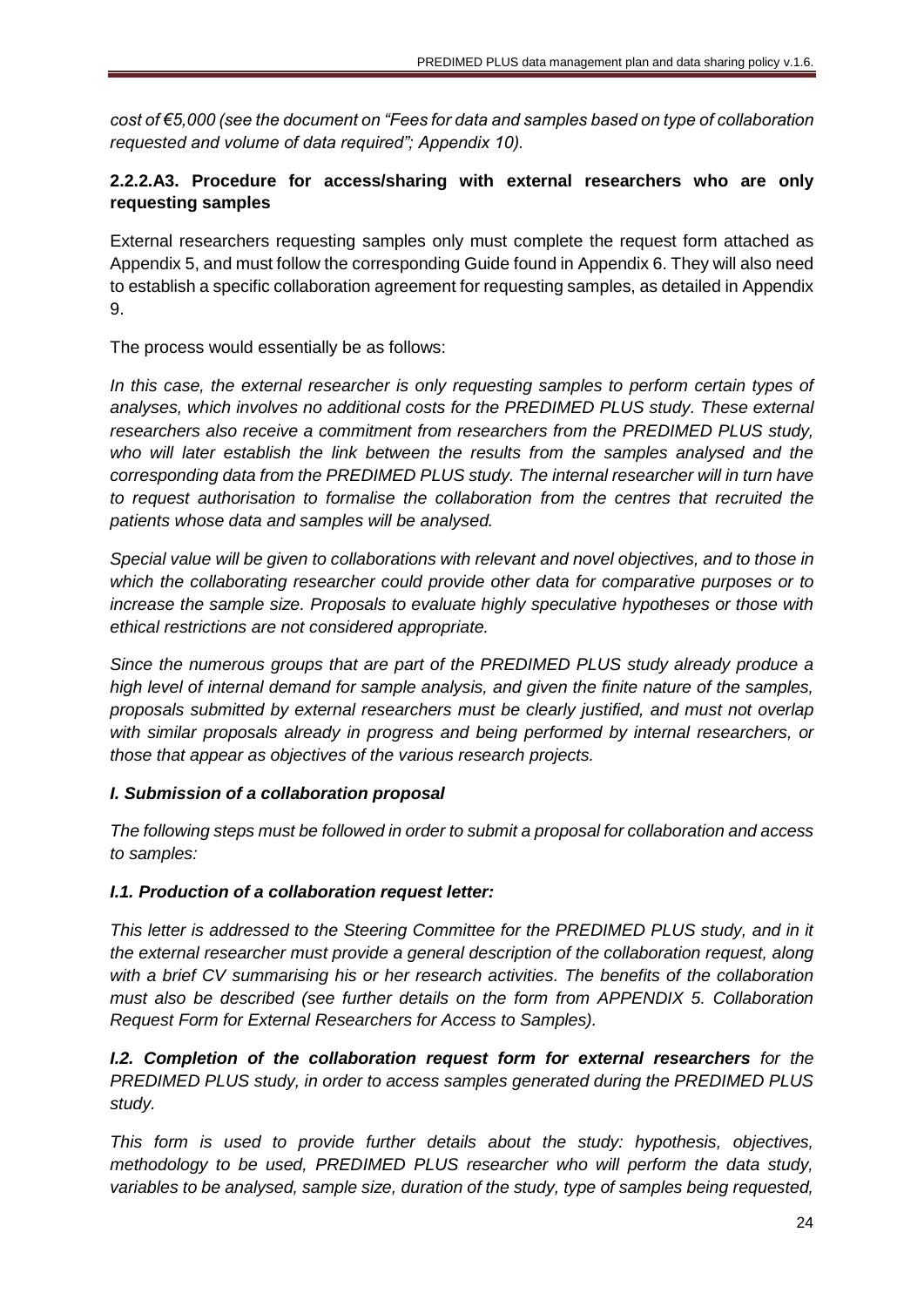*quantity, concentration, conditions for transport, shipping location, determinations to be performed, etc.*

#### *I.3. Submission and evaluation of the proposal*

*The proposal must be submitted electronically to the Steering Committee for the study during the first week of each month. Each proposal will be assessed and assigned a status: accepted, corrections needed, or rejected.* 

*The basic criteria used to evaluate the proposals will be the following:*

- *The availability of samples*
- *The scientific excellence of the proposal*
- *The strategic priority of the proposal, with respect to the PREDIMED PLUS studies in progress, in order to avoid unnecessary duplication of work*
- *The scientific research background of the person or group submitting the request*
- *The quality of the group that will be performing determinations using the samples*
- *The availability of the PREDIMED PLUS researcher(s) supporting the sample sharing proposal, and their commitment to carry out data analysis and/or collaboration with other internal PREDIMED researchers*
- *The type and availability of other data that would be combined with the results from the sample analysis*
- *The proposed study's with the contents of the informed consent form signed by the patients whose data is being requested*

#### *II. Conditions for access to data requested from the PREDIMED PLUS study*

*If the proposal is accepted, a Collaboration Agreement for Access to Samples (Appendix 9) will first need to be signed. This document contains details on the terms and conditions under which samples are being transferred to the external researcher, and these terms and conditions must be accepted by the collaborating researcher. An agreement must also be established with the internal PREDIMED PLUS researchers, and their permission must be requested to use the data that the analyses performed on the samples will require.*

*New authorisation from the PREDIMED PLUS study's Ethics Committee may also be required, depending on the type of study proposed (the centralised committee or those from the various recruiting nodes from which data are being requested).*

*Since in this case the internal PREDIMED PLUS researchers are the ones who will perform the data analysis, the data file for the variables does not need to be given to the external researcher. This means that the internal researchers from PREDIMED will be the ones responsible for ensuring compliance with the principles of security, confidentiality, privacy, data integrity, and non-distribution to third parties, and they will fill in the data access commitment form.*

*The data requested may be either from the General Project or from Sub-Projects, and the internal researchers must be the ones to request those data. This will therefore require the collaboration of the researchers who generated those data (general and/or specific). Access to the data will be provided by means of transfer of the corresponding data file, after these agreements have been established.*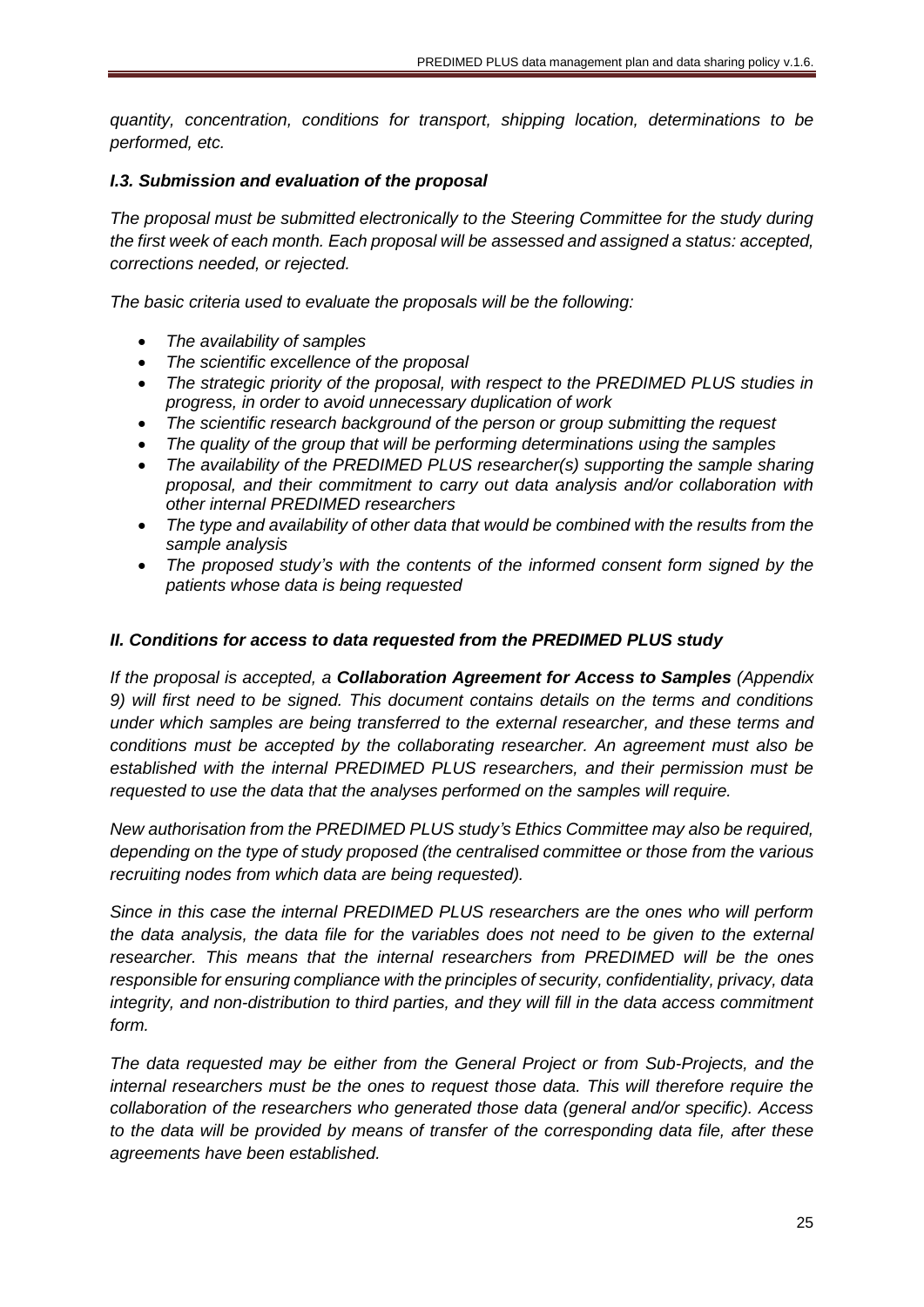*External researchers gaining access to samples (which will be sent to them at the address specified) are committed to:*

*- maintaining the security and integrity of the samples, ensuring that transport takes place under appropriate conditions of freezing/refrigeration and storage;*

*- using the samples exclusively for the determinations approved by the PREDIMED PLUS study, with no permission to perform additional determinations or to transfer samples to other researchers;*

*- returning any remaining samples under optimal conditions of preservation following the determinations;*

*- submitting a copy of the results from the determinations performed to the central database for the PREDIMED PLUS study, or to the federated database that will be designated for this purpose if there are technical restrictions on the formats, in order to allow those data to be incorporated after the processing period has ended, which is established as 2 years after reception. In exceptional cases it will be possible to request an extension. Additionally, whenever a paper is produced using determinations performed on samples from multiple*  nodes, each node must be delivered a copy of the data corresponding to the samples it *provided.*

*- establishing the pertinent collaboration agreements with internal PREDIMED PLUS researchers, who will carry out data analyses using the determinations produced;*

*- adhering to the publication policy and data management and sharing plan for the PREDIMED PLUS study.*

#### *III. Data analysis and publications*

*External researchers must ensure the quality of the determinations performed on the samples. Each node that has provided samples used for the determinations must be provided with, in addition to the data, details on the methodology used, the type of data generated, the quality control performed, and the metadata corresponding to each variable measured.*

*The internal researchers will perform the statistical analyses after establishing linkage with the pertinent PREDIMED PLUS variables, and they will provide the corresponding syntaxes and data for each article submitted for publication.*

*The internal researchers, together with the external ones, must complete the publication proposal form, including the names of the authors of the publication(s). In the case of original studies, the publication policy will be followed when establishing authorship, taking into account whether the collaboration involves data from the general study and for the total sample, or if specific projects are involved, and also considering the contributions made by the external researchers and internal researchers involved.*

*In the case of collaborative studies or meta-analyses where a large number of authors from other groups are participating and the number of authors that can be included is limited, the general rule to be followed is to include the maximum number of authors from the PREDIMED*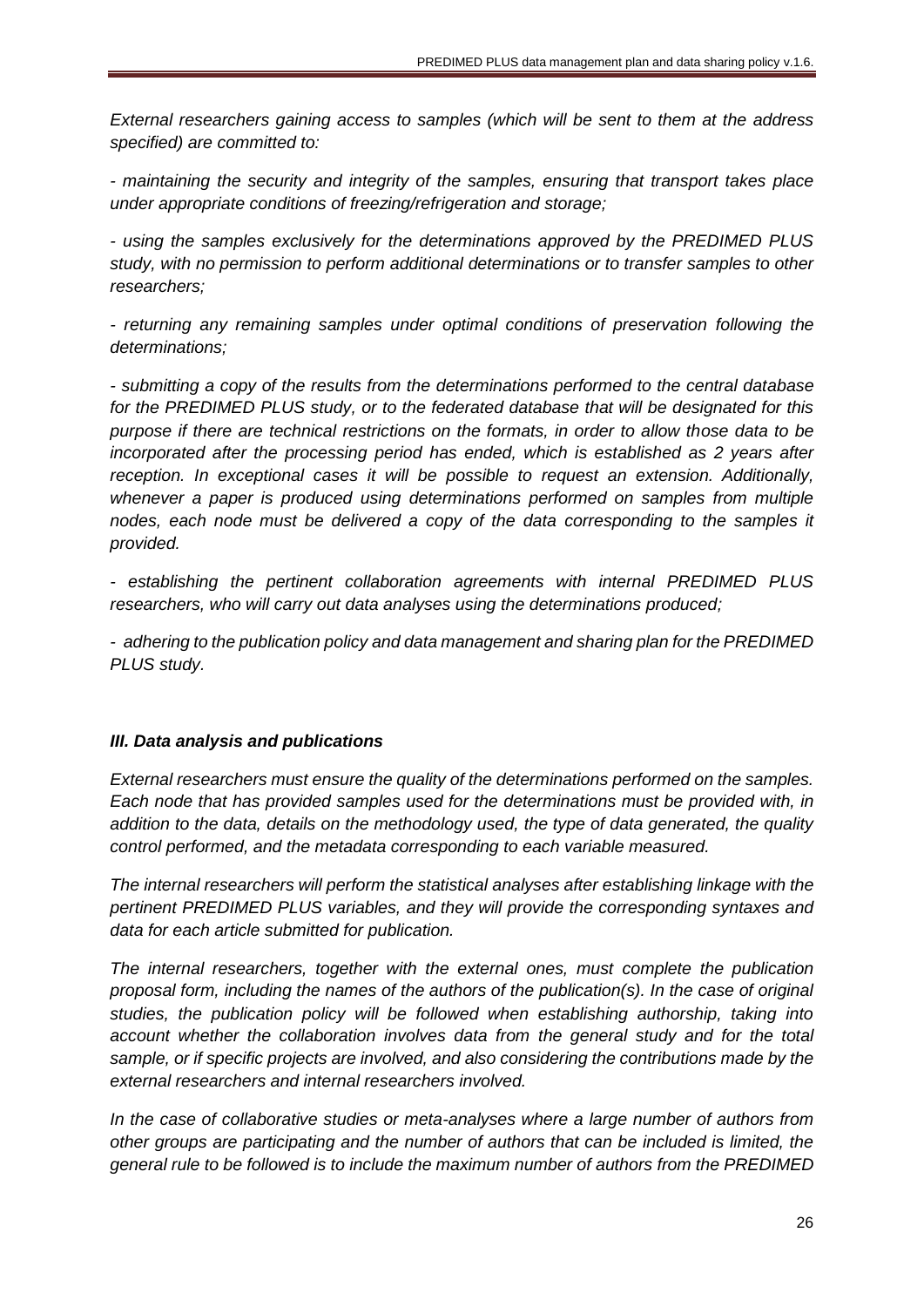*PLUS study, also establishing an ongoing system of rotation for authorship of the various metaanalyses.*

*The publication proposal must be approved by the Steering Committee, and the results in the form of tables the and full article must be submitted and approved before they are sent out for publication, so that the appropriate quality controls can be performed.*

## *IV. Cost*

*In addition to an economic cost, the procedures that must be carried out in order to locate samples, prepare them, ship them using dry ice, etc. incur a cost in terms of the time investment for the researchers from the PREDIMED PLUS study. Therefore, like other large*  international groups have done, a fee is being established in relation to data access, which will *be collected after a data request has been approved. A bank transfer will be used to deposit this amount into the PREDIMED PLUS (CIBER OBN) account opened for this purpose. Depending on the type of collaboration involved, this fee would vary from situations with full exemption up to a cost of €5,000 (see the document on "Fees for data and samples based on type of collaboration requested and volume of data required").*

## **2.2.2.A4. Procedure for access/sharing with external researchers requesting samples and data**

This case normally involves an additional request for a research project between PREDIMED PLUS researchers and external researchers. The request document attached as Appendix 7 must be completed, and the Guide appearing in Appendix 8 must be followed. This request has characteristics similar to a combination of the two previous situations described for data and samples, plus the request for data from the research project. In this case a **collaboration agreement** for a request of both data and samples will have to be established, as detailed in Appendix 9. The combined requirements from the documents on access to data and on access to samples will be applied.

## **2.2.2.A5. Procedure for data sharing with the general public**

Given the ethical restrictions on the data generated during the PREDIMED PLUS study, no sharing of raw data with the general public is being considered. This means that raw data from the PREDIMED PLUS study will not be deposited in repositories where access is completely open. If an article is submitted to a journal that requires this type of deposit, the journal must be notified that the data analysed are subject to restrictions based on ethical considerations, but that it will be possible to provide data to qualified researchers on receipt of a formal request (the data request form must be completed).

Data shared with the general public can include metadata, original articles on the study's results, documents, videos, educational materials, and similar.

As an extension of the considerations above, in some special cases it may be possible to consider providing, in parallel with the publication of the primary final results of the project in a high-impact journal, a small database containing the specific variables from the article, in a manner available to the general public, if the journal so requires and if there is significant value added to justify such a decision. In order to do this, specific authorisation would have to be requested from the Ethics Committee from each recruitment node, with specific details on the variables that would be released, and the procedures used to ensure their anonymisation. If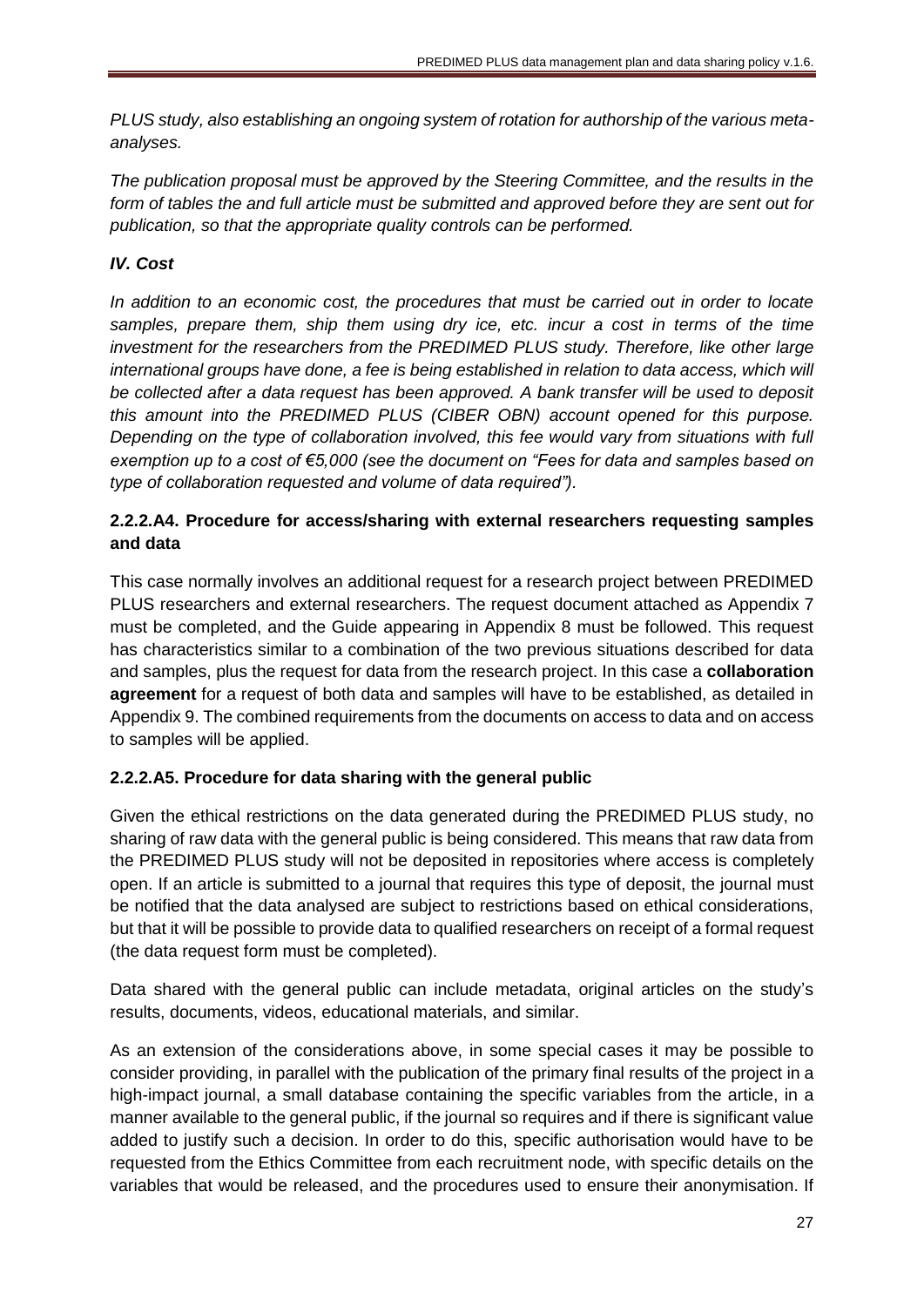each Ethics Committee decides in favour, then the data could be released in this way. However, if any node decides otherwise, the data corresponding to that node could not be included.

#### **2.2.2.B. Specify the methods used or software required in order to access the data**

The current data management system used for the PREDIMED PLUS study only allows the distribution of data files. These data files can be provided in text format or in the most common formats used by the various statistics packages (SPSS, STATA, etc). A personalised password is used to gain online access to these files.

If a data enclave system is available in the future, access to the data will take place via that system, which will also include the software needed for accessing and analysing the data.

## **2.2.2.C. Specify where (in which repositories, enclaves, etc.) the data and corresponding metadata will be deposited**

The data are deposited at the various nodes where they are generated, as well as in the central database at the IMIM. It is possible to establish a more dynamic federated database and so required. The data files that are generated periodically and those that are accessed by means of authorised requests are also distributed to the various nodes, which become responsible for their security.

A repository dedicated only to the PREDIMED PLUS study will be created, to be used for depositing data files generated for publications that include a commitment to providing controlled access to data if requested by researchers. This will be a closed-access system, requiring those researchers to first be identified and authorised.

The metadata and documents will be deposited in open-access public repositories (those from the corresponding universities, Zenodo, etc.). If project funding is obtained from the NIH, the data involved will have to be deposited in the repository specified by that funding body, but while always maintaining controlled access because of the type of data and the associated ethical restrictions. The dbGaP is one such repository (further details on repositories appear in the sections below).

In order to ensure maximum security, confidentiality, privacy, and best practices in relation to access to and use of the data, there are plans to create a virtual data enclave system for the PREDIMED PLUS study in the future (see further details in the sections below).

## **2.2.3. Making the data interoperable**

## **2.2.3.A. Establishing interoperability for the data: specify the data, metadata, vocabularies, standards, or methodologies that will be followed in order to facilitate interoperability**

To facilitate maximum interoperability, the data will be stored in platform-agnostic formats. The data on spreadsheets will be stored as .cvs files, the data in text files will be stored as .txt, and images will be stored as .txt. In cases of data that must be stored in some other format, whether this may be their own proprietary format or any format other than those expressed above, the corresponding software will also be associated with the data (including version number), along with the related INFO.txt file.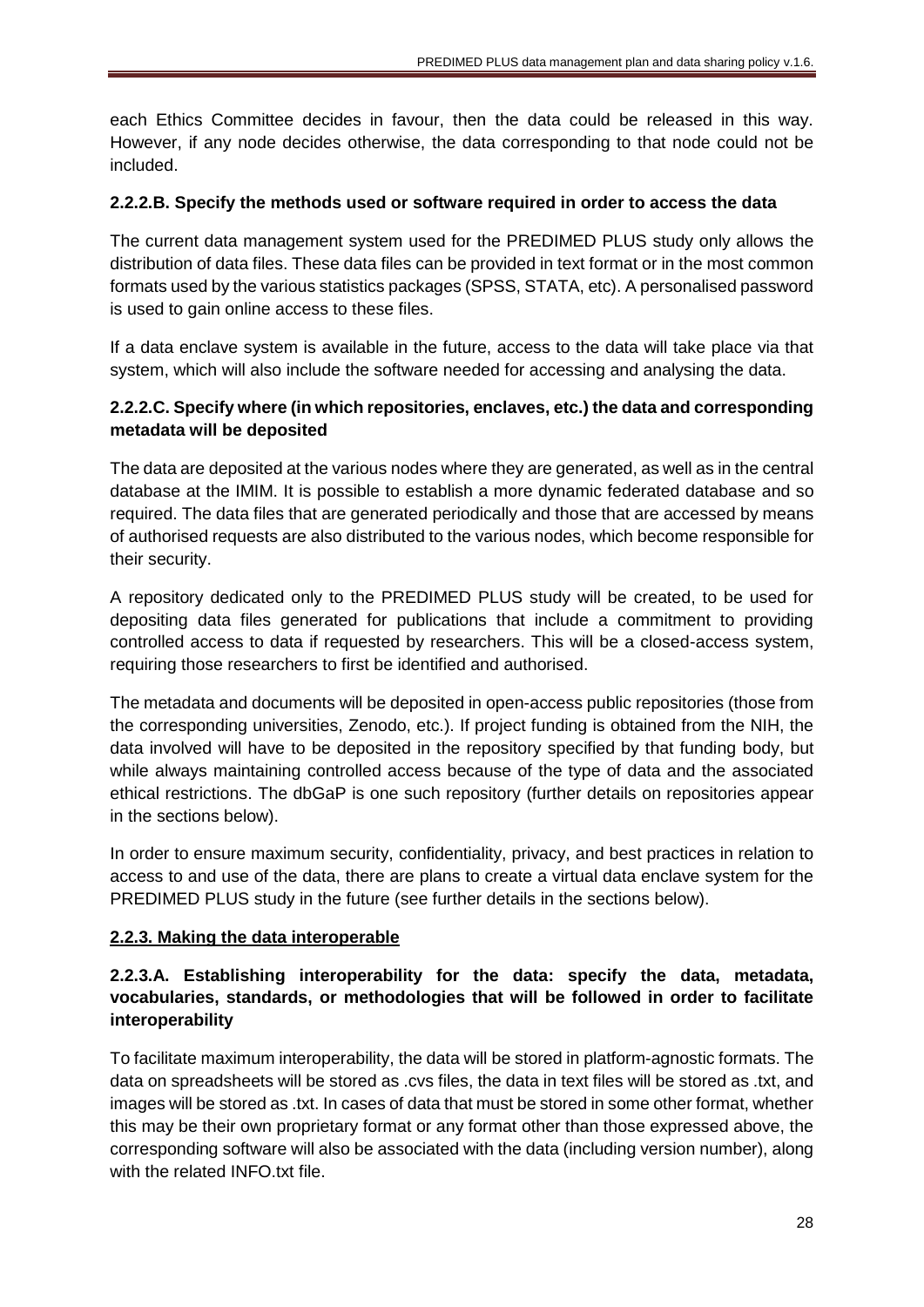Other data models will be adjusted to the exchange structures broadly defined in the standards, including: a) semantic files in XSD format (XML Schema Definition), classified based on their contents; b) explanatory documents in portable document format (PDF files).

For metadata, the standard codes will be followed whenever possible.

## **2.2.3.B. Will standard vocabularies be used for all data types generated?**

Standard vocabularies will be used for the data generated whenever possible. The set of standards provided by Health Level Seven (HL7) on electronic sharing of clinical information will also be applied whenever applicable. In the same way, specific vocabularies will be used for clinical concepts when appropriate, taking SNOMED CT (Systematized Nomenclature of Medicine – Clinical Terms) as a reference. Internal codes will be used for other types of data, which will be clearly specified in the corresponding file.

## **2.2.4. Making the data reusable**

## **2.2.4. A. Explain how it will be possible to reuse the data and what licenses will be used**

Dissemination and reuse of the data will take place in accordance with the ethical and legal context in which the PREDIMED PLUS study is taking place.

**Privacy and confidentiality**: PREDIMED PLUS uses data of a personal nature (identity data and health-related data), so the contents of the legislation on data protection must be complied with (regulated in Spain by the Personal Data Protection Act – Ley de Protección de Datos de Carácter Personal). That legislation applies to personal data recorded on all types of media. Data processing refers to all activities carried out for collecting, recording, storing, recovering, querying, using, and disseminating data. This, along with the content of the informed consent form signed by the participants, places restrictions on reusing the data in an open-access manner, with the need to implement restrictions instead.

Taking these factors into account, the data (in the broad sense, including documents and data summaries) from the PREDIMED PLUS study may belong to one of the **three general categories of data** recognised:

**a. Public data**: can be made available to any user, with open access and with no restrictions. Given the characteristics of the data from the PREDIMED PLUS study, there will be few occasions when this option can be used.

**b. Restricted data**: can only be viewed by certain users. This is the option that will be preferentially used during the PREDIMED PLUS study. Therefore, instead of making the data publicly available in open-access repositories, or as supplemental files to the articles published, it must always be stated that access to the data will be restricted, but that data may be provided to qualified researchers on request.

**c. Private data**: cannot be made public. These data are confidential. Some data from the PREDIMED PLUS study will always have to remain in this category.

In addition to confidentiality, users that are reusing data must comply with the terms and conditions from the licence and use permits, while also acknowledging the **intellectual property** rights of the researchers who produced the data. According to the legislation in Spain, intellectual property is the set of rights corresponding to authors or to other holders with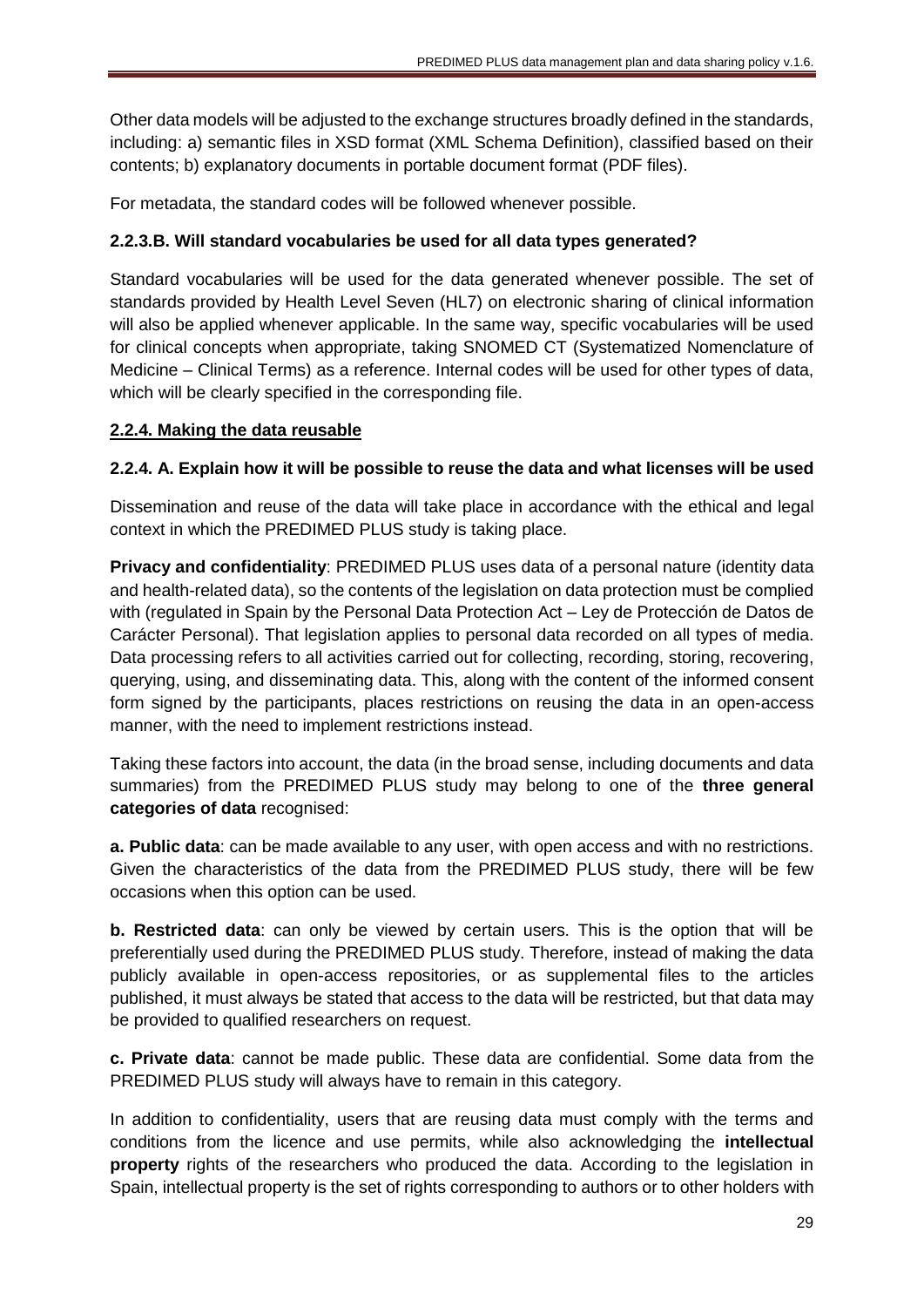regard to works and materials that have been created. In Spain the primary legislation that regulates intellectual property rights is the Intellectual Property Act (Royal Legislative Decree 1/1996 of 12 April, which approves the consolidated text of the Intellectual Property Act), which has undergone various modifications. These include the changes introduced by Law 23/2006 of 7 July in order to adapt the Spanish legislation to the new circumstances created by the information society, and another subsequent modification in 2014.

The rights established as intellectual property rights include a distinction between moral rights and economic rights. Compared to systems in the English-speaking world, Spanish legislation provides a stronger defence of what are known as moral rights, which are recognised for authors of artistic works and for other artists performing or executing such works. These rights remain associated with the author for life and cannot be renounced or revoked. They include the right to be acknowledged as the author of a work and the right to demand respect for the integrity of a work or performance, including non-alteration. Rights that are economic in nature include the rights related to the use of a protected work or performance, which are in turn subdivided into exclusive rights and compensated rights.

However, in order to better summarise these rights, it may be useful to clarify the types of data that are considered a "work". According to Article 12 of the cited consolidated text of the Intellectual Property Act, since collections of data and databases represent intellectual creations they are protected as intellectual property, in this case by what are known as *sui generis* rights. 'The protection refers only to its structure for selection or availability of contents, in any form of expression,' not to the actual data. Authorship rights belong to the creators, as long as the work is original.

Exploitation rights or **copyrights** are transferable. The holder of these rights has the exclusive ability to exercise them, which therefore cannot otherwise take place without the holder's authorisation, except within the limits established by law. Exploitation rights cover a series of acts such as playback, distribution, public communication, and transformation.

Depositing **datasets** into a repository implies the exercise of exploitation rights, and it therefore requires explicit permission from the holder of those rights, which is granted by means of a non-exclusive assignment agreement for the rights required.

**Other licenses as alternatives** to copyrights: There are standard and open licenses that an author can apply to his or her research data, which provide the terms and conditions under which that data can be shared and reused via the Internet. An example of such licenses are those known as **Creative Commons**. Creative Commons is a not-for-profit corporation that was established based on the idea that some people may not want to exercise all of the intellectual property rights they are granted by law. Creative Commons licenses therefore allow works to be shared and reused under more flexible legal terms. Creative Commons offers six basic license types that allow for the copying, distribution, downloading, and transformation of digital documents. The following link can be used to download high-resolution Creative Commons logos: [https://creativecommons.org/about/downloads/.](https://creativecommons.org/about/downloads/) Creative Commons (CC) licenses can be applied to any type of work, including educational resources, photographs, databases, and many other types of creative content. The four concepts applied are: ATTRIBUTION (BY): Any exploitation of the work authorised by the licence must give credit to the author (BY). NON-COMMERCIAL (NC): Exploitation of the work is limited to noncommercial uses. NO DERIVATIVE WORKS (ND): Authorisation to exploit the work does not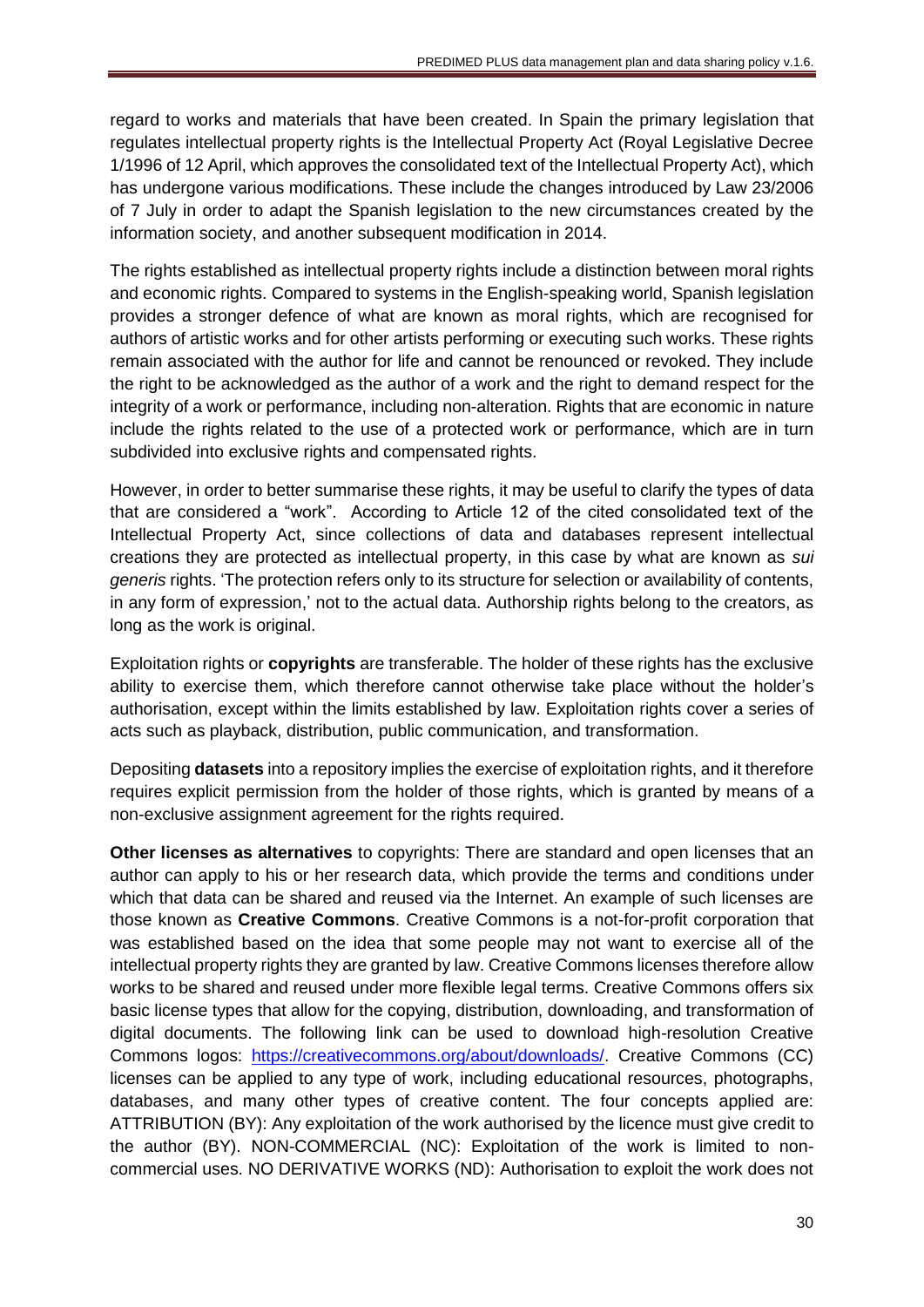include transformation to create a derivative work. And SHARE ALIKE (SA): The exploitation authorised includes creation of derivative works, as long as the same licence is maintained when those works are distributed. The combination of these four concepts gives rise to the six types of licences. Attribution (**CC BY**); Attribution – Share alike (**CC BY-SA**); Attribution – No derivative works (CC BY-ND); Attribution – Non-commercial use (**CC BY-NC**); Attribution – Non-commercial use – Share alike (**CC BY-NC-SA**); and Attribution – Non-commercial use – No derivative works (**CC BY-NC-ND**).

**CC0**: Access is completely open. This license is used in cases where no rights are desired, whether for authorship or other similar rights, and these files tend to be referred to as fully public.

Normally the description of the data and metadata released or submitted to repositories takes place under CC0.

Depending on the type of data considered appropriate to share in this way (metadata, text documents for manuals, recommendations, aggregate data from statistical analyses, or certain variables that do not require confidentiality), PREDIMED PLUS will opt for one type of licence or another when depositing data into the corresponding repository, and taking into account the considerations expressed above on confidentiality, privacy, and intellectual property.

However, the general policy on the reuse of data during PREDIMED PLUS will be to use licences and repositories that allow only restricted access to the data deposited. In general, authorisation from PREDIMED PLUS for controlled access to the data is preferable.

The request for authorisation to reuse data must be submitted to the Steering Committee of PREDIMED PLUS, using the forms designed for this purpose. That request will be considered, and a decision will then be made on whether or not to provide access to the data for the researchers making the request.

## **2.2.4. B. Specify when the data will be available for reuse; specify the length of the embargo period required**

In general, data will not be available for use immediately after they are generated. An embargo period will be specified, which will depend on each situation and on whether or not a research project is funded by international sources that specify compliance with a certain embargo period in their calls for proposals. In the same way, when the data involved are the raw data for an article published in a journal that specifies a certain time of availability for reuse, that specified time period will be given preference, as long as it is compatible with the PREDIMED PLUS policy on sharing data from published articles, which allows access to such data only after a request has been received in advance.

## **2.2.4. C. Describe how the data generated by the project could be used by third parties, especially after the project ends; specify any data that cannot be reused**

In section 2.2.4.A. a general explanation was provided on how it will be possible to reuse our data and which licences will be used. This reuse of data can occur both while the project is in progress as well as after it has ended. Access to data while the project is still in progress will be more restricted, because of the purpose of the project itself and because of possible interference with the final results of the clinical trial. After the project has ended, access to the data may become more appropriate.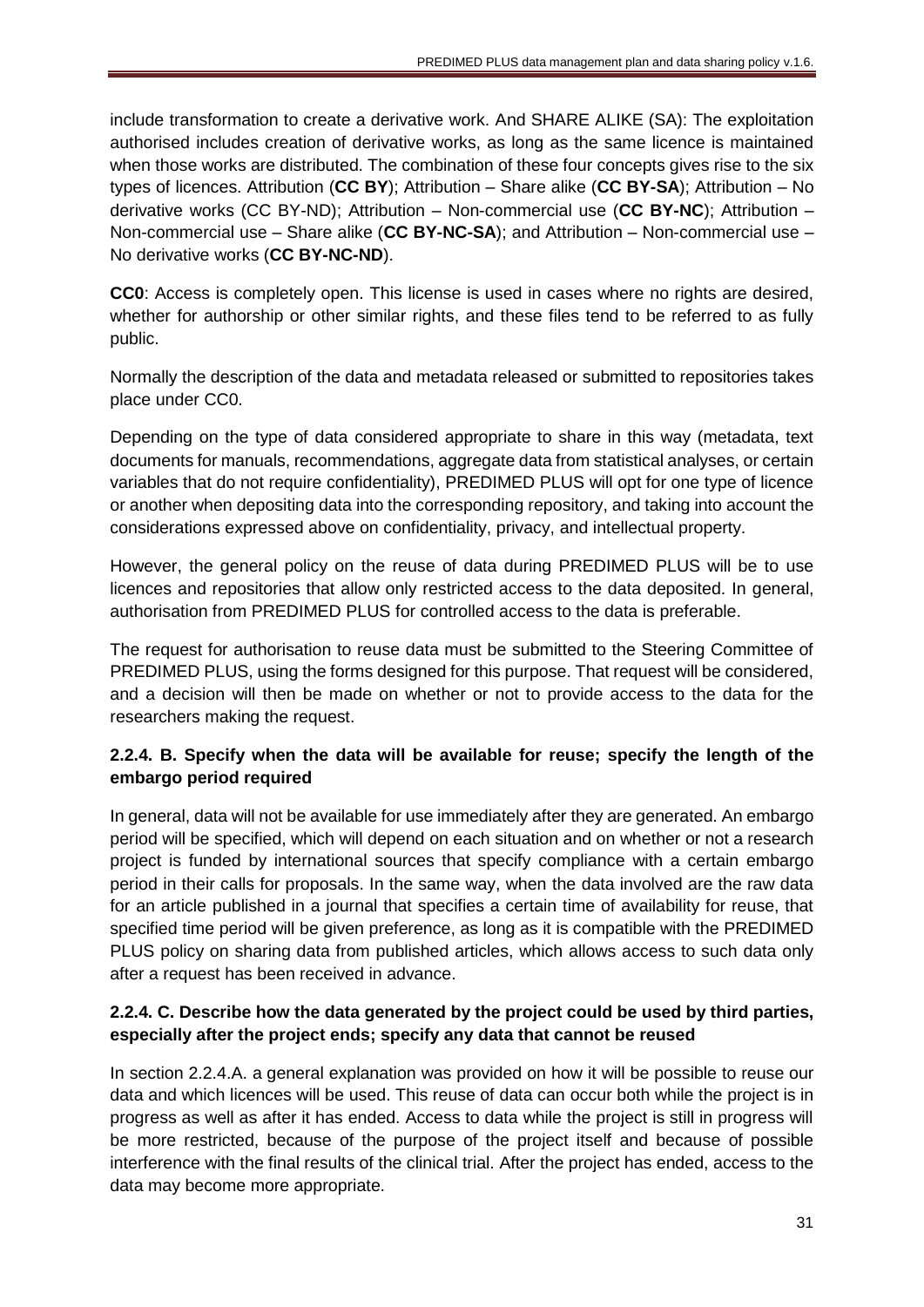As a general principle for the PREDIMED PLUS study, all raw data generated during the project in relation to the participants via the various questionnaires and measurements will be used by the researchers from the PREDIMED PLUS study, and will not be publicly released for unrestricted use by third parties. Since the data involved is related to health, the principles of confidentiality and security recognised by Spanish legislation must be respected, along with the data sharing policies of the European Commission, and therefore this **raw data will not** be deposited **in public repositories with fully open access.**

However, it will be possible to provide restricted access to certain data for **qualified researchers** who **submit a specific request** for data, by filling out the data request form designed for that purpose, and after the corresponding authorisation has been received from the Steering Committee of the PREDIMED PLUS study. These data will be fully anonymised, with removal of any information that could reveal the patient's identity, even if only numerical, in order to minimise the possibility that the patient could be identified.

Principal investigators are never authorised to distribute the general or specific data files given to them, as mentioned in 1.2, to unauthorised personnel not belonging to their node. The PIs will have to ensure that the data files are not distributed to anyone outside of their research group.

Provision and **use of aggregate data** derived from multiple original variables is also being considered during the PREDIMED PLUS study, for any **researchers requesting such collaboration** by means of the corresponding form. The use of aggregate data presents fewer problems related to confidentiality and improper use of the data for the variables, and it is therefore considered as a preferred option for data sharing with other researchers internationally. These collaborations will also require approval in advance from the Steering Committee of the PREDIMED PLUS study.

Because of the type of health-related data being generated, the recommendation made by various agencies in relation to DMPs is to use a web-based portal created and maintained by the project's researchers, which in this case is an improved version of the official website for the PREDIMED PLUS study. After a request has been submitted by filling in the official form and obtaining the pertinent approval, the external researcher will receive a unique password that can be used to access the authorised, anonymised data for the variables. The current system of databases and file extraction means that outside users will have access to raw data for the variables, which they would be able to copy, modify, and analyse using their own software. Proper access and usage require a commitment to apply best practices, to refrain from altering the data, and to respect the time periods established by destroying the data for the variables once the time period stipulated for their use has expired.

However, as an ideal alternative it is recommended that the project have what is known as a "**data enclave**" system (Vie et al., 2013; Bao et al., 2016). Although this may require a larger financial investment, it will guarantee secure access to the data, eliminating the possibility of unauthorised copying, alteration, or later distribution of the data for the authorised variables. A data enclave is a secure data environment where authorised individuals can perform statistical analyses of the data, but under restricted access and without the ability to modify the data [\(https://grants.nih.gov/grants/policy/data\\_sharing/d](https://grants.nih.gov/grants/policy/data_sharing/)ata\_sharing\_guidance.htm#enclave).

There are multiple examples of data enclave systems that can be taken as references for the PREDIMED PLUS study, such as the one from the Harvard School of Public Health which includes what is known as the "Channing cohorts computer system" (Bao et al., 2016), or the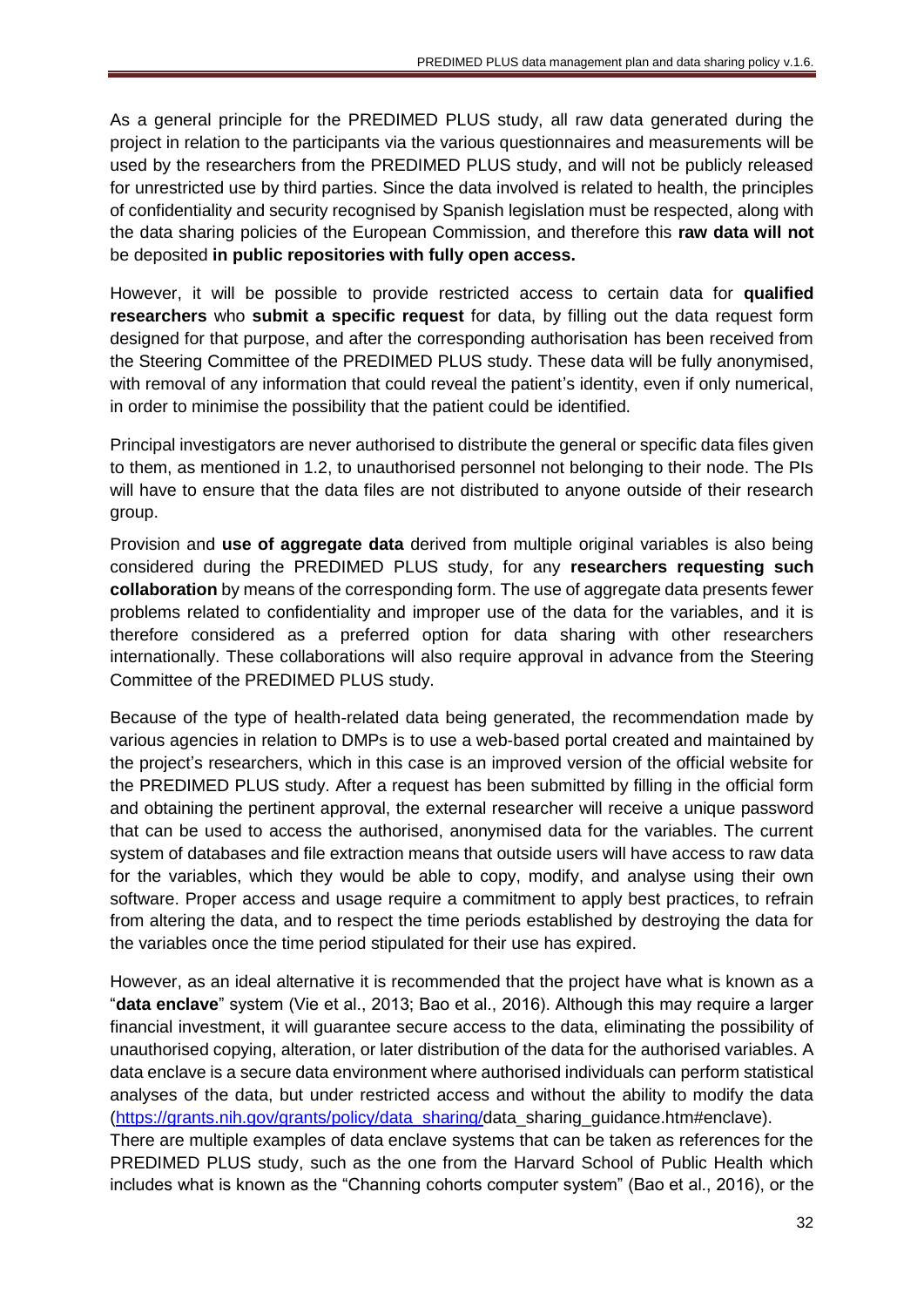systems used at the University of Michigan [\(https://micda.psc.isr.umich.edu/enclave/\)](https://micda.psc.isr.umich.edu/enclave/) or University of Chicago [\(http://www.norc.org/Research/Capabilities/Pages/data-enclave.aspx\)](http://www.norc.org/Research/Capabilities/Pages/data-enclave.aspx), among others.

A data enclave systems allows outside users to make use of a desktop space on a central computer, where the various types of statistical analysis software are also installed. This allows external researchers to execute their instructions for analysis by using specific programming, obtaining the corresponding results as the output. This **access may take place in person** or **remotely via online access**. Although the PREDIMED PLUS study does not currently have this type of system, the groundwork is now being laid so that one can be implemented in the future.

Some of the data generated may be of interest to other research groups, and it will be possible to provide open access to this information and make it available to the entire scientific community via the project's website (predimedplus.com), after the intellectual property has been registered. These types include data generated in the form of public presentations of results and published articles, as well as the questionnaires, study protocol, dietary intervention materials, physical activity intervention materials, behavioural intervention materials, events being compiled, etc.

Although the first-choice option is to deposit the raw data at a portal or enclave created and administered by the PREDIMED PLUS researchers, depositing subsets of data in the **Zenodo** repository sponsored by the European Union is also being considered for a portion of the data for certain sets of variables, and as a long-term option once the study has ended.

This repository has been selected [\(https://zenodo.org\)](https://zenodo.org/) because it allows data to be deposited with closed access as well as with restricted access, under embargo, and open access [\(https://zenodo.org/policies\)](https://zenodo.org/policies). Restricted files can be deposited at Zenodo with the possibility of shared access only for those who meet certain requirements. These files will not be made available to the public, and sharing will only be possible if approved by the depositor of the original file. This repository is housed at the European Organization for Nuclear Research (known as CERN), and it uses Invenio software for the technical support. Access to metadata and data files is provided via standard protocols such as HTTP and OAI-PMH. Zenodo is the closed alternative to OpenAirPlus, since the European Commission is aware that certain data generated during medical research with human subjects cannot be openly shared, but instead requires restricted or closed access. Zenodo initially offers a long-term storage guarantee (20 years), as well as 50 GB of capacity per data set.

Although Zenodo is undeniably still in its infancy, and there may be some doubts about its long-term maintenance, the European Union assures us that Zenodo can be trusted, since the relevant common infrastructure funding has already been committed from the beginning, and CERN is also familiar with the preservation of large research data sets that may be multiple petabytes in size. In the unlikely event that Zenodo has to shut down, migration of all of its contents to other suitable repositories is guaranteed, and since all of the uploads have a DOI, none of the citations and links to the Zenodo resources would be affected. Zenodo is being developed by CERN as part of the European Union's FP7 project OpenAIREplus (funding agreement no. 283595) and OpenAIRE2020. In this repository, preservation of the files is guaranteed by means of a process in which the data files and metadata are backed up every night, with multiple copies housed on the online system. Furthermore, all data files are stored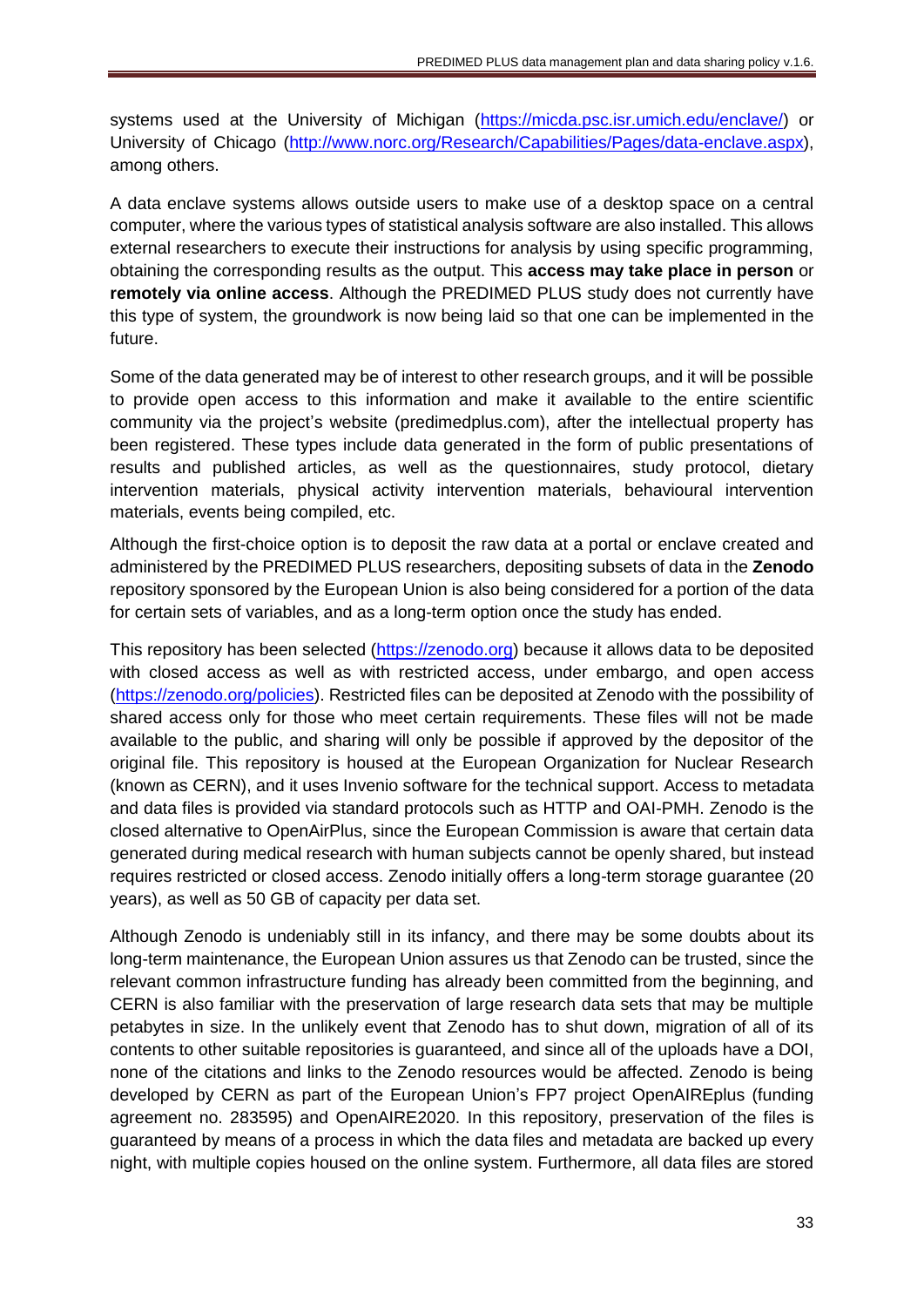along with an MD5 checksum for the file's contents. The files are regularly checked against their checksums to ensure that their contents have remained constant.

In addition to the data generated during the PREDIMED PLUS general project, there are other sub-projects that can generate new data, using additional funding that they will have to apply for. The new data obtained from these funded projects may be genomic, such as data from large-scale GWA studies. If the projects are funded by the NIH, the genomic data from these GWA studies, as well as the data for the main phenotypic variables, must be deposited in the Database of Genotypes and Phenotypes (known as **dbGaP**). This (Tryka et al., 2014) is a repository sponsored by the NIH, which is responsible for archiving, curating, and distributing information generated in studies investigating interactions between genotype and phenotype. The repository was launched in 2006 as a response to the development of the NIH's policy on GWA studies, and it provides access to genetic studies funded by the NIH and by other agencies around the world.

Access to **dbGaP** is **public**, which means that the general information submitted about the studies can be freely accessed, along with the data at the summary level and documents related to the studies (http://www.ncbi.nlm.nih.gov/gap). Depositing of aggregate data, metadata, or summary data from PREDIMED PLUS into dbGaP does not present any problems in terms of the open access that would be applied to them.

It is not possible to access data for individuals in the public access portion of dbGaP. That data is accessed via **restricted access to dbGaP** [\(https://dbgap.ncbi.nlm.nih.gov/aa\)](https://dbgap.ncbi.nlm.nih.gov/aa). This type of access is only granted to qualified researchers upon request, after they have completed a form describing the objectives of the research and demonstrating the capacity to adequately protect the data. Currently, PREDIMED PLUS is taking the first steps towards forming a consortium sponsored by the NIH to perform randomised clinical trials with lifestyle intervention for weight loss, and it is likely that some funding can be obtained from the NIH for GWA studies. This therefore puts us in a situation where we must deposit part of the data from the PREDIMED PLUS study (genetics for the full genome and the corresponding phenotypes for anthropometric variables) into dbGaP, both in its public part and in its restricted access part. Depositing data in the restricted access repository requires institutional authorisation, after a favourable report has been obtained by the corresponding Ethics Committee. There is also an embargo period for this repository. In order to make use of the authorised access system, users that are not with the NIH must have an NIH eRA Commons account.

There are other European repositories operating in a manner similar to dbGaP. One of the more notable examples is the "European Genome-phenome Archive (EGA)" (Lappalainen et al., 2015). The EGA was launched in 2008 by the European Molecular Biology Laboratory's European Bioinformatics Institute (EMBL-EBI) to support voluntary archiving of data that require secure storage. This archive's capacities were recently expanded through a collaboration with the Centre for Genome Regulation (CGR).

Finally, it is important to keep in mind the existence of the recently created **Vivli** platform [\(www.vivli.org\)](http://www.vivli.org/). Although new requirements have been proposed for the sharing of data from clinical trials, there has not yet been an organised effort to coordinate the existing platforms and servers or to provide a basic platform that would give most data generators a simple way to share their trial data. However, something of this type is currently being created, sponsored by the Brigham and Women's Hospital Center for Multi-Regional Clinical Trials at Harvard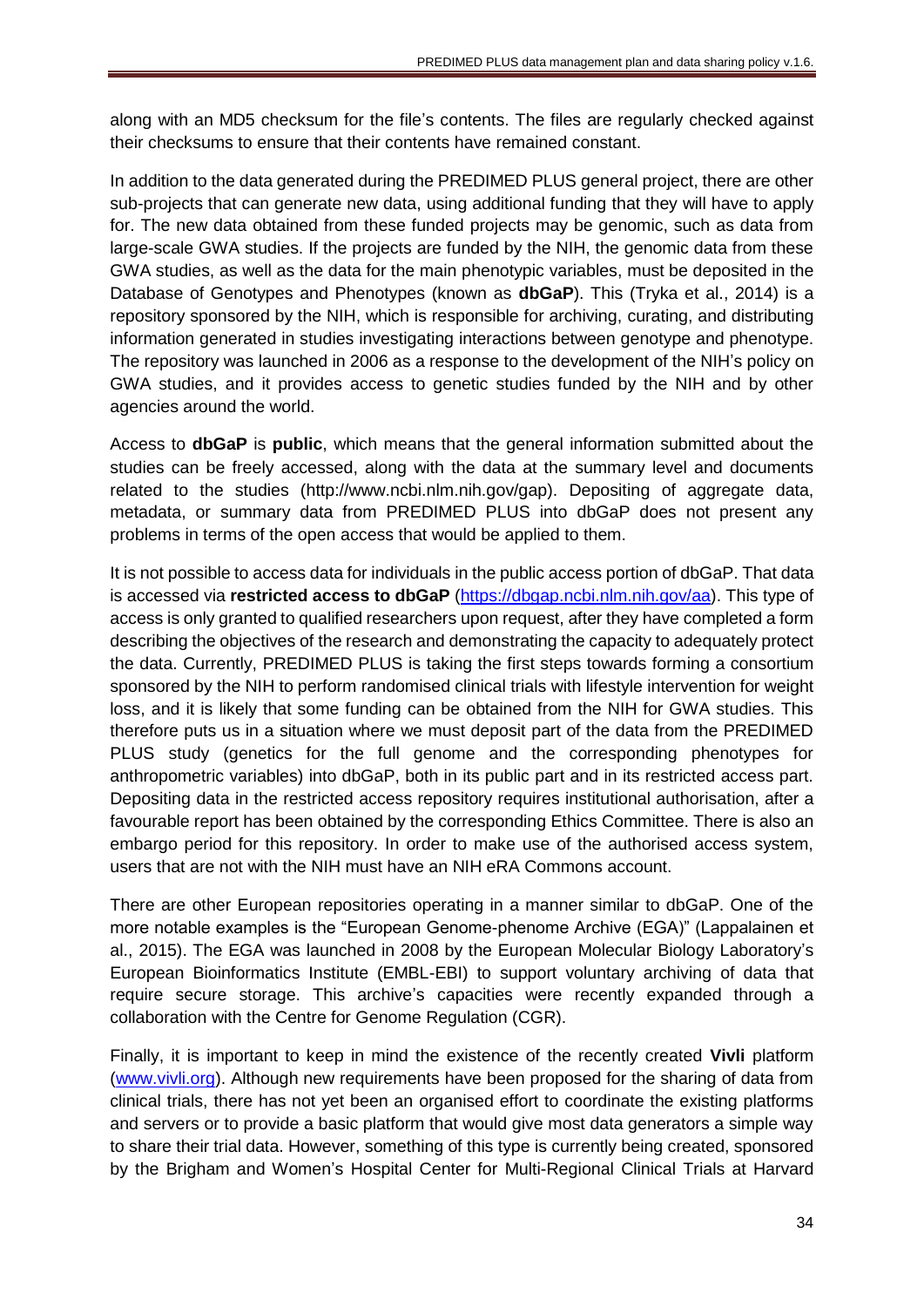University (the MRCT Center). This platform is called Vivli, from the Greek word *vivlithíki* meaning library and Latin *viv* meaning life. The objective of Vivli is to connect existing data exchange platforms and communities, while at the same time accepting data from researchers who want to share data but lack the necessary resources (Bierer et al., 2016).

An **important consideration** in terms of depositing raw data at various repositories or on various devices is that the **data on the variables must be deposited without any type of identity information**. For security, it is recommended that the variable "identifier" should be eliminated (Tucker et al., 2016), even though it is a numerical identifier, since there is always a risk that the file connecting the PREDIMED PLUS IDs with the full names of the participants could be located.

## **2.2.4.D. Describe the quality control process used for the data generated**

Internal quality control has been implemented for the data generated during the PREDIMED PLUS study. This includes all stages, from production of the data followed by detailed, standardised data collection protocols and manuals, through to the sending, storage, control of outliers and missing data, and double checking between those responsible for the central database and those at each node generating the data, based on periodic queries. In parallel, other control procedures are applied to the various nodes and processes, such as selective auditing. Essentially, each node is responsible for verifying the quality of its data, and it must establish quality controls to ensure that the data submitted to the database corresponds with the data obtained. Each node will also be responsible for reviewing its outliers, notifying the central database regarding any corrections that should be made in the case of errors, or else confirming the value reviewed. In parallel, in order to verify the validity of the data, a randomised quality control system will be established for the data at all nodes, carried out during the quality visits performed. This quality control follows the guidelines from the Guide to Best Practices published by the Inter-University Consortium for Political and Social Research (ICPSR, 2012) on the preparation and archiving of data throughout the entire data lifecycle.

One of the important aspects that must be decided on in order to allow consistent use of the data generated is whether or not to **assign values to missing data**. Files will initially be generated with no assignment of values for missing data. However, since many analyses will require assignment of data that supplements the real data for sensitivity analysis or for other types of analyses, for certain variables it may be considered appropriate to generate and assign data for missing values. Assignment of these data will take place in a centralised manner by staff members who are experts on the subject, and it will also be possible to make two or more groups responsible for this assignment, so they can compare methods and strategies for the assignment and agree on the best ones to use. The resulting assignment file will be made accessible to all PREDIMED PLUS researchers, so that their resulting publications can be produced using the same assignment values when applicable.

To ensure quality control for data processing and the generation of results, a syntax must be generated and saved for the statistical processing and data analysis corresponding to each article, which along with the corresponding data, must be made available to the authors of the article for consultation upon request. The lead authors for the article will be responsible for ensuring the quality of the data and analysis.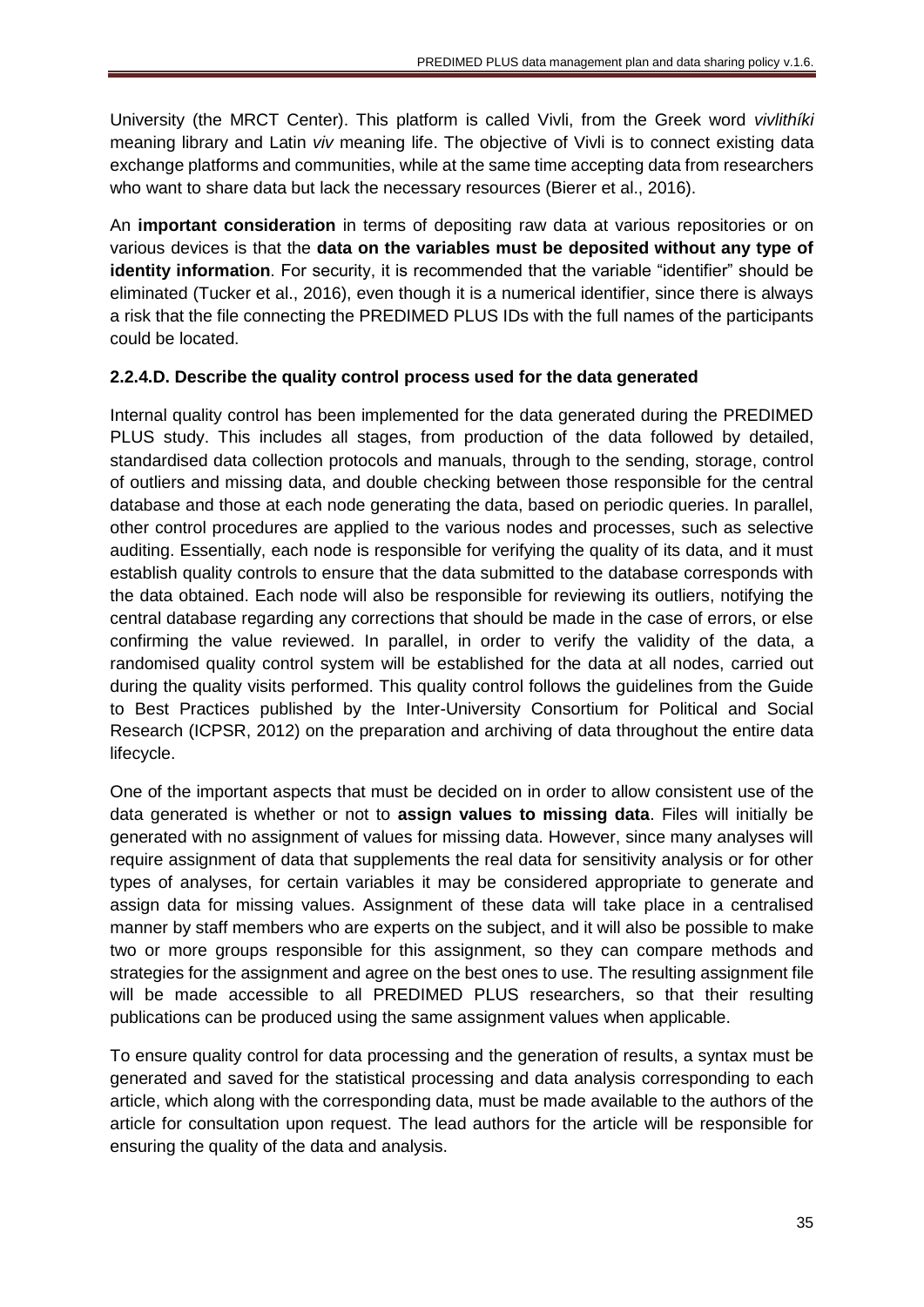Another measure being planned for purposes of quality control and security is that once an article has been published, the main researcher for the article must provide the syntaxes used in relation to the statistical analysis of the data from the article, as well as the data, to the PI for the study, who will be responsible for making a repository available with the IT security guarantees required in order to ensure that access remains restricted.

#### **2.2.4. D. Preservation of data**

During the PREDIMED PLUS study, the data management system will continue to be improved using additional resources to ensure that the data will be preserved and remain usable for future research for as many years as possible. Since the study involves a pilot, the data from the general project will be generated gradually over a multi-year period (until 2020). After that, data will continue to be generated through specific projects, and by compilation of a larger number of events during a potential "extended follow-up". We foresee at least 15 years of active data preservation. The data management system will be designed to facilitate execution of the long-term data preservation plan, in conformity with international standards. In principle, all data generated will be preserved. Backup copies will be made regularly, so that they can be used if the need to restore the original files ever arises. As a minimum standard to be applied, an incremental backup will be performed for the files on a daily basis, and a full backup on a weekly basis. The integrity of the files will also be confirmed by verifying the MD5 checksum, the size of the file, and the file date. We will also address the issue of potential obsolescence of the hardware and software in the data preservation policy.

#### *2.3. Storage process for data and resources*

The PREDIMED PLUS study recently launched a new website to provide access to users and participants in the project. It has a public-access area as well as a private-access area for the research staff. The private content is protected by use of a password, and is only available in Spanish. Right now, a common password is used for each centre and member of the research staff. This represents a significant limitation in terms of quality, integrity, and security, and is something that must be improved immediately by providing a different password for each node that enters data.

The central Teleform platform is housed at the data coordination centre in Barcelona (the IMIM). This platform allows for management of electronic forms as well as printed forms and documents. The electronic forms are filled in by staff from the recruiting centre, which can be done using any common Internet browser with the Acrobat Reader plug-in, then sent to the IMIM electronically. Forms on paper are downloaded and processed by the staff from the recruiting centre, then sent to the IMIM by post when necessary. The entire set of electronic forms is being developed and managed using the Teleform Enterprise platform for automatic capture of forms and documents. There are also printed questionnaires that use optical reading, which are sent by post to the general data processing nodes, which in turn transfer the data to the IMIM to be stored in the central database. Similarly, the accelerometer and electro data are sent electronically to the respective processing centres and to the general IMIM database. At the IMIM, all of the data are integrated into a central database for storage, with quality control performed and backup copies made. A team of database administrators and managers are in direct contact with the coordinator of the PREDIMED PLUS study. Over the course of the study, general project data will continue to be stored in an ongoing manner,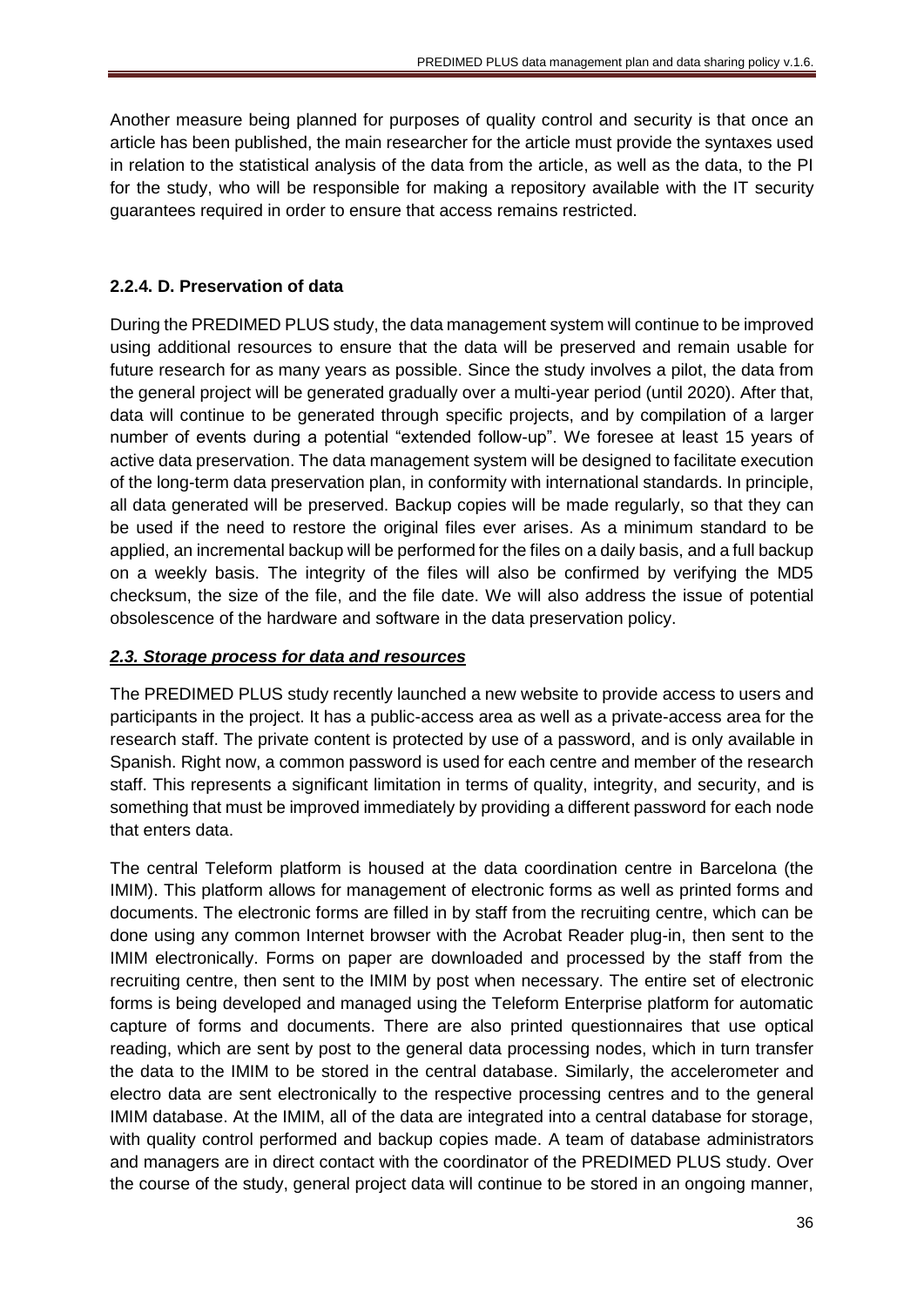and quality control will be performed on a daily basis by logging the daily incidents and by sending queries to the various nodes about any data that are missing or incomplete, outliers, etc.

Data files are periodically extracted for each node and sent to that node for local quality control, and once this has been completed, the IMIM is notified regarding any incidents or corrections made. The data reviewed by the nodes are then sent to the IMIM and the correction is saved in the database. This results in a more accurate version, which will be used to extract the full data files for the general project, which contain all of the information for all variables and participants in each group.

The data generated by the specific projects are initially stored at the node generating the data, in databases designed for this purpose and according to the characteristics of each data element generated. After an embargo period, which is specific for each type of project and data, the data are sent to the central IMIM database for storage. This also allows data files containing those data to be generated when appropriate. Depending on the nature of the data generated during the specific project, for example, if there are omics data for multiple highdensity arrays, the data may require dozens of GB of storage, or the structure of some data may make it impossible to store them in conventional databases. One option in this case is to save the metadata for the results in the tables, with the results stored in their own unstructured repository separate from the databases. The repository or repositories would be interconnected with the databases under the federated database scheme. There are currently 2-5 MB, 3.5" hard disks being sold on the market with a 6 GB/sec SATA interface, rotation speed of 7200 rpm, 128 MB buffering, and NativeCommandQueuing technology. An initial capacity of less than 10 TB, which could be expanded as storage needs increase, can be achieved by mounting multiple hard disks with those characteristics in racks or on hot-swap hard disk backplanes with multiple bays and redundancy management. It is likely that solid state disk (SSD) technology will achieve notable progress in the next few years, with capacities similar to those of conventional hard disks becoming available with better speed specs and a significantly lower cost. If this occurs, SSD disks can be used to replace the conventional rotating hard disks.

## **2.3.1 Improvements to be introduced and cost estimation for making the data FAIR**

The data management system currently available for the PREDIMED PLUS study has room for improvement and many limitations in relation to data sharing. This is because it can only distribute data files that provide direct access to all data from the study, which can put the security, integrity, confidentiality, and privacy of those data at risk, while at the same time allowing improper use of the variables. This is particularly true in cases in which external researchers are provided with data along with a commitment to destroy it after the active period of the agreement, which is a situation that in reality cannot be verified.

Therefore, the best option for making the data FAIR would be to implement a data management system based on the data enclave model (with in-person/virtual access), as described in section 2.2.4. C. This **data enclave** would be managed by using various privileges to provide access to certain variables, based on a profile assigned to both internal and external users. A data enclave system with real-time operation is very costly, and although costs for infrastructure and human resources can be minimised by operating a system only during specified periods, the system used for the PREDIMED study would have to operate every day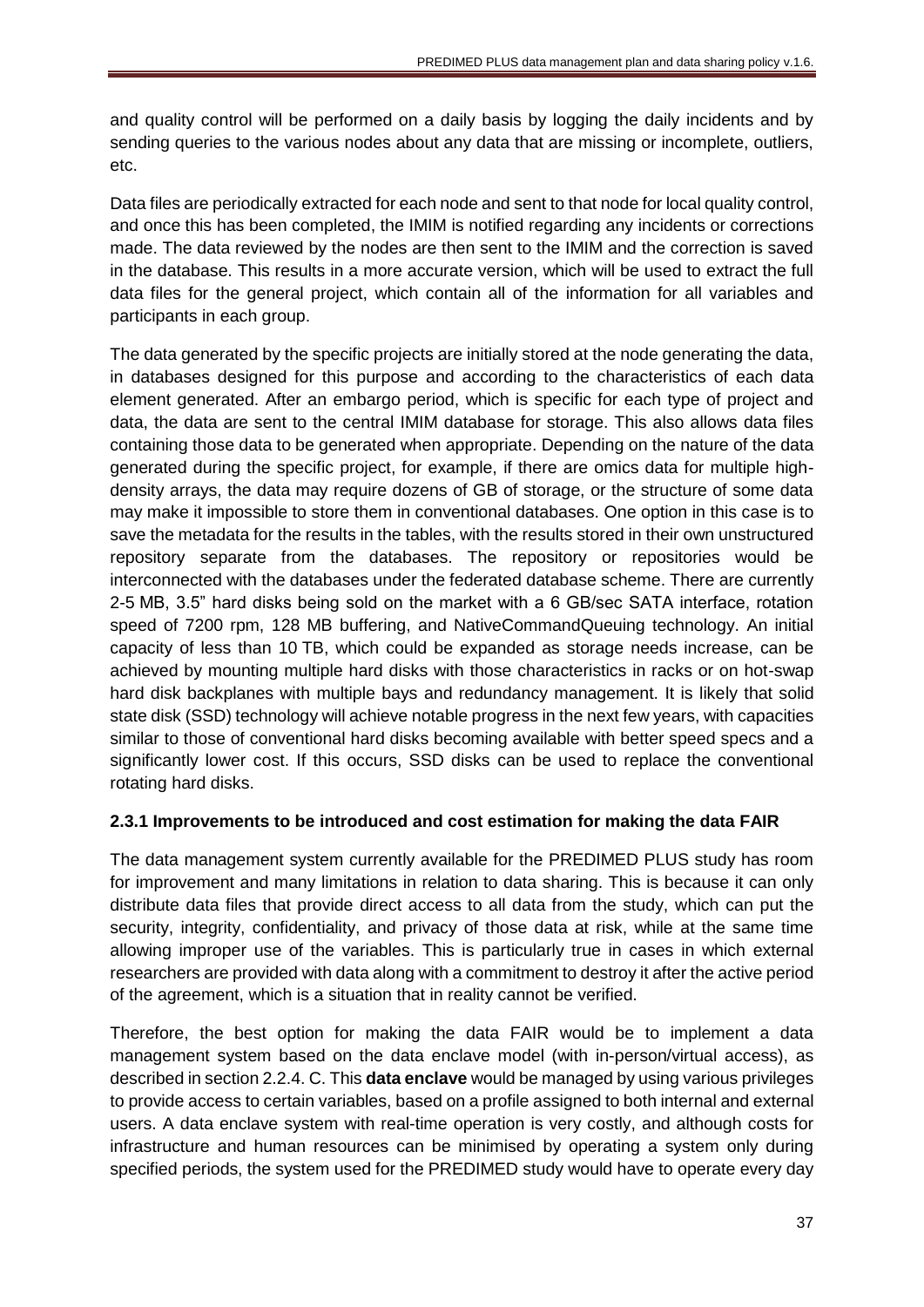of the week in order to allow the database to be queried or analysed at any time. The cost for this cannot be estimated yet, but we are working on calculating a figure for the future. This system must guarantee:

- the security of the information stored in the databases.
- controlled access to the data.
- that the activities of the researchers accessing the data are supervised at all times.
- that, whenever possible, access is provided internally to data software to prevent the uncontrolled distribution of the data or unauthorised access to programs.
- that the exact scope of the data access is determined based on the privileges associated with each user's profile.
- the integrity of the data, preventing its dispersal and ensuring control over updating.
- efficiency in terms of the management and presentation of and access to the data by standardising the design for the database and applications on a single platform.

#### *2.4. Data security*

The purpose of a security policy is to guarantee the integrity, availability, and confidentiality of the data. Integrity means that no unauthorised modifications can been made to the data. This aspect is very important for PREDIMED PLUS, since the data management system currently being used for the study does not guarantee the integrity of data when distributed to various researchers (whether internal or external), since it provides direct access to the data for the variables.

Those responsible must therefore assign individual passwords to identify and authenticate the individuals authorised to view or process data; establish which persons can access the physical location where the files, etc. are kept; include a timeout feature for the system that closes a work session if nothing is being done; and ensure that computers cannot be manipulated via the Internet.

Availability means that the data are always available to the authorised individuals, and also that they can be recovered if any type of event, physical or otherwise, affects the normal operations.

Confidentiality means that the data can only be viewed and accessed by authorised users of the information system. Any security problems existing in this area could affect the duty to secrecy. Based on all of the above, the best option would be to use what is known as a data enclave.

This section is complemented by section 2.5 on ethical aspects, which contains details on the security requirements that must be applied to the files for participants in the PREDIMED PLUS study because they include health-related data and are therefore subject to the Spanish Data Protection Act (Organic Law 15/1999 of 13 December, on personal data protection, and its implementing Regulations, which were approved by Royal Decree 1720/2007 of 21 December). That Act has been supplemented recently by **REGULATION (EU) 2016/679** OF THE EUROPEAN PARLIAMENT AND OF THE COUNCIL of 27 April **2016** on the protection of natural persons with regard to the processing of personal data and on the free movement of such data, and repealing Directive 95/46/EC (General Data Protection Regulation).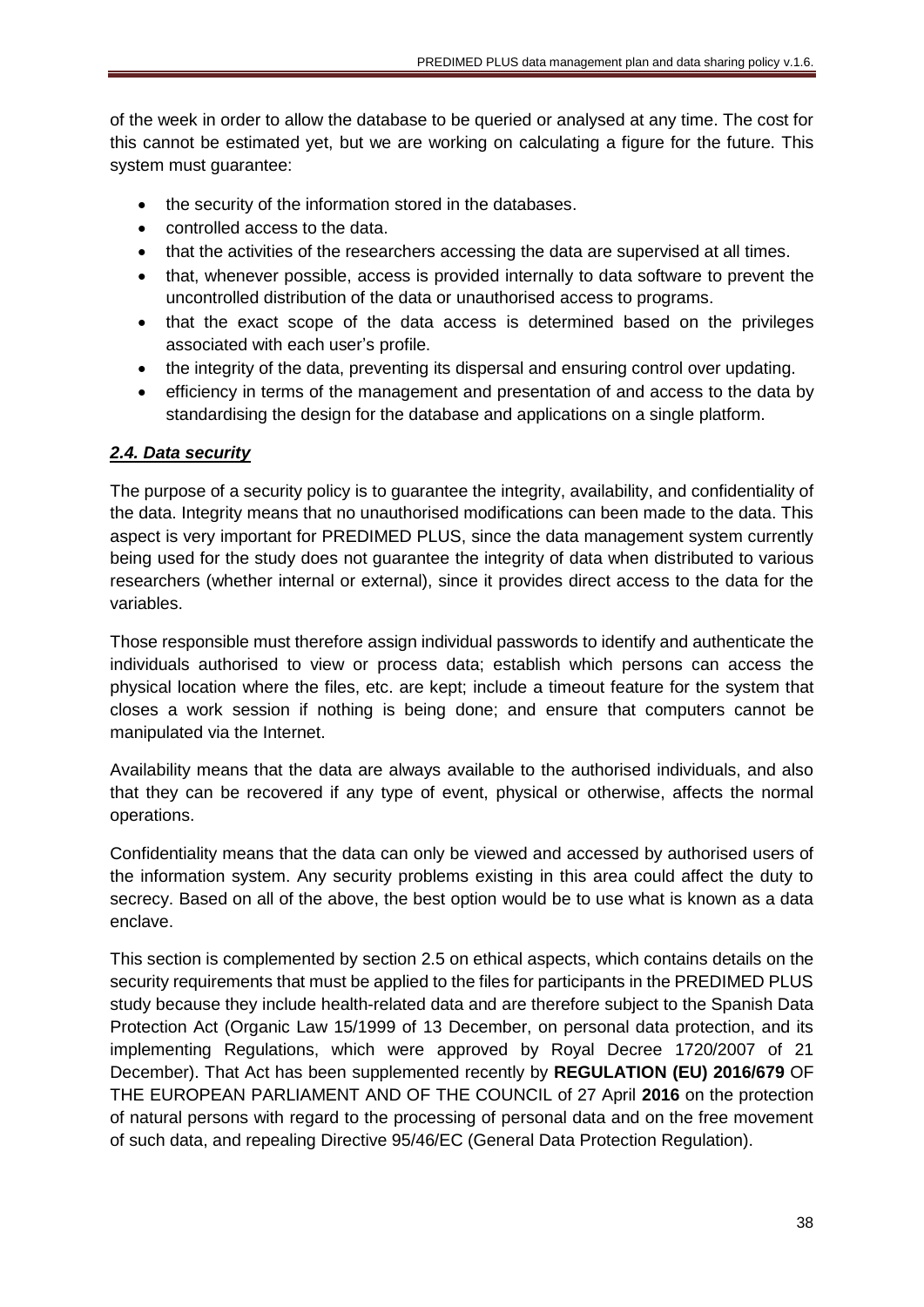The new General Data Protection Regulation (GDPR) entered into force across Europe in May 2016, and will be applicable beginning in May 2018. During this transitional period, and even though the provisions from Directive 95/46 remain in force along with the corresponding national implementing legislation, the data controllers and processors must adopt the necessary measures in order to be prepared for compliance with the provisions from the GDPR at the time when they become applicable. The GDPR is directly applicable legislation, which means that it does not require transposition into national legislation, or require regulations for implementation or application in the majority of cases. Data controllers must therefore assume above all that the legislation of reference is the GDPR rather than the national legislation, as was the case up until now with Directive 95/46. Nevertheless, the legislation that will replace the current Organic Law on Data Protection (known as the LOPD in Spanish) will be able to include some clarifications or further developments, in relation to subjects allowed by the GDPR. In November of 2017 the new Data Protection Act was passed in Spain, but procedures are still being carried out in preparation for its applicability beginning in May 2018. The novel aspects of the GDPR are discussed in detail in the Guide to the General Data Protection Regulation for Data Controllers (Guía Reglamento General de Protección de Datos para responsables de tratamiento), which is a digital document produced by Spain's Data Protection Agency.

From the perspective of both ethics and security it is crucial to maintain the confidentiality of the data by means of a variety of strategies to eliminate any possibility of the patient's identity being revealed. In addition to direct identifiers, which include numerical IDs that could allow a person to be identified directly, there are other types of **identifiers, known as indirect identifiers**, which can be combined in various ways to allow a person to be identified. In addition to clinical data and lifestyle data, genetic data could also allow an individual to be identified (Check-Hayden, 2013), although such data are essential in studies where direct sequencing or high-density genome analysis is involved. This makes it advisable to keep highdensity genotyping data in separate files from those used for other clinical or lifestyle data.

Anonymised files will be used as a general rule, without microdata on first names, surnames, national ID documents (DNI in Spanish), social security numbers, etc. Internally, however, the numerical ID generated during the PREDIMED study will be used for each patient. This ID is susceptible to being used for the unauthorised identification of the patient, as it includes the number of the node and a sequential patient number. In addition, if the files containing the link between the patient's name and the PREDIMED PLUS ID are not handled with maximum security, this information could easily be leaked. Therefore, when data is being shared with other researchers, the PREDIMED PLUS ID must be removed from the data file, and if there is a need to include some sort of ID, various anonymisation algorithms must be used, such as hash algorithms like SHA-1 or MD5. These allow the ID to be replaced by what is known as a randomised digital password or fingerprint, which acts as an unequivocal, inviolable identifier for the person.

According to Spain's Personal Data Protection Agency in its Guide for Anonymising Data (Guía para la anonimización de datos, 2016), the process of anonymisation cannot guarantee, in absolute terms, that re-identification of individuals will be impossible, which is why the legally established requirements that are necessary for preserving the rights of the data subjects must be taken into account.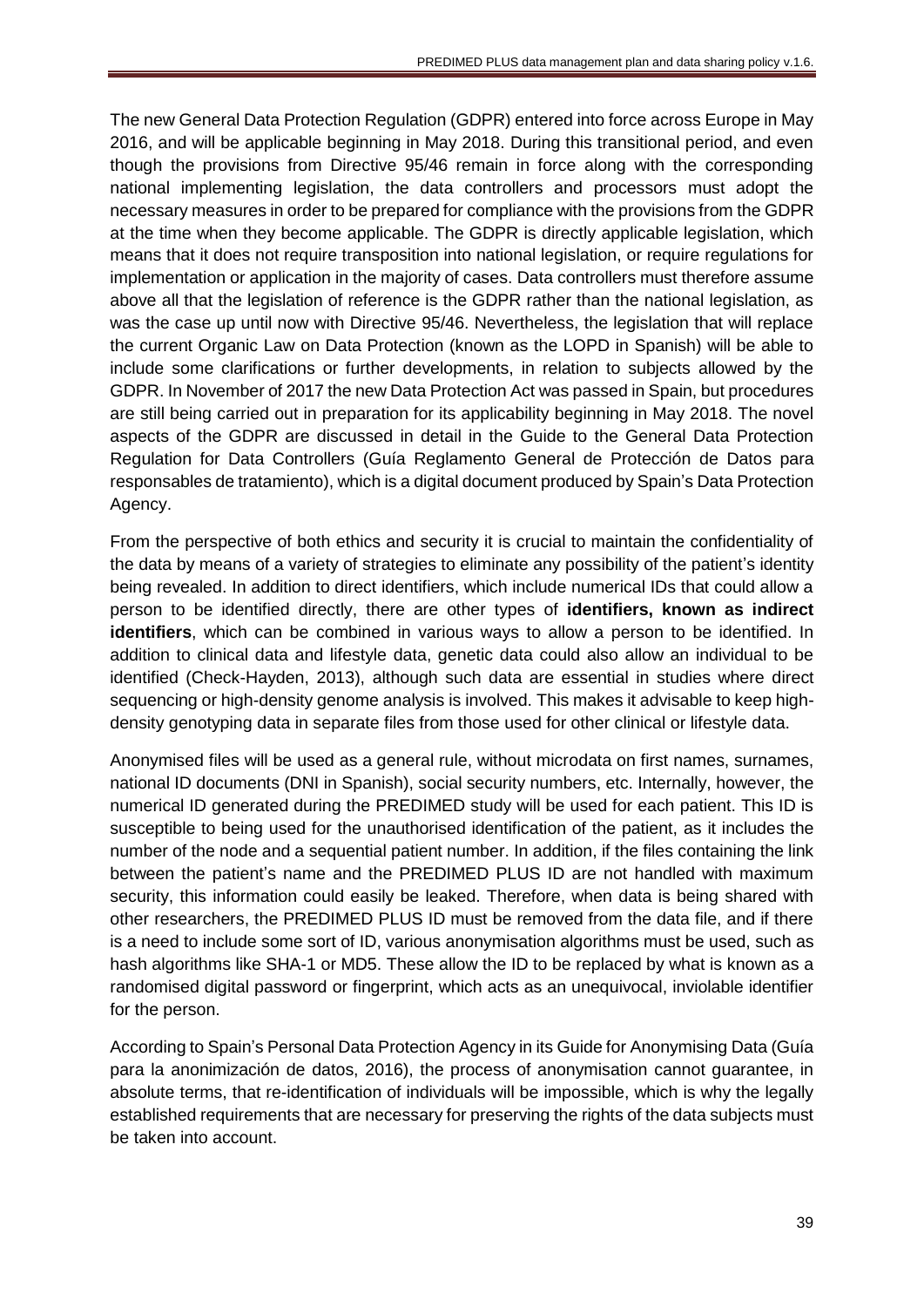In any database management system, there are three fundamental aspects of security that must be guaranteed: (a) protection of the system against external attacks; (b) protection of the system against software crashes and hardware malfunctions; (c) protection against manipulation by unauthorised users. The security of the communications and information sent between the central database and the nodes must also be ensured.

Securing the system against software crashes and hardware malfunctions is based on the concepts of redundancy and backup. The operational value of the database management system is not sufficiently critical to require availability of a hot site that could take over in a few hours in the event of a service failure. However, there is a cold site for the IT system that supports the central database and public data repository that will be generated during the PREDIMED PLUS study, and there is a certain degree of redundancy for the databases under the responsibility of the nodes. A protocol for the production of security copies is applied at all of the centres, which in general consists of making incremental copies at night, full copies every week, a cycle of six incremental copies (one business week plus one day), and five full copies (one month plus one week), all done automatically. A duplicate of each copy in the cycle is kept in a fire-resistant cabinet, in a different office that also has restricted access.

For protection against manipulation, a compartmentalised database access strategy is being implemented at the user level. The technology applied to encrypt and protect the information being transmitted online using the HTTPS protocol between the various databases included in the federated database management system is Transport Layer Security (TLS) Protocol Version 1.24 for public key, with cipher suites TLS\_RSA\_WITH\_AES\_128\_CBC\_SHA or AES 256 CBC SHA256, 128 bytes in length. This guarantees the security of the encryption, interoperability, expandability, and efficiency in relation to data transmission.

## *2.5. Ethical aspects*

The rules that apply to personal data go beyond imposing duties in relation to obtaining such data and obligations for ensuring that the data controller will handle the data appropriately. This is why the quality, security, and secrecy of the data must be guaranteed.

As explained in the previous sections, the PREDIMED PLUS study is a multi-centre clinical trial using human subjects, where personal data and health-related data are collected both directly from patients and by means of clinical records, after their consent has been obtained. In addition, each PI from a node who has registered a data file at the Spanish Data Protection Agency becomes the data controller for that file, taking on the legal obligation to comply with the specifications on the subject contained in the Data Protection Act. Organic Law 15/1999 of 13 December, on Personal Data Protection, and its implementing regulations which were approved by Royal Decree 1720/2007 of 21 December, define the data controller for the file or processing as 'a natural person or legal entity, public or private, or administrative body, that alone or jointly with others decides on the purpose, content and use of the processing, although he does not effectively do it. Entities without legal personality acting as separate parties in the operation may also be data controllers.' A filing system is understood to mean 'any structured set of personal data which are accessible according to specific criteria, whatever the form or method of its creation, storage, organisation and access' (article 5.1.k). Furthermore, processing is defined as 'any operation or technical process, whether automated or not, that allows the collection, recording, storage, creation, amendment, consultation, use, rectification,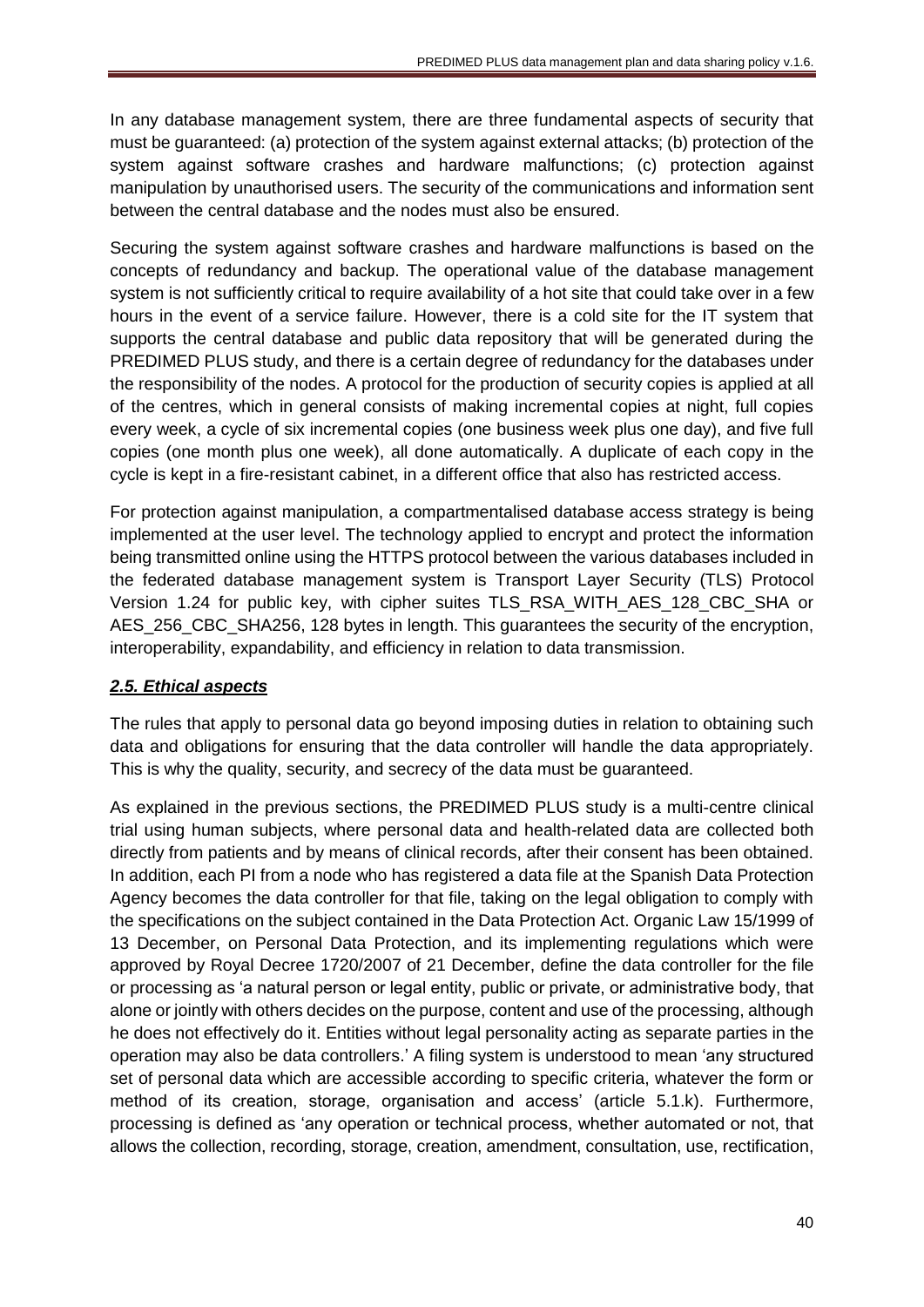erasure, blocking or deletion, as well as the disclosure of data arising from communications, consultations, interconnections and transfers' (article 5.1.t).

As such, the principle of data security established in article 9 of Organic Law 15/1999 requires the data controller for a file to adopt the necessary technical and organisational measures to ensure the security of the personal data in that file and prevent any alteration, loss, or unauthorised processing or access. These measures had to be developed under Title VIII – of the implementing regulations for the LOPD, which were approved by Royal Decree 1720/2007 of 21 December. To assist data controllers in their adoption of the provisions established by the regulations, a Data Security Guide (Guía de Seguridad de Datos) summarises the security measures and verifications to be performed, and provides a model security document, all of which must be taken into account by the PIs from each PREDIMED PLUS recruiting node, as well as by the Steering Committee when maintaining custody of the general comprehensive file for the various nodes. In accordance with Article 44.3.h) of Organic Law 15/1999, it is a serious infringement to 'maintain files, premises, programs or hardware containing personal data without the security required by regulations.'

The type of population analysed and the data obtained make it compulsory to also comply with national and international ethical principles, as well as with all applicable legislation on the subject. Each PI must obtain the corresponding permission from the Ethics Committee from his or her centre and/or region, including a favourable report.

According to article 6, processing of personal data will require the unequivocal consent of the data subject, except in situations where the law has established otherwise. The participants in the study have been able to read the patient information sheet on the details of the study, and they have signed the general informed consent form for the PREDIMED PLUS study. That form contains two sections: a general section on consent for the study and a section on consent for genetic analysis. The option signed by the patient on the informed consent form will determine the scope allowed for subsequent use of the data. If it has not been specified on the informed consent form that open sharing of the patient's data is going to occur, then the data cannot be deposited in public repositories. This ethical restriction in relation to the PREDIMED PLUS study is currently limiting the sharing of data. This means that it will only be possible to consider the option of data sharing after a request for data has been received from a qualified researcher, with the access remaining restricted and only if the reason for the data sharing is related to the project's initial objectives. This aspect is important, since in many cases personal data that was collected for a specific purpose is later used for a purpose other than the one for which it was initially collected (also known as "secondary use" or "additional processing"). As a general principle enunciated in article 5 of the GDPR, processing of personal data for purposes other than those for which they were initially collected is only permissible when the new objective of the processing is compatible with the purposes for which the data were initially collected. In practical terms, the new draft version of the Data Protection Act restricts those aspects even further, along with the uses of the informed consent: it does not allow for use of a general informed consent form, but states instead that the informed consent document must be more specific, with details on the specific uses for which consent is being given.

For all of these reasons, until alternatives can be implemented for obtaining informed consent in better agreement with the current data sharing proposal, such as the dynamic informed consent proposed by Budin-Ljøsne et al. (2017), the data from the PREDIMED PLUS study must not be subject to storage under an open-access system.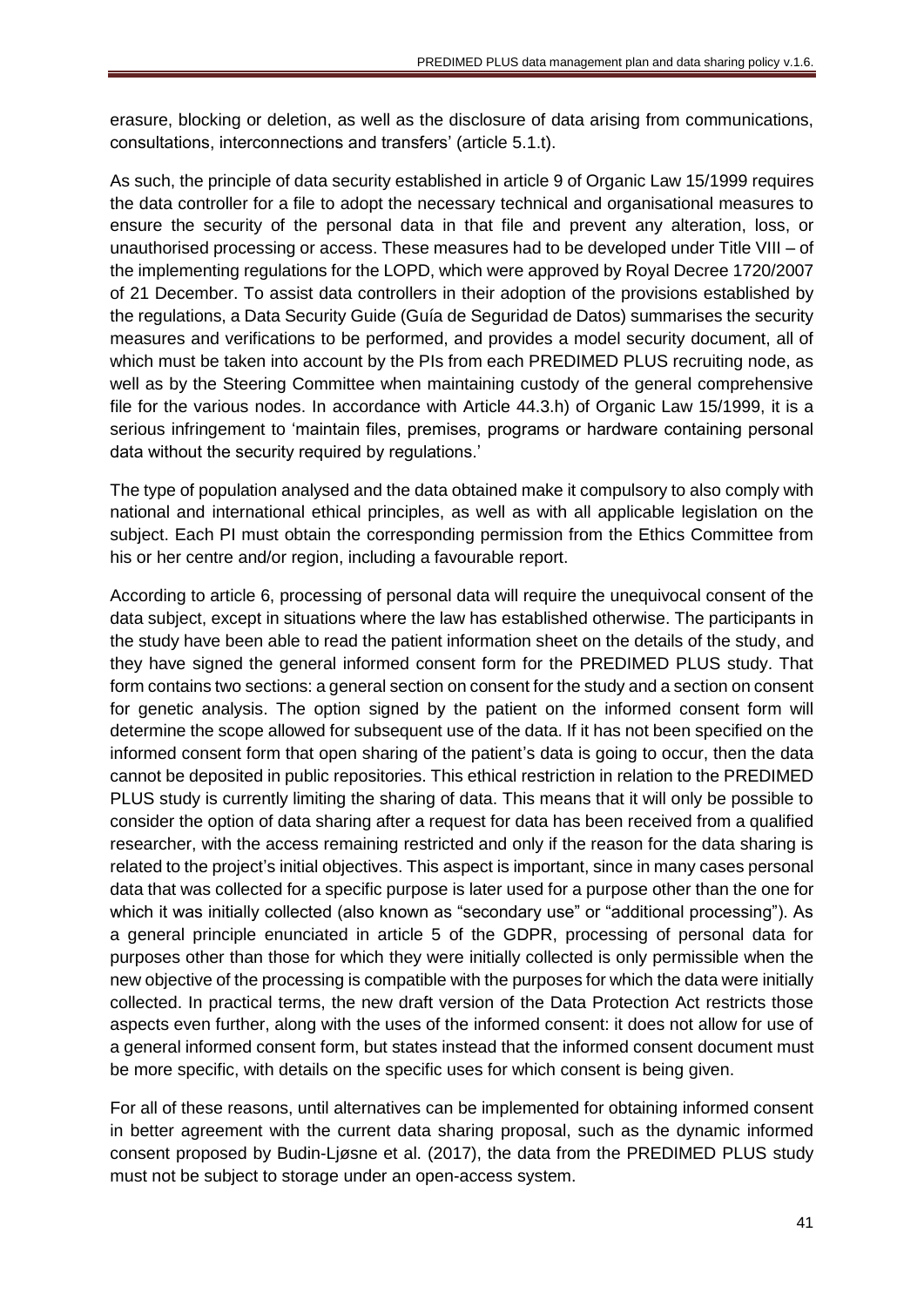During the PREDIMED PLUS study we will therefore follow the general recommendations for data sharing when patient health data is involved (Tucker at al., 2016), which are based on:

a) Anonymisation/de-identification of data: Those possessing the data are responsible for generating de-identified data sets, which are created in order to offer better protection for the patient's privacy by masking or generalising other identifiers;

b) Controlled access to the data, including the use of data sharing agreements with qualified researchers. A legally binding data sharing agreement should be established, including agreements to refrain from downloading or sharing additional data or attempting to identify the patients. Adequate levels of security must be used when transferring data or providing data access. One solution is use of a secure "data enclave" system, which provides additional safeguards.

## **2.6. Other aspects**

## **2.6. A. Indicate whether other procedures have been followed for the DMP, as promoted by other financial entities or national or international guidelines**

The general guidelines from the European Commission have been followed for production of the DMP for the PREDIMED PLUS study. These general guidelines are also promoted at the national level by the Spanish Foundation for Science and Technology (FECYT in Spanish) and by Spain's Science and Innovation Act.

None of the financial entities currently funding the PREDIMED study require our project to have a compulsory DMP or open data sharing. Instead, the effort to produce the DMP has been based on expectations for the future.

## **2.7. Additional support for development of the DMP**

In order to create this DMP, an extensive review of the literature and legislation was performed in relation to its principle aspects, at both the national and international level, fundamentally within the context of the European Union and the USA. Advice has also been received from experts on each subject, and from the PREDIMED PLUS Data and Safety Monitoring Board (DSMB) (meeting of 20/01/2017), and via collaboration with an IT engineer who is a certified information systems auditor (CISA). We have made queries regarding the current limitations of the IT system and the possibilities for improving the data management system for the PREDIMED PLUS study, including advice on possible alternatives and the viability of the proposals for providing the DMP. This plan has also been reviewed by the Steering Committee and by the PREDIMED PLUS researchers, who have contributed substantial improvements.

The present DMP for PREDIMED PLUS has been created based on the model proposed by the European Commission, published in 2016 (European Commission, Directorate General for Research & Innovation. H2020, 2016), using the software provided by the CSUC consortium (Catalonia).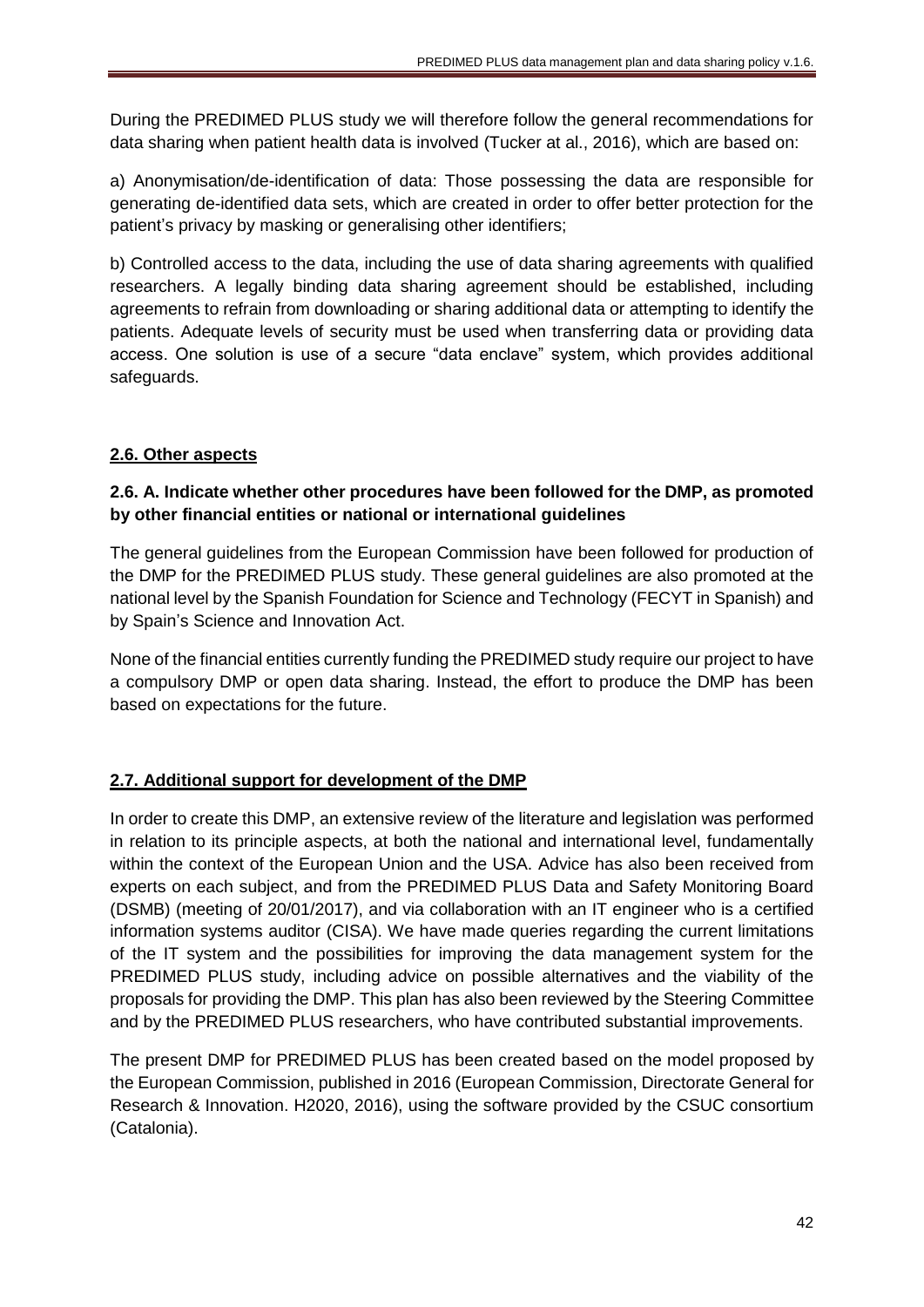## **PREDIMED-PLUS Data Management & Sharing**

#### **SUMMARY OF KEY POINTS**

#### **In Barcelona on 27 April 2017**

#### **(Revised in Barcelona on 15/01/2018, revised in Madrid on 22/01/18 and 16/04/18)**

#### **1. Internal access to data**

1.1 In order to ensure the privacy of the data, the general database must never include first names, surnames, or national ID document numbers (DNI in Spanish). Only a numerical code (ID) will be included to identify the participant. Only the recruiting node has the ability to associate this patient ID with the patient's name. Mechanisms will be implemented to prevent public disclosure of the relationship between a patient's full name and DNI number and the ID assigned. The correspondence between the ID and the respective full name and DNI will be stored on secure devices without connection to the Internet or any possibility for simple external distribution.

1.2 On request, following the procedure indicated in the "data management and sharing" document, the IMIM will provide all of the principal investigators from PREDIMED PLUS with a complete data file for the general variables from the study. This file will have a version number and a date of generation. It is expected that multiple files will be generated as the data continues to be processed. This will begin with generation of the basic data file, and will continue with the generation of data at 1, 3, 5, and 7 years. This version number and date of generation must be cited in the analyses of the data and in the publications. It will be possible to make a specific request for another type of data, or data for periods other than those mentioned, again by following the procedure indicated in the "data management and sharing" document.

1.3 As soon as possible, this process of periodic sending of data files will be replaced by a virtual data enclave system, where the data can be deposited and managed securely, with remote access for online viewing and analysis but without allowing downloads to any personal computer. This will guarantee the integrity and security of the data, which are limited under the current system.

1.4 All data that have been collected from 50% or more of the participants from the PREDIMED PLUS study, or that have been determined in cases of primary events, will be included in the general database, which will be made available to all PIs at the recruiting nodes. In order to publish manuscripts using these data, which are not part of the general project, a PI must contact the person(s) responsible for generation of that data in order to produce a proposal for an article and submit it to the Steering Committee according to the publication policy.

1.5 In the case of very costly analytical results (metabolomic, genomic, proteomic, metagenomic, epigenomic, etc.) that have used samples from multiple nodes, and where the expenses have been covered using funds primarily obtained by the node producing such results, and even though that node must send the results of the determinations to each node that provided samples at the time when the article corresponding to such determinations is being finished and sent out for review, the period of time that passes until acceptance of the paper for the node that performed the determinations must be respected, prior to accepting any proposals from other nodes to analyse those data. If another PI has an interest in those data before the paper is accepted, that PI must contact the person responsible for the determinations performed in order to establish a collaboration, including production of a joint proposal for an article or articles according to the publication policy. This contact can even be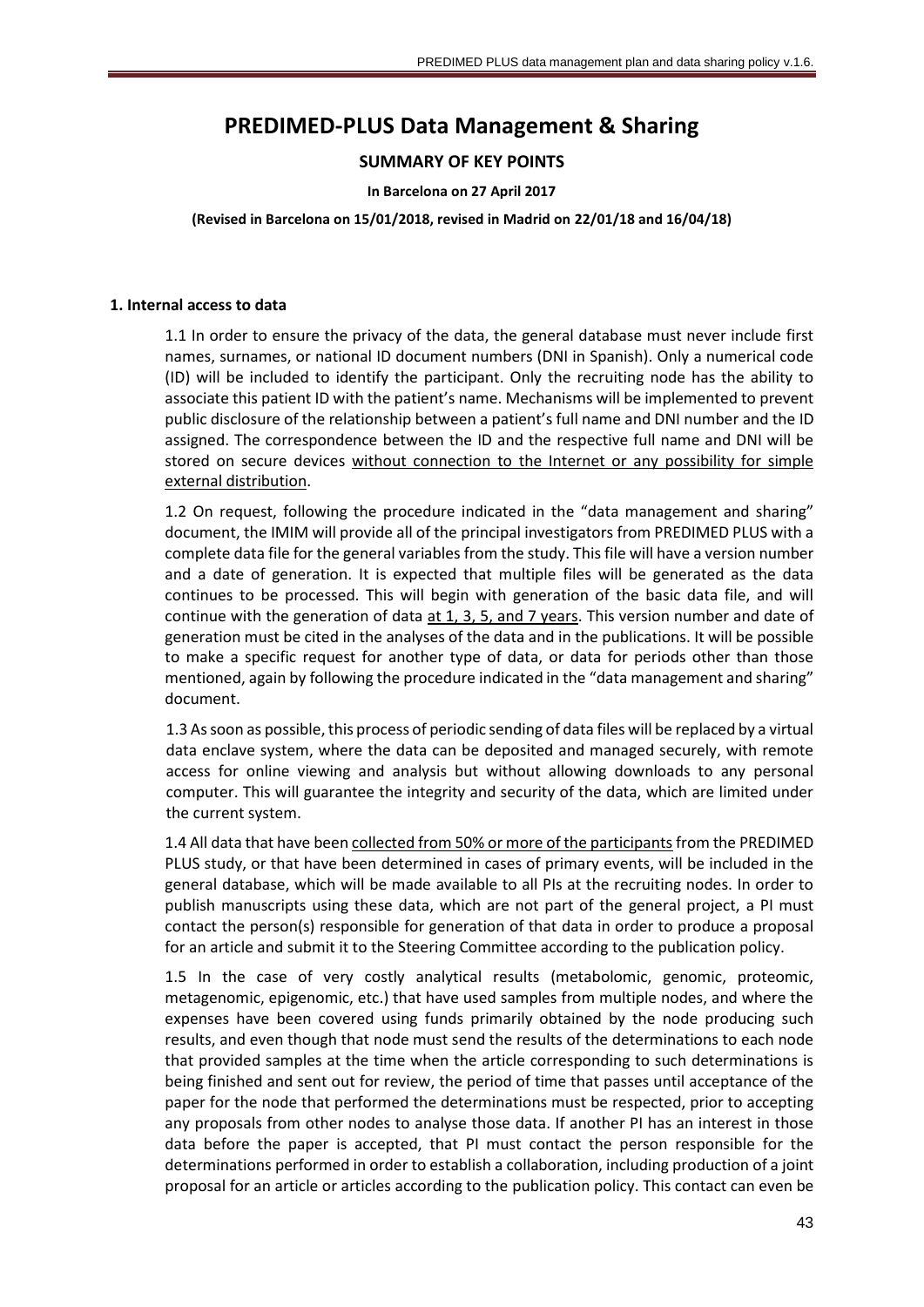established beginning at the time when the determinations are being initiated. In all cases, both before and after publication of the initial paper, the node that has performed the determinations will have priority in terms of proposing new papers related to those determinations, and the proposal of publications with co-lead authors is recommended in cases where another node has a substantial interest in the same subject.

1.6 If a researcher performs any new determination of a measured variable for PREDIMED PLUS participants that are from some other node, all of the other researchers from the recruiting nodes must be notified. Specifically, the PI from the node performing that determination must provide notification within a period of no more than two months.

#### **2. External access to data**

2.1 No raw data from the PREDIMED PLUS study will be deposited into repositories with access that is completely open. PREDIMED PLUS was initiated prior to issuance of the requirements on universal access to data by the ICMJE (2016) and by the European Commission, and therefore the PIs are not obligated to provide the entire scientific community with open access to the data used in publications. In addition, there is an ethical restriction on providing open access to the data, since the informed consent form signed by the patients does not authorise such access.

2.2 Principal investigators are never authorised to distribute the general or specific data files they are given, as mentioned in 1.2, to unauthorised personnel not belonging to their node. The PIs will have to ensure that the data files are not distributed to anyone outside of their research group.

2.3 Some of the data generated may be of interest to other research groups, and it will be possible to provide open access to this information and make it available to the entire scientific community via the project's website (predimedplus.com), after the intellectual property has been registered. These types include data generated in the form of public presentations of results and published articles, as well as the questionnaires, study protocol, dietary intervention materials, physical activity intervention materials, behavioural intervention materials, events being compiled, etc.

2.4 If an outside group wants to carry out research using data from PREDIMED PLUS, an agreement can be established. However, this will first require a detailed joint collaboration proposal (with at least one PI from PREDIMED PLUS participating). The Steering Committee for the PREDIMED PLUS trial must make a decision on whether or not the collaboration agreement can be signed, based on a detailed study and review of the ethical implications. This decision may also include the possibility of charging a fee.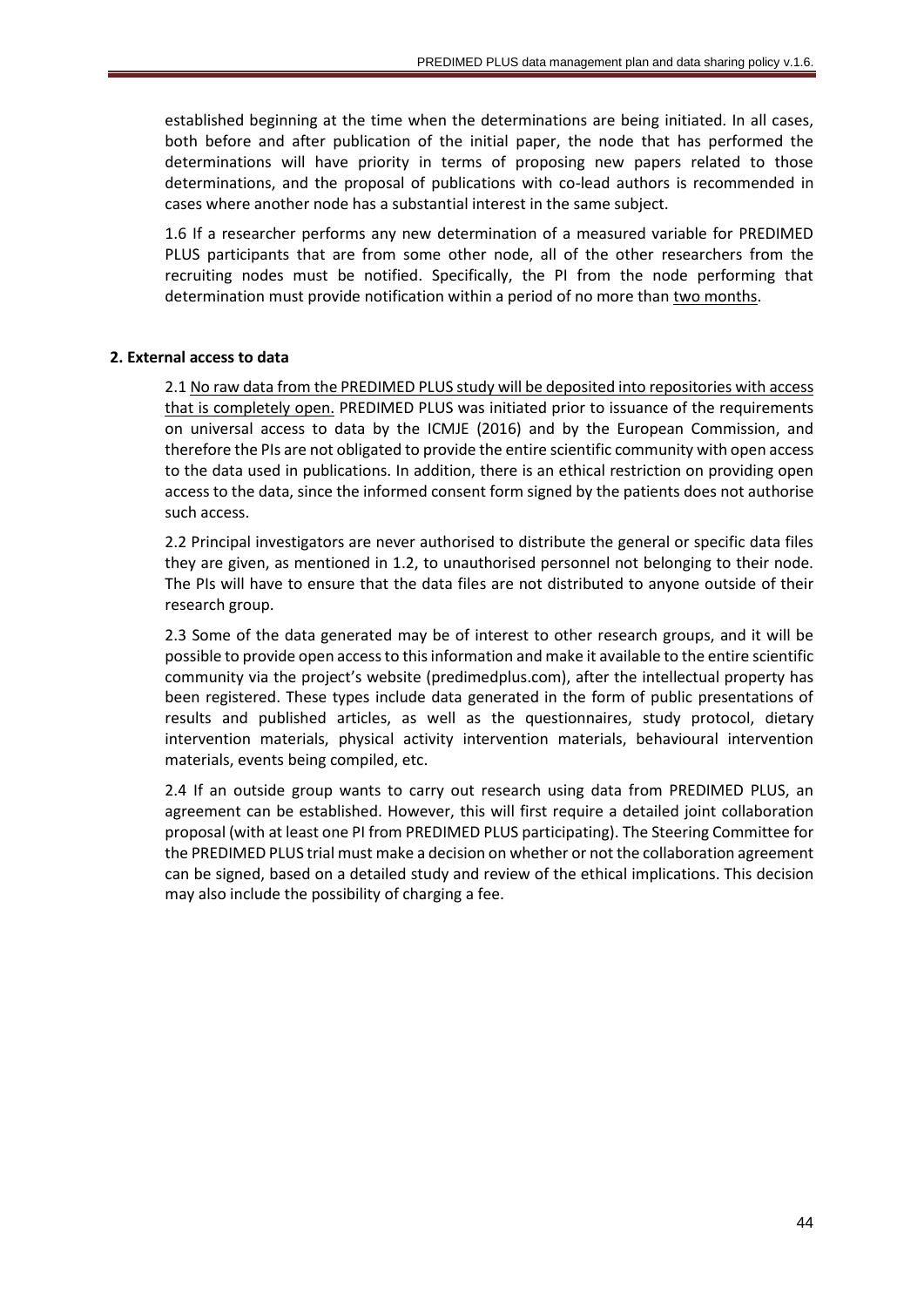#### **REFERENCES**

- Academic Research Organization Consortium for Continuing Evaluation of Scientific Studies-- Cardiovascular (ACCESS CV). Patel MR, Armstrong PW, Bhatt DL, Braunwald E, Camm AJ, Fox KA, Harrington RA, Hiatt WR, James SK, Kirtane AJ, Leon MB, Lincoff AM, Mahaffey KW, Mauri L, Mehran R, Mehta SR, Montalescot G, Nicholls SJ, Perkovic V, Peterson ED, Pocock SJ, Roe MT, Sabatine MS, Sekeres M, Solomon SD, Steg G, Stone GW, Van de Werf F, Wallentin L, White HD, Gibson M. [Sharing Data from Cardiovascular Clinical Trials--A Proposal.](https://www.ncbi.nlm.nih.gov/pubmed/27518659) N Engl J Med. 2016 Aug 4; 375(5):407-9.
- Spanish Data Protection Agency (*Agencia Española de Protección de Datos*). Orientations and guarantees in Procedures for anonymizing personal data (*Orientaciones y garantías en los procedimientos de anonimización de datos personales*). 2016. Digital document.
- Spanish Data Protection Agency (*Agencia Española de Protección de Datos*). Guide to the General Data Protection Regulation for data controllers (*Guía del Reglamento General de Protección de Datos para responsables de tratamiento*). 2016. Digital document [http://www.agpd.es/portalwebAGPD/canaldocumentacion/publicaciones/index-idesidphp.php].
- Amarnath Gupta, William Bug, Luis Marenco, Xufei Qian, Christopher Condit, Arun Rangarajan, Hans Michael, Müller Perry L., Miller Brian, Sanders Jeffrey, S. Grethe, Vadim Astakhov, Gordon Shepherd, Paul W. Sternberg, Maryann E. Martone. Federated Access to Heterogeneous Information Resources in the Neuroscience Information Framework (NIF). Neuroinformatics. 2008; 6(3):205–217.
- AREA FOR PROFESSIONALS [http://predimedplus.com/acceso-equipo-medico/]
- Bao Y, Bertoia ML, Lenart EB, Stampfer MJ, Willett WC, Speizer FE, Chavarro JE. Origin, Methods, and Evolution of the Three Nurses' Health Studies. Am J Public Health. 2016; 106(9):1573-81.
- Bauchner H, Golub RM, Fontanarosa PB. Data Sharing: An Ethical and Scientific Imperative. JAMA. 2016; 22-29;315:1237-9.
- Bierer BE, Li R, Barnes M, Sim I. A Global, Neutral Platform for Sharing Trial Data. N Engl J Med. 2016; 374(25):2411-3.
- Bruland P, Breil B, Fritz F, Dugas M. Interoperability in clinical research: from metadata registries to semantically annotated CDISC ODM. Stud Health Technol Inform. 2012;180:564- 8
- Budin-Ljøsne I, Teare HJ, Kaye J, Beck S, Bentzen HB, Caenazzo L, Collett C, D'Abramo F, Felzmann H, Finlay T, Javaid MK, Jones E, Katić V, Simpson A, Mascalzoni D. Dynamic Consent: a potential solution to some of the challenges of modern biomedical research. BMC Med Ethics. 2017; 18(1):4.
- Callaghan, S., Tedds, J., Kunze, J., Khodiyar, V., Mayernick, M. Lawrence, R., Murphy, F., Roberts, T. and Whyte, A. (2014) 'Guidelines on recommending data repositories as partners in publishing research data' Proceedings IDCC14, San Francisco, Feb. 25, 2014
- Chassang G. The impact of the EU general data protection regulation on scientific research. Ecancermedicalscience. 2017; 11:709.
- Check-Hayden E. Privacy protections: the genome hacker. Nature. 2013; 497:172–174.
- Consilium Teleform webpage [http://www.teleform.nl/index.php?menu=290]
- Dankar FK, Badji R. A Risk-Based Framework for Biomedical Data Sharing. J Biomed Inform. 2017 Jan 23. pii: S1532-0464(17)30016-3.
- DCC (2014) Five steps to decide what data to keep: a checklist for appraising research data v.1 Edinburgh: Digital Curation Centre. Available online: [www.dcc.ac.uk/resources/how-guides](http://www.dcc.ac.uk/resources/how-guides)
- Gaye A, Marcon Y, Isaeva J, LaFlamme P, Turner A, Jones EM, Minion J, Boyd AW, Newby CJ, Nuotio ML, Wilson R, Butters O, Murtagh B, Demir I, Doiron D, Giepmans L, Wallace SE, Budin-Ljøsne I, Oliver Schmidt C, Boffetta P, Boniol M, Bota M, Carter KW, deKlerk N, Dibben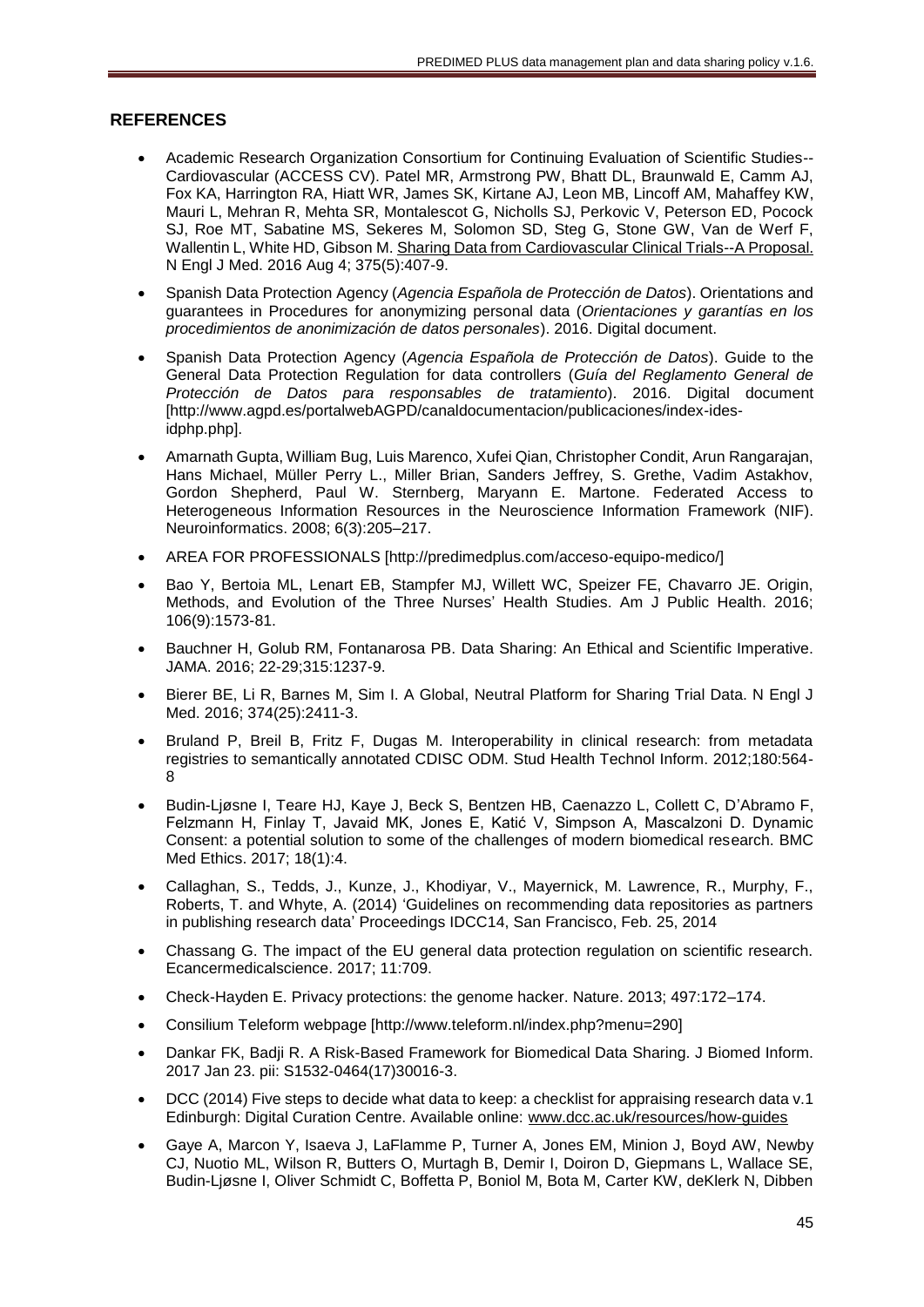C, Francis RW, Hiekkalinna T, Hveem K, Kvaløy K, Millar S, Perry IJ, Peters A, Phillips CM, Popham F, Raab G, Reischl E, Sheehan N, Waldenberger M, Perola M, van den Heuvel E, Macleod J, Knoppers BM, Stolk RP, Fortier I, Harris JR, Woffenbuttel BH, Murtagh MJ, Ferretti V, Burton PR. DataSHIELD: taking the analysis to the data, not the data to the analysis. Int J Epidemiol. 2014; 43(6):1929-44.

- Dyke SOM, Dove ES, Knoppers BM. Sharing health-related data: a privacy test? NPJ Genom Med. 2016; 1:160241-160246.
- EUROPEAN COMMISSION, Directorate-General for Research & Innovation. H2020 Programme Guidelines on FAIR Data Management in Horizon 2020. Version 3.0. 26 July 2016.
- EUROPEAN COMMISSION, Directorate-General for Research & Innovation. H2020 Programme. Guidelines to the Rules on Open Access to Scientific Publications and Open Access to Research Data in Horizon 2020. Version 3.2. 21 March, 2017.
- FORCE11. THE FAIR DATA PRINCIPLES. 2016 [https://www.force11.org/group/fairgroup/fairprinciples].
- *Grup de Treball de Suport a la Recerca del CSUC* (Working Group to Support the Research of the CSUC). Data Management Plans. Version 2, December 2016. [Doc.16/61: B6SR\GT SR\GDR\PGD\_v2Publica\_desembre16-EN.docx, 22.12.16].
- *Grup de Treball de Suport a la Recerca del CSUC* (Working Group to Support the Research of the CSUC). Recommendations for selecting a repository for depositing research data (In Catalan: *Recomanacions per seleccionar un repositori per al dipòsit de dades de recerca*). Version 2, November 2016. [Doc. 16/57: B6SR\GDR\1611RecomanacionsSeleccionarRepositoriDades.docx, 15.11.16].
- Working Group on "Depositing and Management of Data under Open Access" for the RECOLECTA project. Conservation and reuse of scientific data in Spain (*La conservación y reutilización de los datos científicos en España*). Report from the working group on best practices. Madrid: Spanish Foundation for Science and Technology (FECYT) (2012) [http://eprints.rclis.org/21007/1/informe\_datos\_cientificos\_en\_esp.pdf].
- Hsiao, D.K. Federated databases and systems: Part I A tutorial on their data sharing. VLDB Journal. 1992; 1:127. doi:10.1007/BF01228709.
- International Consortium of Investigators for Fairness in Trial Data Sharing. Devereaux PJ, Guyatt G, Gerstein H, Connolly S, Yusuf S. Toward Fairness in Data Sharing. N Engl J Med. 2016 Aug 4; 375(5):405-7.
- Internet Engineering Task Force (IETF). Request for Comments (RFC) 5246, Aug. 2008. [https://www.rfc-editor.org/info/rfc5246].
- Inter-university Consortium for Political and Social Research (ICPSR). (2012). Guide to Social Science Data Preparation and Archiving: Best Practice Throughout the Data Life Cycle (5th ed.). Ann Arbor, MI. ISBN 978-0-89138-800-5.
- Kalager M, Adami HO, Bretthauer M. [Recognizing Data Generation.](https://www.ncbi.nlm.nih.gov/pubmed/27096437) N Engl J Med. 2016 May 12;374(19):1898
- Klann JG, Abend A, Raghavan VA, Mandl KD, Murphy SN. Data interchange using i2b2. J Am Med Inform Assoc. 2016; 23(5):909-15.
- Landau S. Control use of data to protect privacy. Science. 2015; 347(6221):504-6.
- Lappalainen I, Almeida-King J, Kumanduri V, Senf A, Spalding JD, Ur-Rehman S, Saunders G, Kandasamy J, Caccamo M, Leinonen R, Vaughan B, Laurent T, Rowland F, Marin-Garcia P, Barker J, Jokinen P, Torres AC, de Argila JR, Llobet OM, Medina I, Puy MS, Alberich M, de la Torre S, Navarro A, Paschall J, Flicek P. The European Genome-phenome Archive of human data consented for biomedical research. Nat Genet. 2015; 47(7):692-5.
- Law 14/2011 of 1 June, on Science, Technology and Innovation (LCTI in Spanish). Official State Gazette (BOE in Spanish) 02/06/2011; 131. Updating of 10/09/2015. [https://www.boe.es/buscar/pdf/2011/BOE-A-2011-9617-consolidado.pdf].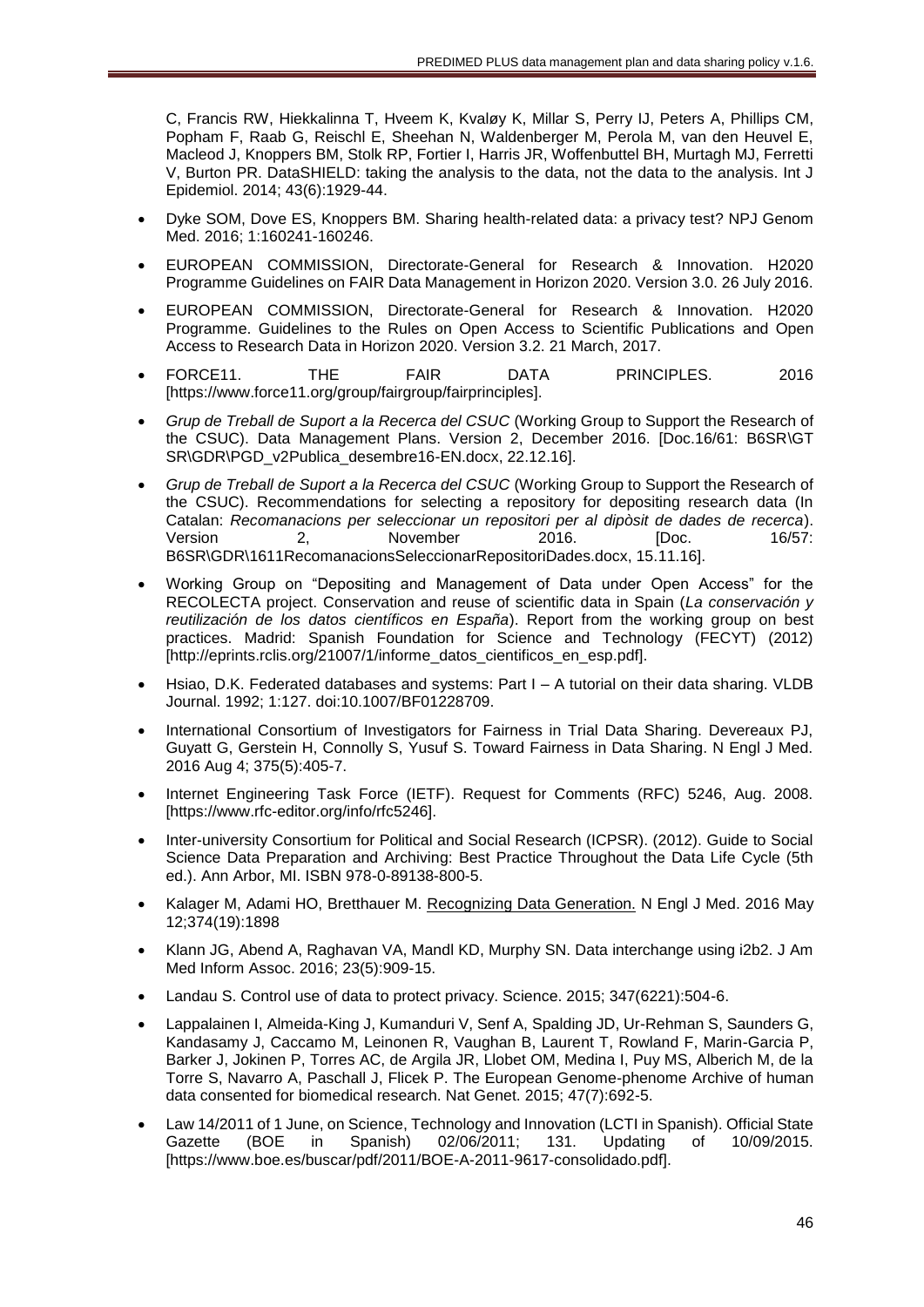- Law 21/2014 of 4 November, which modifies the consolidated text of the Intellectual Property Act, approved by Royal Legislative Decree 1/1996 of 12 April; and Law 1/2000 of 7 January, on Civil Procedure: [https://www.boe.es/diario\\_boe/txt.php?id=BOE-A-2014](https://www.boe.es/diario_boe/txt.php?id=BOE-A-2014) 11404
- Organic Law 15/1999 of 13 December on Personal Data Protection (LOPD in Spanish). Official State Gazette (BOE in Spanish) 14/12/1999; 298. Updating of 05/03/2011. [https://www.boe.es/buscar/pdf/1999/BOE-A-1999-23750-consolidado.pdf].
- Longo DL, Drazen JM. Data Sharing. N Engl J Med. 2016; 374:276-7.
- Menikoff J, Kaneshiro J, Pritchard I. The Common Rule, Updated. N Engl J Med. 2017 Jan 19. doi: 10.1056 (in press).
- MESA. Deidentified data distribution policy statement. [https://www.mesa](https://www.mesa/) nhlbi.org/PublicDocs/MESA\_DeidentifiedDataDistribution\_PolicyStatement\_04122016.pdf. 2016.
- Mohammed EA, Slack JC, Naugler CT. Generating unique IDs from patient identification data using security models. J Pathol Inform. 2016; 7:55
- Musick BS, Robb SL, Burns DS, Stegenga K, Yan M, McCorkle KJ, Haase JE. Development and use of a web-based data management system for a randomised clinical trial of adolescents and young adults. Comput Inform Nurs. 2011; 29:337-43.
- NHLBI. NHLBI Research materials distribution agreement. [https://biolincc.nhlbi.nih.gov/static/RMDA.pdf?link\\_time=2017-02-14\\_10:45:37.334691.](https://biolincc.nhlbi.nih.gov/static/RMDA.pdf?link_time=2017-02-14_10:45:37.334691) Feb. 2017
- NIH. Data and Safety Monitoring Plan Writing Guidance. Guidance for Developing a Data and Safety Monitoring Plan for Clinical Trials Sponsored by NIMH. April 16, 2015. [https://www.nimh.nih.gov/funding/clinical-research/data-and-safety-monitoring-plan-writingguidance.shtml].
- Nurses' Health Study. Guidelines for external collaborators for access to archived data. Website: [http://www.nurseshealthstudy.org/researchers.](http://www.nurseshealthstudy.org/researchers) Feb. 2017. Pdf document (http://www.nurseshealthstudy.org/sites/default/files/pdfs/Guidelines\_Archived%20Data.pdf).
- PROYECTO PREDIMED-PLUS home page [http://predimedplus.com/]
- Rowhani-Farid A, Barnett AG. Has open data arrived at the British Medical Journal (BMJ)? An observational study. BMJ Open. 2016 Oct 13; 6(10):e011784
- Stefan Berger, Michael Schref. From Federated Databases to a Federated Data Warehouse System. Proceedings of the 41st Hawaii International Conference on System Sciences. 2008. DOI: 10.1109/HICSS.2008.178.
- Taichman DB, Backus J, Baethge C, Bauchner H, de Leeuw PW, Drazen JM, Fletcher J, Frizelle FA, Groves T, Haileamlak A, James A, Laine C, Peiperl L, Pinborg A, Sahni P, Wu S. Sharing Clinical Trial Data – A Proposal from the International Committee of Medical Journal Editors. N Engl J Med. 2016 Jan 28; 374(4):384-6.
- TELEform Tecnomedia Sistemas SL website [http://www.oficinasinpapel.com/docs/TFSpanish.pdf]
- The European Prospective Investigation into Cancer and Nutrition (EPIC) study . The EPIC Access Policy. 2014. [https://epic.iarc.fr/docs/EPIC\_Access\_Policy\_and\_Guidelines.pdf].
- Regulation (EU) 2016/679 of the European Parliament and of the Council of 27 April 2016 on the protection of natural persons with regard to the processing of personal data and on the free movement of such data, and repealing Directive 95/46/EC (General Data Protection Regulation). Official Journal L. 2016; 119(1).
- Tucker K, Branson J, Dilleen M, Hollis S, Loughlin P, Nixon MJ, Williams Z. Protecting patient privacy when sharing patient-level data from clinical trials. BMC Med Res Methodol. 2016; 16 Suppl 1:77.